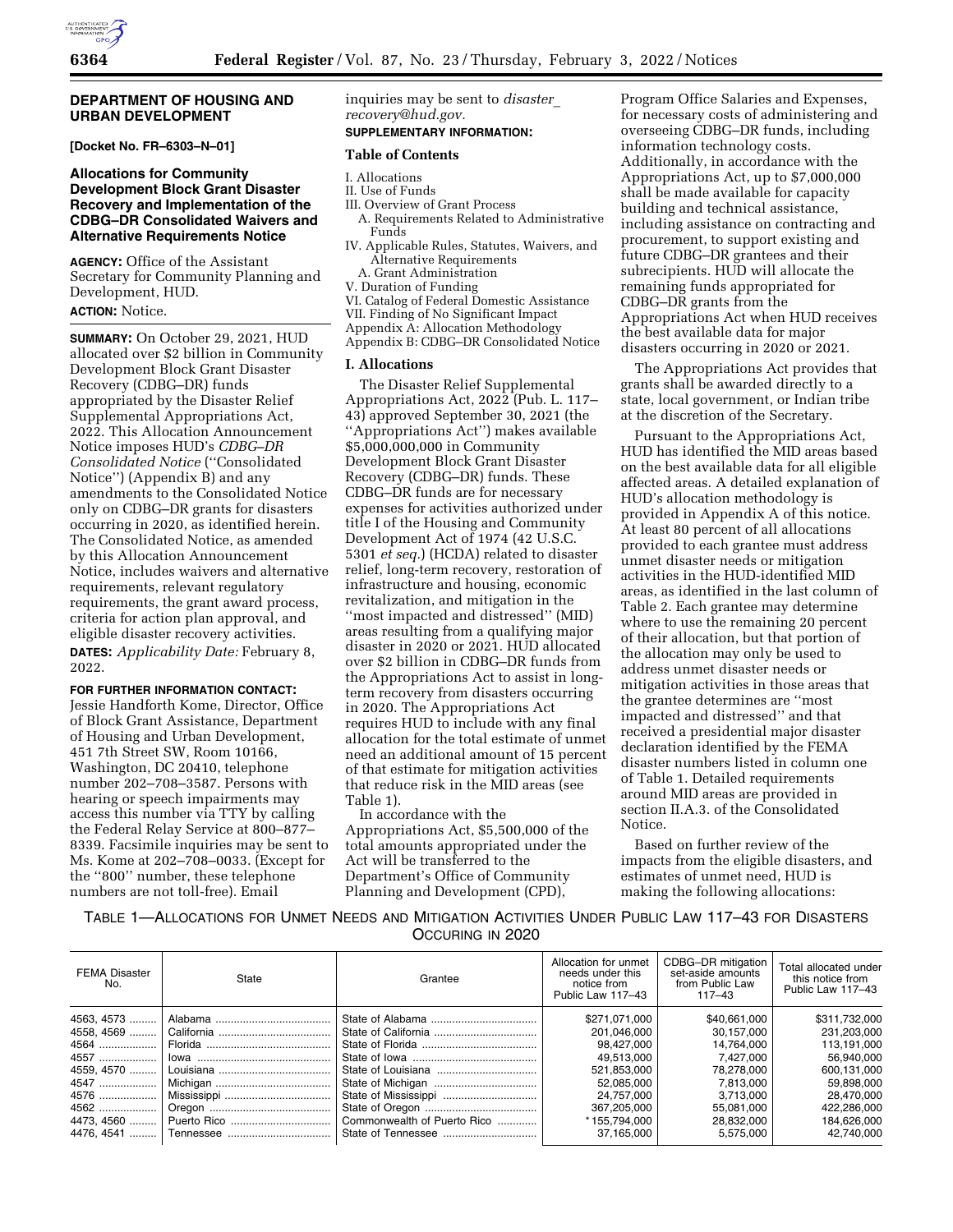## TABLE 1—ALLOCATIONS FOR UNMET NEEDS AND MITIGATION ACTIVITIES UNDER PUBLIC LAW 117–43 FOR DISASTERS OCCURING IN 2020—Continued

| <b>FEMA Disaster</b><br>No. | State | Grantee | Allocation for unmet<br>needs under this<br>notice from<br>Public Law 117-43 | CDBG-DR mitigation<br>set-aside amounts<br>from Public Law<br>$117 - 43$ | Total allocated under<br>this notice from<br>Public Law 117-43 |
|-----------------------------|-------|---------|------------------------------------------------------------------------------|--------------------------------------------------------------------------|----------------------------------------------------------------|
| $\tau$ otals.<br>           |       |         | 1,778,916,000                                                                | 272,301,000                                                              | 2,051,217,000                                                  |

\* Puerto Rico was allocated \$36,424,000 from Public Law 116–20 (see 86 FR 569) for unmet needs related to one of the qualifying disasters listed in the first column (FEMA disaster no. 4473). The grantee's CDBG mitigation set-aside in the fifth column was calculated as 15 percent of the total estimate for unmet needs allo-<br>cated for this disaster (which includes the portions of unm mitigation set-aside.

| TABLE 2—MOST IMPACTED AND DISTRESSED AREAS FOR DISASTERS OCCURING IN 2020 |  |  |
|---------------------------------------------------------------------------|--|--|
|---------------------------------------------------------------------------|--|--|

| Grantee                         | Minimum amount<br>under this notice<br>from Public Law<br>117-43 that must be<br>expended in the<br>HUD-identified<br>"most impacted and<br>distressed" areas<br>listed herein | "Most Impacted and Distressed" areas                                                                                                                                                                                                                                                                                                                                                                                                                                                            |
|---------------------------------|--------------------------------------------------------------------------------------------------------------------------------------------------------------------------------|-------------------------------------------------------------------------------------------------------------------------------------------------------------------------------------------------------------------------------------------------------------------------------------------------------------------------------------------------------------------------------------------------------------------------------------------------------------------------------------------------|
| State of Alabama                | \$249,385,600                                                                                                                                                                  | Baldwin and Mobile Counties; 36502 (Escambia County).                                                                                                                                                                                                                                                                                                                                                                                                                                           |
| State of California             | 184.962.400                                                                                                                                                                    | Butte, Napa, Santa Cruz, Los Angeles, and Siskiyou Counties; 95448 (Sonoma County), 95688 (Solano County), 93602<br>(Fresno County), 93664 (Fresno County), 94558 (Napa County), 94574 (Napa County), 95404 (Sonoma County),<br>95409 (Sonoma County), and 96047 (Shasta County).                                                                                                                                                                                                               |
| State of Florida                | 90,552,800                                                                                                                                                                     | Escambia County; 32583 (Santa Rosa County).                                                                                                                                                                                                                                                                                                                                                                                                                                                     |
| State of lowa                   | 45,552,000                                                                                                                                                                     | Linn County.                                                                                                                                                                                                                                                                                                                                                                                                                                                                                    |
| State of Louisiana              | 480.104.800                                                                                                                                                                    | Beauregard Parish, Caddo Parish, Calcasieu Parish, Cameron Parish, Ouachita Parish, Rapides Parish and Calcasieu<br>Parish; 70546 (Jefferson Davis Parish), 70570 (St. Landry Parish), 71446 (Vernon Parish), 71457 (Natchitoches Par-<br>ish), 71463 (Allen Parish), 70501 (Lafayette Parish), 70510 (Vermillion Parish), 70526 (Acadia Parish), 70546 (Jeffer-<br>son Davis Parish), 70570 (St. Landry Parish), 70578 (Acadia Parish), 71302 (Rapides Parish), and 71463 (Allen Par-<br>ish). |
| State of Michigan               | 47,918,400                                                                                                                                                                     | Midland and Saginaw Counties; 48612 (Gladwin County).                                                                                                                                                                                                                                                                                                                                                                                                                                           |
| State of Mis-<br>sissippi.      | 22,776,000                                                                                                                                                                     | Harrison County.                                                                                                                                                                                                                                                                                                                                                                                                                                                                                |
| State of Oregon                 | 337.828.800                                                                                                                                                                    | Clackamas, Douglas, Jackson, Lane, Lincoln, and Marion Counties; 97358 (Linn County).                                                                                                                                                                                                                                                                                                                                                                                                           |
| Commonwealth of<br>Puerto Rico. | 147.700.800                                                                                                                                                                    | Guanica, Ponce, and Yauco; 00624 (Penuelas Municipio), 00656 (Guayanilla Municipio), 00667 (Lajas Municipio), and<br>00680 (Mayaquez Municipio).                                                                                                                                                                                                                                                                                                                                                |
| State of Ten-<br>nessee.        | 34.192.000                                                                                                                                                                     | 37208 (Davidson County), 38501 (Putnam County), and 37421 (Hamilton County).                                                                                                                                                                                                                                                                                                                                                                                                                    |

## **II. Use of Funds**

Unless otherwise indicated, funds allocated under this notice from Public Law 117–43 are subject to the requirements of this Allocation Announcement Notice and the Consolidated Notice, included as Appendix B, as amended by this Allocation Announcement Notice. This Allocation Announcement Notice outlines additional requirements imposed by the Appropriations Act that apply only to funds allocated under this notice.

The Appropriations Act requires that prior to the obligation of CDBG–DR funds by the Secretary, a grantee shall submit a plan to HUD for approval detailing the use of funds. The plan must include the criteria for eligibility, and how the use of these funds will address long-term recovery and restoration of infrastructure and housing, economic revitalization, and mitigation in the MID areas. This notice requires the grantee to submit an action plan that addresses unmet recovery needs and mitigation activities related to the disasters identified in Table 1.

Therefore, the action plan submitted in response to this notice must describe uses and activities that: (1) Are authorized under title I of the HCDA or allowed by a waiver or alternative requirement; and (2) respond to disaster-related impacts to infrastructure, housing, economic revitalization, and mitigation in the MID areas. Requirements related to action plans are provided in section III.C. of the Consolidated Notice.

In accordance with the Appropriations Act, grantees must spend 15 percent of the amount of each grant, as outlined in Table 1, for mitigation activities as described in section IV.A.2. of this notice. Grantees must also incorporate mitigation measures into its recovery activities as required under section II.A.2. in the Consolidated Notice. Grantees must conduct an assessment of community impacts and unmet needs to inform the plan and guide the development and prioritization of planned recovery activities, pursuant to section III.C.1.a. of the Consolidated Notice. Additionally, with regard to the 15

percent of funds provided for mitigation activities, grantees must also prepare a mitigation needs assessment to inform their mitigation activities, as described in section IV.A.2.a. of this notice.

To comply with the statutory requirement in the Appropriations Act, grantees shall not use CDBG–DR funds for activities reimbursable by or for which funds are made available by the Federal Emergency Management Agency (FEMA) or the U.S. Army Corps of Engineers (USACE). Grantees must verify whether FEMA or USACE funds are available prior to awarding CDBG– DR funds to specific activities or beneficiaries. Grantees may use CDBG– DR funds as the non-Federal match as described in section II.C.3. of the Consolidated Notice.

## **III. Overview of Grant Process**

## *A. Requirements Related to Administrative Funds*

III.A.1. *Action plan submittal for program administrative costs.* The Appropriations Act allows grantees receiving an award under this notice to access funding for program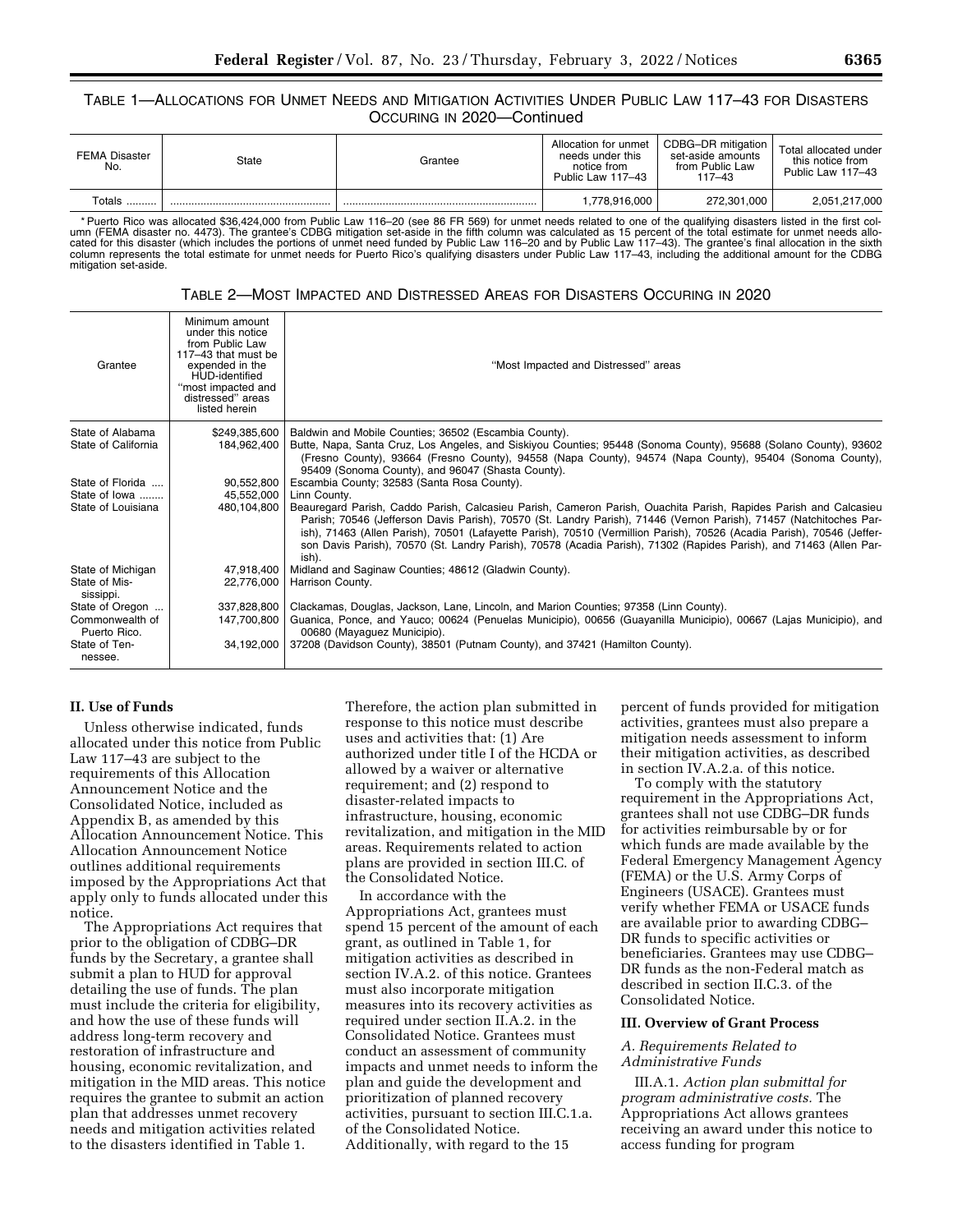administrative costs prior to the Secretary's certification of financial controls and procurement processes, and adequate procedures for proper grant management. To implement this authority, the following alternative requirement will replace the alternative requirement in the Consolidated Notice at III.C.1.

If a grantee chooses to access funds for program administrative costs prior to the Secretary's certification, it must first prepare an action plan describing its use of funds for program administrative costs, subject to the five percent cap on the use of grant funds for such costs. Instead of following requirements in section III.C.1. of the Consolidated Notice, which require grantees to use the Public Action Plan in HUD's Disaster Recovery Grant Reporting (DRGR) system to submit their action plans, grantees will follow a different process to access funds for program administrative costs prior to the Secretary's certification.

As part of the process of accessing funds for these costs, grantees must submit to HUD an action plan describing their use of funds for program administrative costs. The action plan will be developed outside of DRGR and must include all proposed uses of funds for program administrative costs incurred prior to a final action plan being submitted and approved. The action plan for program administrative costs must also include the criteria for eligibility and the amount to be budgeted for that activity. If a grantee chooses to submit the action plan for program administrative costs, the grantee should calculate its need to cover program administrative costs over the life of the grant and consider how much of its available program administrative funds may be reasonably budgeted at this very early stage of its grant lifecycle.

III.A.1.a. *Publication of the action plan for program administrative costs and opportunity for public comment.*  The grantee must publish the proposed action plan for program administrative costs, and substantial amendments to the plan, for public comment. To permit a more streamlined process and ensure that grants for program administrative costs are awarded in a timely manner in order to allow grantees to more rapidly design and launch recovery activities, provisions of 42 U.S.C. 5304(a)(2) and (3), 42 U.S.C. 12707, 24 CFR 570.486, 24 CFR 1003.604, 24 CFR 91.105(b) through (d), and 24 CFR 91.115(b) through (d), with respect to citizen participation requirements, are waived and replaced by the alternative requirements in section III.A.1. that

apply only to action plans for program administrative costs and substantial amendments to these plans. Additionally, for these action plans only, grantees are not subject to the Consolidated Notice action plan requirements in sections III.B.2.i., III.C.2., III.C.3., III.C.6., and III.D.1.a.–c.

The manner of publication of the action plan for program administrative costs must include prominent posting on the grantee's official disaster recovery website and must afford residents, affected local governments, and other interested parties a reasonable opportunity to review the contents of the plan or substantial amendment. Subsequent to publication of the action plan or substantial amendment to that plan, the grantee must provide a reasonable time frame (no less than seven days) and multiple methods (including electronic submission) for receiving comments on the action plan or substantial amendment for program administrative costs. At a minimum, the topic of disaster recovery on the grantee's website, including the posted action plan or substantial amendment, must be navigable by interested parties from the grantee homepage and must link to the disaster recovery website as required by section III.D.1.e. of the Consolidated Notice. The grantee's records must demonstrate that it has notified affected parties through electronic mailings, press releases, statements by public officials, media advertisements, public service announcements, and/or contacts with neighborhood organizations. Grantees are not required to hold any public hearings on the proposed action plan or substantial amendment for program administrative costs.

The grantee must consider all oral and written comments on the action plan or any substantial amendment. Any updates or changes made to the action plan in response to public comments should be clearly identified in the action plan. A summary of comments on the plan or amendment, and the grantee's response to each, must be included with the action plan or substantial amendment. Grantee responses shall address the substance of the comment rather than merely acknowledge that the comment was received.

After the grantee responds to public comments, it will then submit its action plan or substantial amendment for program administrative costs (which includes Standard Form 424 (SF–424)) to HUD for approval, there is no due date for this plan as it may be submitted any time prior to the grantee's Public Action Plan. HUD will review the action

plan or substantial amendment for program administrative costs within 15 days from date of receipt and determine whether to approve the action plan or substantial amendment to that plan per the criteria identified in this notice.

III.A.1.b. *Certifications waiver and alternative requirement.* Sections 104(b)(4), (c), and (m) of the HCDA (42 U.S.C. 5304(b)(4), (c) & (m)), sections 106(d)(2)(C) & (D) of the HCDA (42 U.S.C.  $5306(d)(2)(C)$  & (D)), and section 106 of the Cranston-Gonzalez National Affordable Housing Act (42 U.S.C. 12706), and regulations at 24 CFR 91.225 and 91.325 are waived and replaced with the following alternative. Each grantee choosing to submit an action plan for program administrative costs must make the following certifications listed in section III.F.7. of the Consolidated Notice and include them with the submission of this plan: Paragraphs b., c., d., g., i., j., k., l., p., and q. Additionally, HUD is waiving section 104 and section 106 of the HCDA and section 210 of the Uniform Relocation Assistance and Real Property Acquisition Policies Act of 1970 (42 U.S.C. 4630) only to the extent necessary to allow grantees to receive a portion of their allocation as a grant for program administrative costs before submitting other statutorily required certifications. Each grantee must make all certifications included in section III.F.7. of the Consolidated Notice and submit them to HUD when it submits its Public Action Plan in DRGR described in III.C.1.

III.A.1.c. *Submission of the action plan for program administrative costs in DRGR.* After HUD's approval of the action plan for program administrative costs, the grantee enters the activities from its approved action plan into the DRGR system if it has not previously done so and submits its DRGR action plan to HUD (funds can be drawn from the line of credit only for activities that are established in the DRGR system). HUD will provide additional guidance (''Fact Sheet'') with screenshots and step-by-step instructions describing the submittal process for this DRGR action plan for program administrative costs. This process will allow a grantee to access funds for program administrative costs while the grantee begins developing its Public Action Plan in DRGR as provided in section III.C.1. of the Consolidated Notice.

III.A.1.d. *Incorporation of the action plan for program administrative costs into the Public Action Plan.* The grantee shall describe the use of all grant funds for administrative costs in the Public Action Plan required by section III.C.1. Use of grant funds for administrative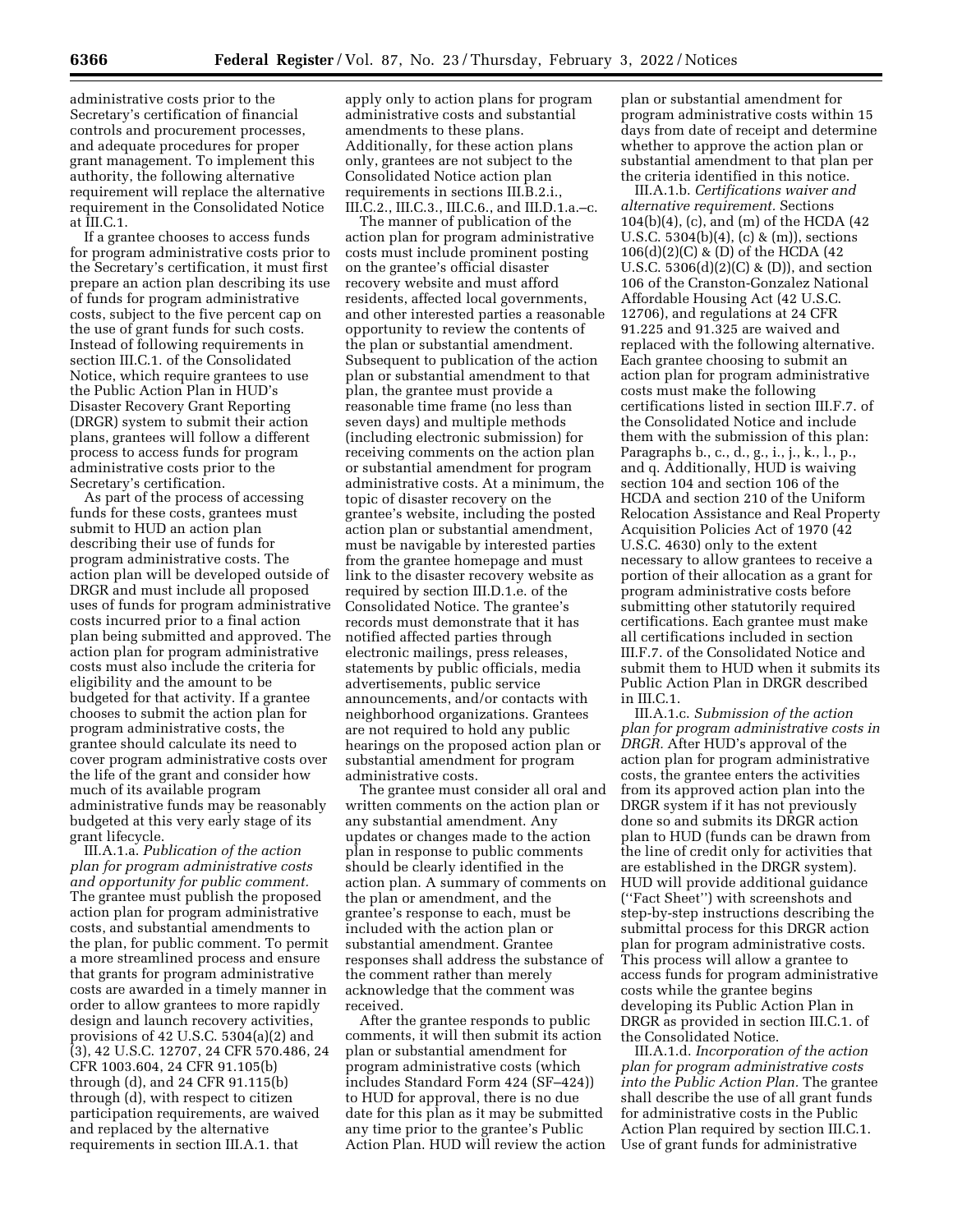costs before approval of the Public Action Plan must be consistent with the action plan for administrative costs. Once the Public Action Plan is approved, the use of all grant funds must be consistent with the Public Action Plan. Upon HUD's approval of the Public Action Plan, the action plan for administrative costs shall only be relevant to administrative costs charged to the grant before the date of approval of the Public Action Plan.

III.A.2. *Use of administrative funds across multiple grants.* The Appropriations Act authorizes special treatment of grant administrative funds. Grantees that are receiving awards under this notice, and that have received CDBG–DR or CDBG–MIT grants in the past or in any future acts, may use eligible administrative funds (up to five percent of each grant award plus up to five percent of program income generated by the grant) appropriated by these acts for the cost of administering any CDBG–DR or CDBG–MIT grant without regard to the particular disaster appropriation from which such funds originated. If the grantee chooses to exercise this authority, the grantee must have appropriate financial controls to comply with the requirement that the amount of grant administration expenditures for each CDBG–DR or CDBG–MIT grant will not exceed five percent of the total grant award for each grant (plus five percent of program income generated by the grant), review and modify its financial management policies and procedures regarding the tracking and accounting of administration costs, as necessary, and address the adoption of this treatment of administrative costs in the applicable portions of its Financial Management and Grant Compliance submissions as referenced in section III.A.1. of the Consolidated Notice. Grantees are reminded that all uses of funds for program administrative activities must qualify as an eligible administration cost.

## **IV. Applicable Rules, Statutes, Waivers, and Alternative Requirements**

The Appropriations Act authorizes the Secretary to waive or specify alternative requirements for any provision of any statute or regulation that the Secretary administers in connection with the obligation by the Secretary, or use by the recipient, of these funds, except for requirements related to fair housing, nondiscrimination, labor standards, and the environment. This section of the notice and the Consolidated Notice describe rules, statutes, waivers, and alternative requirements that apply to

allocations under this notice. For each waiver and alternative requirement in this notice and incorporated through the Consolidated Notice, the Secretary has determined that good cause exists, and the waiver or alternative requirement is not inconsistent with the overall purpose of title I of the HCDA. The waivers and alternative requirements provide flexibility in program design and implementation to support full and swift recovery following eligible disasters, while ensuring that statutory requirements are met.

Grantees may request additional waivers and alternative requirements from the Department as needed to address specific needs related to their recovery and mitigation activities. Grantees should work with the assigned CPD representative to request any additional waivers or alternative requirements from HUD headquarters. Waivers and alternative requirements described below apply to all grantees under this notice. Under the requirements of the Appropriations Act, waivers and alternative requirements are effective five days after they are published in the **Federal Register** or on the website of the Department.

#### *A. Grant Administration*

IV.A.1. *Duplication of Benefits (DOB).*  HUD published a **Federal Register**  notice on June 20, 2019, titled, ''Updates to Duplication of Benefits Requirements Under the Stafford Act for Community Development Block Grant (CDBG) Disaster Recovery Grantees'' (84 FR 28836) (''2019 DOB Notice''), which revised the DOB requirements that apply to CDBG–DR grants for disasters declared between January 1, 2015 and December 31, 2021. To comply with the Stafford Act and the Appropriations Act, grantees must prevent the duplication of benefits and must have adequate policies and procedures for this purpose. Accordingly, grantees that received funds for disasters occurring in 2020 must follow all requirements in the 2019 DOB Notice and the requirements located in section IV.A. of the Consolidated Notice.

IV.A.2. *CDBG–DR mitigation setaside.* The Appropriations Act requires HUD to include in any allocation of CDBG–DR funds for unmet needs an additional amount of 15 percent for mitigation activities (''CDBG–DR mitigation set-aside''). Grantees should consult Table 1 for the amount allocated specifically for the CDBG–DR mitigation set-aside. For purposes of grants under this notice, mitigation activities are defined as those activities that increase resilience to disasters and reduce or eliminate the long-term risk of loss of

life, injury, damage to and loss of property, and suffering and hardship, by lessening the impact of future disasters.

In the grantee's action plan, it must identify how the proposed use of the CDBG–DR mitigation set-aside will: (1) Meet the definition of mitigation activities; (2) address the current and future risks as identified in the grantee's mitigation needs assessment in the MID areas; (3) be CDBG-eligible activities under title I of the HCDA or otherwise eligible pursuant to a waiver or alternative requirement; and (4) meet a national objective.

Unlike recovery activities where grantees must demonstrate that their activities ''tie-back'' to the specific disaster and address a specific unmet recovery need for which the CDBG–DR funds were appropriated, activities funded by the CDBG–DR mitigation setaside do not require such a ''tie-back'' to the specific qualified disaster that has served as the basis for the grantee's allocation. Instead, grantees must demonstrate that activities funded by the CDBG–DR mitigation set-aside meet the provisions included as (1) through (4) in the prior paragraph, to be eligible. Grantees must report activities as a ''MIT'' activity type in DRGR so that HUD and the public can determine that the grantee has met the expenditure requirement for the CDBG–DR mitigation set-aside.

Grantees may also meet the requirement of the CDBG–DR mitigation set-aside by including eligible recovery activities that both address the impacts of the disaster (*i.e.,* have ''tie-back'' to the specific qualified disaster), and incorporate mitigation measures into the recovery activities. In section II.A.2.b. of the Consolidated Notice, grantees are instructed to incorporate mitigation measures when carrying out activities to construct, reconstruct, or rehabilitate residential or non-residential structures with CDBG–DR funds as part of activities eligible under 42 U.S.C. 5305(a) (including activities authorized by waiver and alternative requirement). Additionally, in section II.A.2.c. of the Consolidated Notice, grantees are required to establish resilience performance metrics for those activities.

If grantees wish to count those activities towards the grantee's CDBG– DR mitigation set-aside, grantees must: (1.) Document how those activities and the incorporated mitigation measures will meet the definition of mitigation, as provided above; and (2.) Report those activities as a ''MIT'' activity type in DRGR so they are easily tracked.

IV.A.2.a. *Mitigation needs assessment.*  In addition to the requirements prescribed in section III.C.1.a of the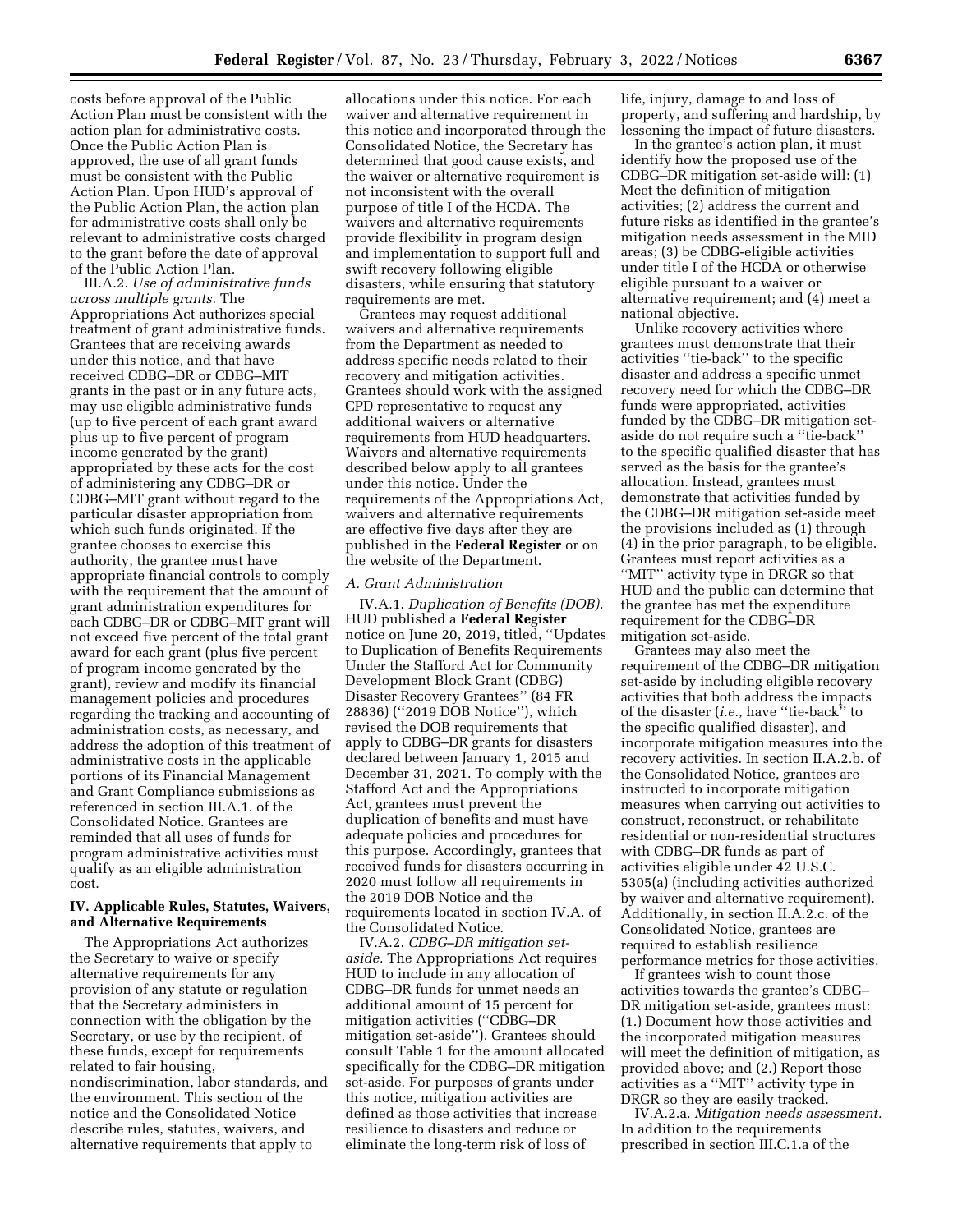Consolidated Notice that grantees must develop an impact and unmet needs assessment, grantees receiving an award under this Allocation Announcement Notice must also include in their action plan a mitigation needs assessment to inform the activities funded by the CDBG–DR mitigation set-aside. Each grantee must assess the characteristics and impacts of current and future hazards identified through its recovery from the qualified disaster and any other Presidentially declared disaster. Mitigation solutions designed to be resilient only for threats and hazards related to a prior disaster can leave a community vulnerable to negative effects from future extreme events related to other threats or hazards. When risks are identified among other vulnerabilities during the framing and design of mitigation projects, implementation of those projects can enhance protection and save lives, maximize the utility of scarce resources, and benefit the community long after the projects are complete.

Accordingly, each grantee receiving a CDBG–DR allocation under this notice must conduct a risk-based assessment to inform the use of its CDBG–DR mitigation set-aside considering identified current and future hazards. Grantees must assess their mitigation needs in a manner that effectively addresses risks to indispensable services that enable continuous operation of critical business and government functions, and are critical to human health and safety or economic security. In the mitigation needs assessment, each grantee must cite data sources and must, at a minimum, use the risks identified in the current FEMA-approved state or local Hazard Mitigation Plan (HMP). If a jurisdiction is currently updating an expired HMP, the grantee's agency administering the CDBG–DR funds must consult with the agency administering the HMP update to identify the risks that will be included in the assessment. Mitigation needs evolve over time and grantees are to amend the mitigation needs assessment and action plan as conditions change, additional mitigation needs are identified, and additional resources become available.

IV.A.2.b. *Connection of programs and projects to the mitigation needs assessment.* Grantees are required by section III.C.1.b. of the Consolidated Notice to describe the connection between identified unmet needs and the allocation of CDBG–DR resources. In a similar fashion, the plan must provide a clear connection between a grantee's mitigation needs assessment and its

proposed activities in the MID areas funded by the CDBG–DR mitigation setaside (or outside in connection to the MID areas as described in section II.A.3. of the Consolidated Notice). To maximize the impact of all available funds, grantees are encouraged to coordinate and align these funds with other projects funded with CDBG–DR and CDBG–MIT funds, as well as other disaster recovery activities funded by FEMA, USACE, the U.S. Forest Service, and other agencies as appropriate. Grantees are encouraged to fund planning activities that complement FEMA's Building Resilient Infrastructure and Communities (BRIC) program and to upgrade mapping, data, and other capabilities to better understand evolving disaster risks.

IV.A.3. *Interchangeability of disaster funds.* The Appropriations Act gives the Secretary authority to authorize grantees that receive an award in this Allocation Announcement Notice and under prior appropriations to use those funds interchangeably and without limitation for the same activities related to unmet recovery needs in the MID areas resulting from a major disaster in the Appropriation Act or in a prior or future appropriation acts, when the MID areas overlap and when the use of the funds will address unmet recovery needs of major disasters in the Appropriation Act or in any prior or future appropriation acts.

Based on this authority, the Secretary authorizes grantees receiving a CDBG– DR grant under the Appropriation Act and prior or future appropriations acts for activities authorized under title I of the HCDA for a specific qualifying disaster(s) to use these funds interchangeably and without limitation for the same activities in MID areas resulting from a major disaster in a prior or future appropriation acts, as long as the MID areas overlap, and the activities address unmet needs of both disasters.

Grantees are reminded that expanding the eligible beneficiaries of activities in an action plan funded by any prior or future acts to include those impacted by the specific qualifying disaster(s) in this notice requires the submission of a substantial action plan amendment in accordance with section III.C.6. of the Consolidated Notice. Additionally, all waivers and alternative requirements associated with a CDBG–DR grant apply to the use of the funds provided by that grant, regardless of which disaster the funded activity will address.

For example, if a grantee is receiving funds under this notice for a disaster occurring in 2020 and the MID areas for

the 2020 disaster overlap with the MID areas for a disaster that occurred in 2017, the grantee may choose to use the funds allocated under this notice to address unmet needs of both the 2017 disaster and the 2020 disaster. In doing so, the grantee must follow the rules and requirements outlined in this notice. However, if the grantee chooses to use its CDBG–DR grant awarded due to a disaster that occurred in 2017 to address unmet needs of both that disaster and the 2020 disaster, the grantee must follow the rules and requirements outlined in the **Federal Register** notices applicable to its CDBG–DR grant for 2017 disasters.

## **V. Duration of Funding**

The Appropriations Act makes the funds available for obligation by HUD until expended. HUD waives the provisions at 24 CFR 570.494 and 24 CFR 570.902 regarding timely distribution and expenditure of funds, and establishes an alternative requirement providing that each grantee must expend 100 percent of its allocation within six years of the date HUD signs the grant agreement. HUD may extend the period of performance administratively, if good cause for such an extension exists at that time, as requested by the grantee, and approved by HUD. When the period of performance has ended, HUD will close out the grant and any remaining funds not expended by the grantee on appropriate programmatic purposes will be recaptured by HUD.

## **VI. Federal Assistance Listings (Formerly Known as the CFDA Number)**

The Catalog of Federal Domestic Assistance numbers for the disaster recovery grants under this notice are as follows: 14.218; 14.228.

## **VII. Finding of No Significant Impact**

A Finding of No Significant Impact (FONSI) with respect to the environment has been made in accordance with HUD regulations at 24 CFR part 50, which implement section 102(2)(C) of the National Environmental Policy Act of 1969 (42 U.S.C. 4332(2)(C)). The FONSI is available online on HUD's CDBG–DR website. Due to security measures at the HUD Headquarters building, an advance appointment to review the docket file must be scheduled by calling the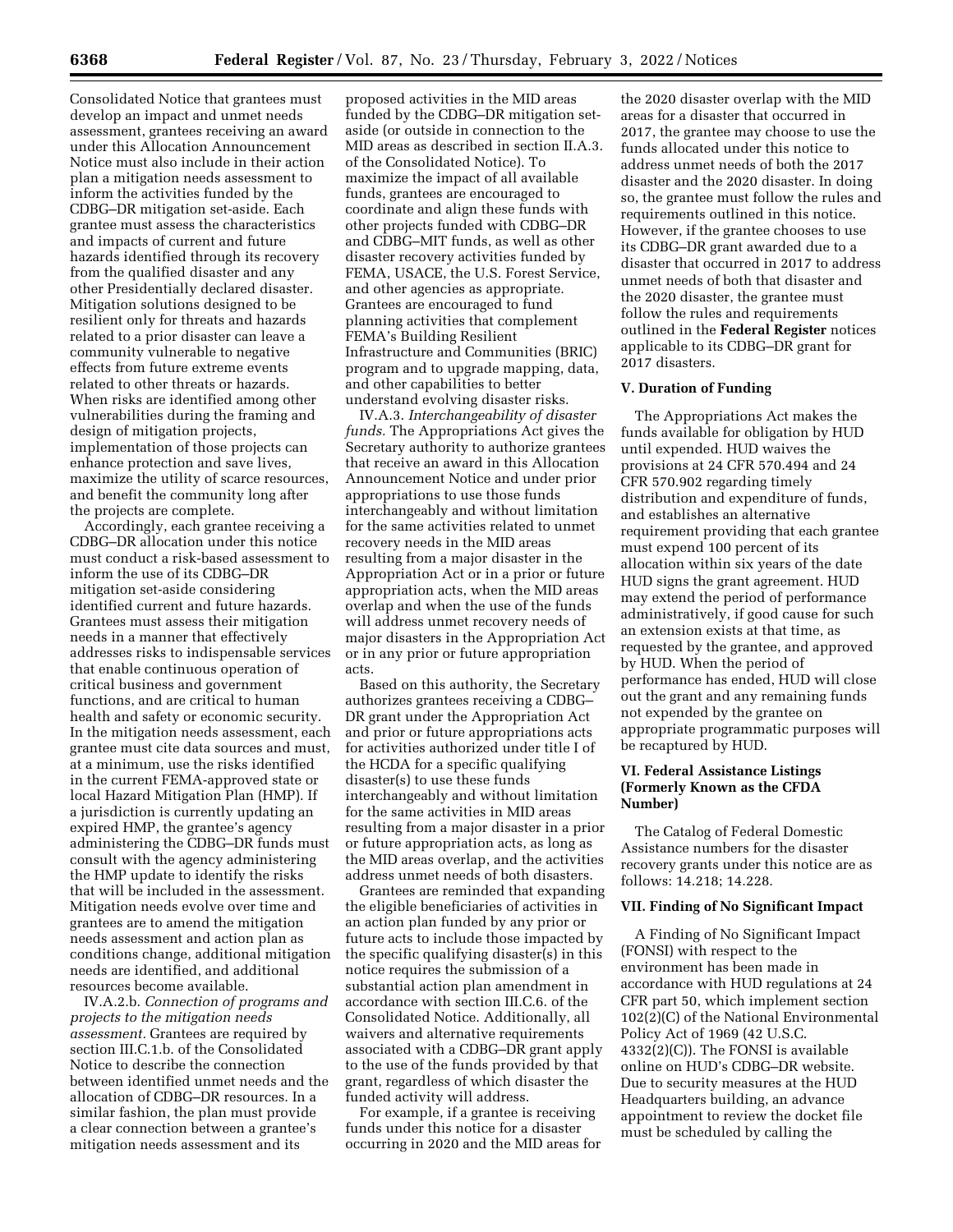Regulations Division at 202–708–3055 (this is not a toll-free number).

## **James Arthur Jemison II,**

*Principal Deputy Assistant Secretary for Community Planning and Development.* 

#### **Appendix A—Detailed Methodology**

**Allocation of CDBG–DR Funds to Most Impacted and Distressed Areas Due to Presidentially Declared Disasters Occurring in 2020** 

#### **Background**

Public Law No: 117–43 on 9/30/2021 (the Disaster Relief Supplemental Appropriations Act, 2022) appropriated \$5 billion for CDBG– Disaster Recovery (CDBG–DR) funds for disasters occurring in 2020 and 2021. The statutory text related to the allocation is as follows:

''For an additional amount for ''Community Development Fund'', \$5,000,000,000, to remain available until expended, for necessary expenses for activities authorized under title I of the Housing and Community Development Act of 1974 (42 U.S.C. 5301 *et seq.*) related to disaster relief, long-term recovery, restoration of infrastructure and housing, economic revitalization, and mitigation, in the most impacted and distressed areas resulting from a major disaster that occurred in 2020 or 2021 pursuant to the Robert T. Stafford Disaster Relief and Emergency Assistance Act (42 U.S.C. 5121 *et seq.*): *Provided,* That amounts made available under this heading in this Act shall be awarded directly to the state, unit of general local government, or Indian tribe (as such term is defined in section 102 of the Housing and Community Development Act of 1974 (42 U.S.C. 5302)) at the discretion of the Secretary: *Provided further,* That the Secretary shall allocate, using the best available data, an amount equal to the total estimate for unmet needs for qualifying disasters under this heading in this Act: *Provided further,* That any final allocation for the total estimate for unmet need made available under the preceding proviso shall include an additional amount of 15 percent of such estimate for additional mitigation: *Provided further,* That of the amounts made available under this heading in this Act, no less than \$1,610,000,000 shall be allocated for major declared disasters that occurred in 2020 within 30 days of the date of enactment of this Act:''

#### **Most Impacted and Distressed Areas**

As with prior CDBG–DR appropriations, HUD is not obligated to allocate funds for all major disasters occurring in the statutory timeframes. HUD is directed to use the funds ''in the most impacted and distressed areas.'' HUD has implemented this directive by limiting CDBG–DR formula allocations to grantees with major disasters that meet three standards:

(1) Individual Assistance/IHP designation. HUD has limited allocations to those disasters where the Federal Emergency Management Agency (FEMA) had determined the damage was sufficient to declare the disaster as eligible to receive Individual and Households Program (IHP) funding.

(2) Concentrated damage. HUD has limited its estimate of serious unmet housing need to counties and ZIP codes with high levels of damage, collectively referred to as ''most impacted areas.'' For this allocation, HUD is defining most impacted areas as either most impacted counties—counties exceeding \$10 million in serious unmet housing needs—and most impacted Zip Codes—Zip Codes with \$2 million or more of serious unmet housing needs. The calculation of serious unmet housing needs is described below.

For disasters that meet the most impacted threshold described above, the unmet need allocations are based on the following factors summed together:

(1) Repair estimates for seriously damaged owner-occupied units without insurance (with some exceptions) in most impacted areas after FEMA and Small Business Administration (SBA) repair grants or loans; an estimate for homeowners served by FEMA's Permanent Housing Construction program is also deducted from the homeowner unmet need estimate;

(2) Repair estimates for seriously damaged rental units occupied by very low-income renters in most impacted areas;

(3) Repair and content loss estimates for small businesses with serious damage denied by SBA; and

(4) The estimated local cost share for Public Assistance Category C to G projects.

#### **Methods for Estimating Serious Unmet Needs for Housing**

The data HUD uses to calculate unmet needs for 2020 qualifying disasters come from the FEMA Individual Assistance program data on housing-unit damage as of September 30, 2021, and reflect disasters occurring in 2020.

The core data on housing damage for both the unmet housing needs calculation and the concentrated damage are based on home inspection data for FEMA's Individual Assistance program and SBA's disaster loan program. HUD calculates ''unmet housing needs'' as the number of housing units with unmet needs times the estimated cost to repair those units less repair funds already provided by FEMA and SBA.

Each of the FEMA inspected owner units are categorized by HUD into one of five categories:

• Minor-Low: Less than \$3,000 of FEMA inspected real property damage.

• Minor-High: \$3,000 to \$7,999 of FEMA inspected real property damage.

• Major-Low:  $\frac{$6,000}{10}$  to \$14,999 of FEMA inspected real property damage and/or 1 to 3.9 feet of flooding on the first floor.

• Major-High: \$15,000 to \$28,800 of FEMA inspected real property damage and/or 4 to 5.9 feet of flooding on the first floor.

• Severe: Greater than \$28,800 of FEMA inspected real property damage or determined destroyed and/or 6 or more feet of flooding on the first floor.

When owner-occupied properties also have a personal property inspection or only have a personal property inspection, HUD reviews the personal property damage amounts such that if the personal property damage places the home into a higher need category over the real property assessment, the personal

property amount is used. The personal property-based need categories for owneroccupied units are defined as follows:

• Minor-Low: Less than \$2,500 of FEMA inspected personal property damage.

• Minor-High: \$2,500 to \$3,499 of FEMA inspected personal property damage.

• Major-Low: \$3,500 to \$4,999 of FEMA inspected personal property damage or 1 to 3.9 feet of flooding on the first floor.

• Major-High: \$5,000 to \$9,000 of FEMA inspected personal property damage or 4 to 5.9 feet of flooding on the first floor.

• Severe: Greater than \$9,000 of FEMA inspected personal property damage or determined destroyed and/or 6 or more feet of flooding on the first floor.

To meet the statutory requirement of ''most impacted'' in this legislative language, homes are determined to have a high level of damage if they have damage of ''major-low'' or higher. That is, they have a FEMA inspected real property damage of \$8,000 or above, personal property damage \$3,500 or above, or flooding 1 foot or above on the first floor.

Furthermore, a homeowner with flooding outside the 1 percent risk flood hazard area is determined to have unmet needs if they reported damage and no flood insurance to cover that damage. For homeowners inside the 1 percent risk flood hazard area, homeowners without flood insurance with flood damage below the greater of national median or 120 percent of Area Median Income are determined to have unmet needs. For non-flood damage, homeowners without hazard insurance with incomes below the greater of national median or 120 percent of Area Median Income are included as having unmet needs. The unmet need categories for these types of homeowners are defined as above for real and personal property damage.

FEMA does not inspect rental units for real property damage so personal property damage is used as a proxy for unit damage. Each of the FEMA-inspected renter units are categorized by HUD into one of five categories:

• Minor-Low: Less than \$1,000 of FEMA inspected personal property damage.

• Minor-High: \$1,000 to \$1,999 of FEMA inspected personal property damage or determination of ''Moderate'' damage by the FEMA inspector.

• Major-Low: \$2,000 to \$3,499 of FEMA inspected personal property damage or 1 to 3.9 feet of flooding on the first floor or determination of ''Major'' damage by the FEMA inspector.

• Major-High: \$3,500 to \$7,500 of FEMA inspected personal property damage or 4 to 5.9 feet of flooding on the first floor.

• Severe: Greater than \$7,500 of FEMA inspected personal property damage or determined destroyed and/or 6 or more feet of flooding on the first floor or determination of ''Destroyed'' by the FEMA inspector.

To meet the statutory requirement of ''most impacted'' for rental properties, homes are determined to have a high level of damage if they have damage of ''major-low'' or higher. That is, they have a FEMA personal property damage assessment of \$2,000 or greater or flooding 1 foot or above on the first floor.

Furthermore, landlords are presumed to have adequate insurance coverage unless the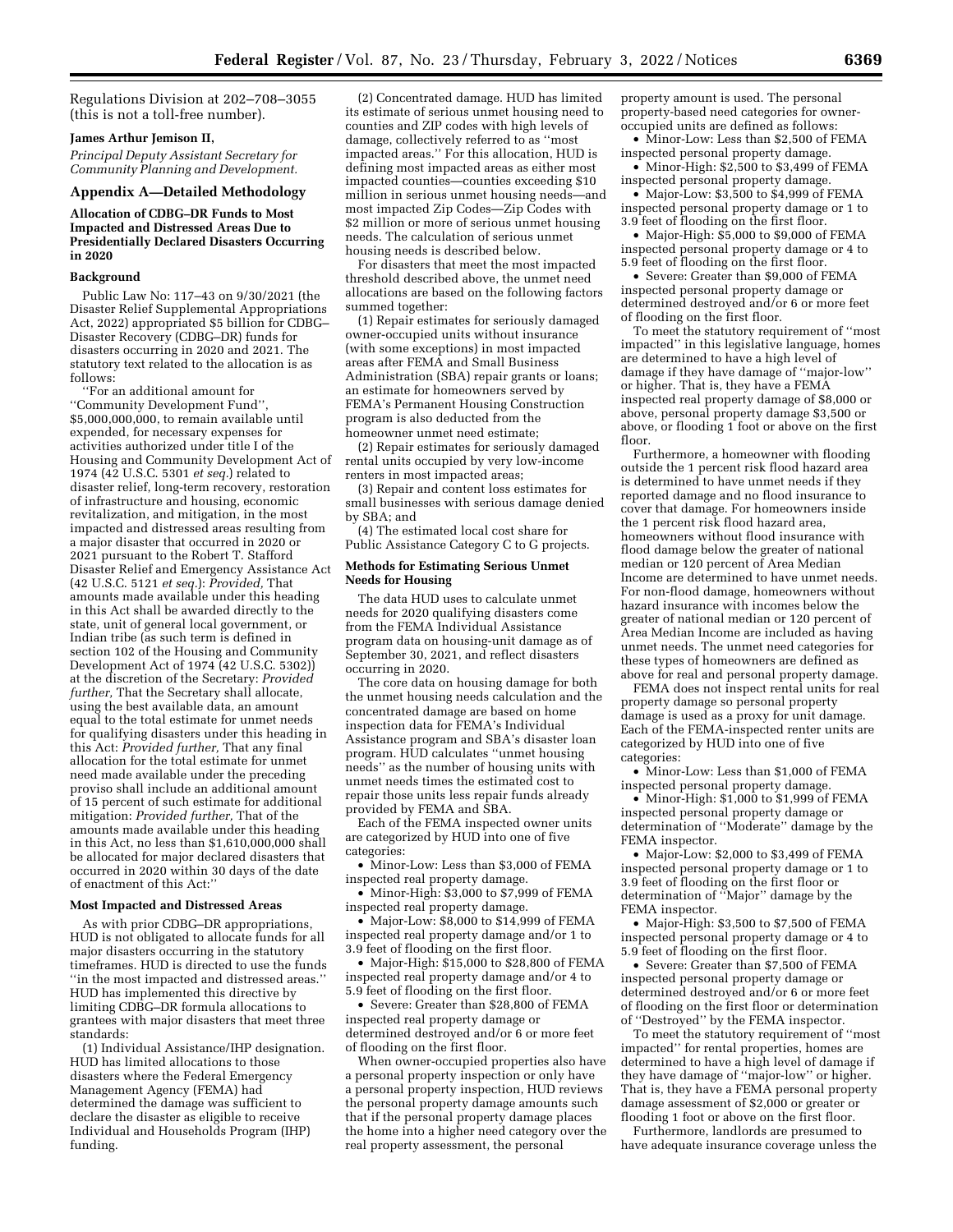unit is occupied by a renter with income less than the greater of the Federal poverty level or 50 percent of the area median income. Units occupied by a tenant with income less than the greater of the poverty level or 50 percent of the area median income are used to calculate likely unmet needs for affordable rental housing.

The average cost to fully repair a home for a specific disaster to code within each of the damage categories noted above is calculated using the median real property damage repair costs determined by the SBA for its disaster loan program based on a fuzzy match at the block group level comparing FEMA and SBA inspections.

Minimum multipliers are not less than the 25th percentile for all Individual Assistance (IA) eligible disasters combined in each disaster year at the time of the allocation calculation, and maximum multipliers are not more than the 75th percentile for all IA eligible disasters combined in each disaster year with data available as of the allocation. Because SBA is inspecting for full repair costs, their estimate is presumed to reflect the full cost to repair the home, which is generally more than the FEMA estimates on the cost to make the home habitable. If there is a match of fewer than 10 SBA inspections to FEMA inspections for any damage category in a block group, the minimum multiplier is used.

For each household determined to have serious unmet housing needs (as described above), their estimated average unmet housing need is equal to the average cost to fully repair a home to code less assistance from FEMA and SBA provided for repair to the home, based on the home's damage category (noted above) unless a FEMA inspection exceeds the multiplier, in which case the FEMA inspection is used (capped at the maximum noted above).

#### **Methods for Estimating Serious Unmet Economic Revitalization Needs**

Based on SBA disaster loans to businesses using data for 2020 disasters from as of date September 28, 2021, HUD calculates the median real estate and content loss by the following damage categories for each state:

- Category 1: Real estate  $+$  content loss  $=$ below \$12,000
- Category 2: Real estate + content loss = \$12,000–\$29,999
- Category 3: Real estate + content loss = \$30,000–\$64,999
- Category 4: Real estate + content loss = \$65,000–\$149,999
- Category 5: Real estate  $+$  content loss  $=$ \$150,000 and above

For properties with real estate and content loss of \$30,000 or more, HUD calculates the estimated amount of unmet needs for small businesses by multiplying the median damage estimates for the categories above by the number of small businesses denied an SBA loan, including those denied a loan prior to inspection due to inadequate credit or income (or a decision had not been made), under the assumption that damage among those denied at pre-inspection have the same distribution of damage as those denied after inspection.

#### **Methods for Estimating Unmet Infrastructure Needs**

To calculate 2020 unmet needs for infrastructure projects, HUD obtained FEMA cost estimates as of September 28, 2021, of the expected local cost share to repair the permanent public infrastructure projects (Categories C to G) to pre-disaster condition.

## **Allocation Calculation for Unmet Needs**

Once eligible entities are identified using the above criteria, the allocation to individual grantees represents their proportional share of the estimated unmet needs. For the formula allocation, HUD calculates total unmet recovery needs for eligible 2020 disasters as the aggregate of:

• Serious unmet housing needs in most impacted counties;

- Serious unmet business needs; and
- Unmet infrastructure need.

## **Allocation Calculation for Mitigation**

Per the statute, mitigation is calculated at 15 percent of the sum of total unmet needs above.

#### **Adjustment for Previous Unmet Need Allocation and Final Allocation**

If a disaster has previously received CDBG–DR funding for a portion of the unmet needs calculated for the disaster, which is the case for Puerto Rico that had received 2019 disaster funding for the earthquakes that occurred in both 2019 and 2020, then the amount allocated from 2020 funds reflects the total unmet needs calculated above, the 15 percent mitigation for the total unmet needs, less the CDBG–DR funding previously received.

#### **Appendix B—The Consolidated Notice**

## **CDBG–DR Consolidated Notice Waivers and Alternative Requirements**

#### **Table of Contents**

- I. Waivers and Alternative Requirements
- II. Eligible Activities A. Clarification of Disaster-Related
	- Activities
	- B. Housing and Related Floodplain Issues
	- C. Infrastructure (Public Facilities, Public
	- Improvements)
	- D. Economic Revitalization
- III. Grant Administration
	- A. Pre-Award Evaluation of Management and Oversight of Funds
	- B. Administration, Planning, and Financial Management
	- C. Action Plan for Disaster Recovery Waiver and Alternative Requirement
	- D. Citizen Participation Requirements
	- E. Program Income
	- F. Other General Waivers and Alternative Requirements
- G. Ineligible Activities in CDBG–DR
- IV. Other Program Requirements
	- A. Duplication of Benefits
	- B. Procurement
	- C. Use of the ''Upper Quartile'' or 'Exception Criteria'
	- D. Environmental Requirements
	- E. Flood Insurance Requirements
	- F. URA, Section 104(d) and Related CDBG Program Requirements
- V. Performance Reviews
- A. Timely Distribution and Expenditure of Funds
- B. HUD's Review of Continuing Capacity
- C. Grantee Reporting Requirements in the DRGR System

#### **I. Waivers and Alternative Requirements**

CDBG–DR grantees that are subject to this Consolidated Notice, as indicated in each **Federal Register** notice that announces allocations of the appropriated CDBG–DR funds (''Allocation Announcement Notice''), must comply with all waivers and alternative requirements in the Consolidated Notice, unless expressly made inapplicable (*e.g.,* a waiver that applies to states only does not apply to units of general local governments and Indian tribes). Except as described in applicable waivers and alternative requirements, the statutory and regulatory provisions governing the CDBG program (and for Indian tribes, the Indian CDBG program) shall apply to grantees receiving a CDBG–DR allocation. Statutory provisions (title I of the HCDA) that apply to all grantees can be found at 42 U.S.C. 5301 *et seq.* and regulatory requirements, which differ for each type of grantee, are described in each of the three paragraphs below.

Except as modified, the State CDBG program rules shall apply to state grantees receiving a CDBG–DR allocation. Applicable State CDBG program regulations are found at 24 CFR part 570, subpart I. For insular areas, HUD waives the provisions of 24 CFR part 570, subpart F and imposes the following alternative requirement: Insular areas shall administer their CDBG–DR allocations in accordance with the regulatory and statutory provisions governing the State CDBG program, as modified by the Consolidated Notice.

Except as modified, statutory and regulatory provisions governing the Entitlement CDBG Program shall apply to unit of general local government grantees (often referred to as local government grantees in appropriations acts). Applicable Entitlement CDBG Program regulations are found at 24 CFR part 570, as described in 570.1(a).

Except as modified, CDBG–DR grants made by HUD to Indian tribes shall be subject to the statutory provisions in title I of the HCDA that apply to Indian tribes and the regulations in 24 CFR part 1003 governing the Indian CDBG program, except those requirements in part 1003 related to the funding application and selection process.

References to the action plan in the above regulations shall refer to the action plan required by the Consolidated Notice and not to the consolidated plan action plan required by 24 CFR part 91. All references pertaining to timelines and/or deadlines are in terms of calendar days unless otherwise noted.

#### **II. Eligible Activities**

#### *II.A. Clarification of Disaster-Related Activities*

CDBG–DR funds are provided for necessary expenses for activities authorized under title I of the HCDA related to disaster relief, longterm recovery, restoration of infrastructure and housing, economic revitalization, and mitigation of risk associated with activities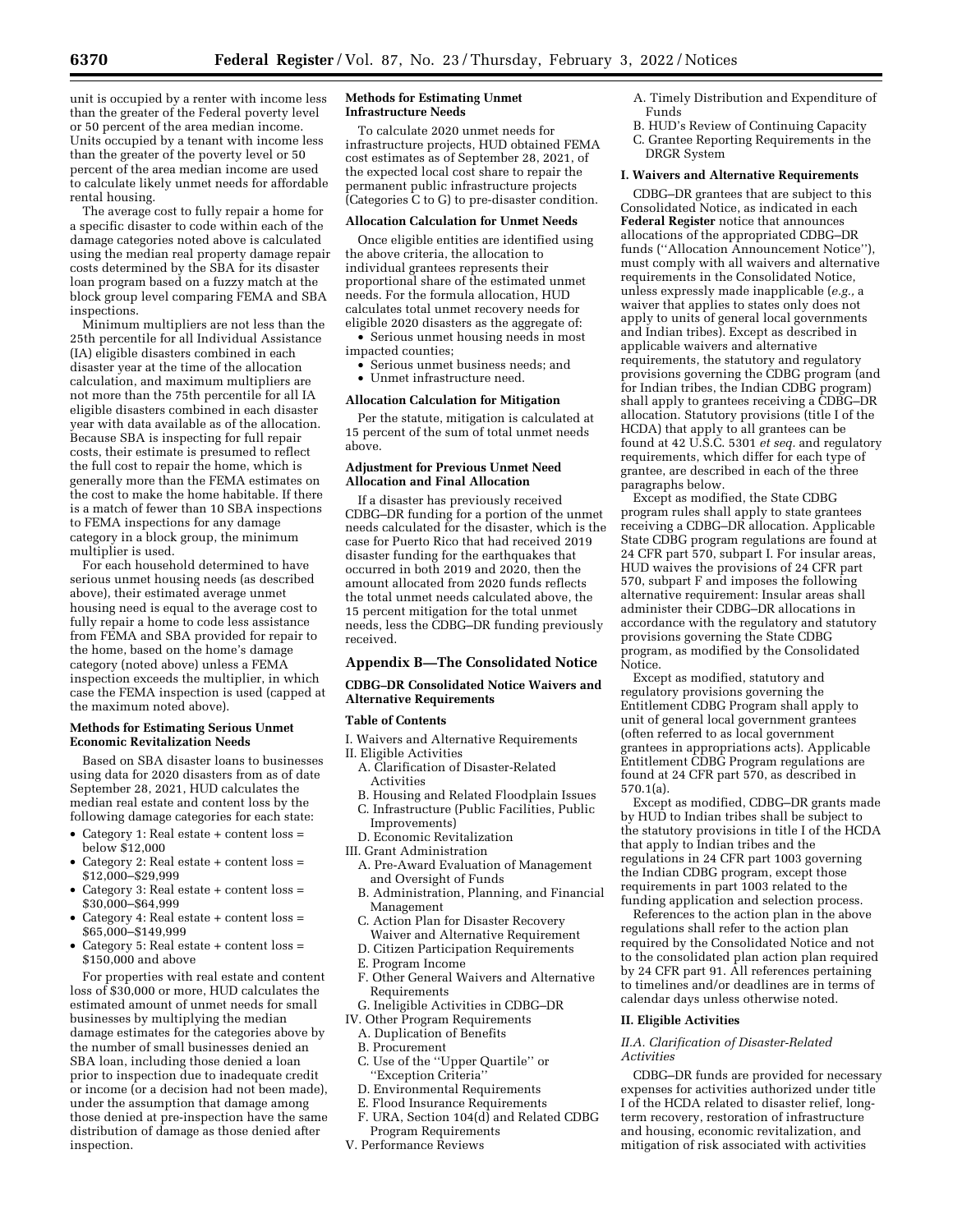carried out for these purposes, in the ''most impacted and distressed'' areas (identified by HUD or the grantee) resulting from a major disaster. All CDBG–DR funded activities must address an impact of the disaster for which funding was allocated. Accordingly, each activity must: (1) Address a direct or indirect impact from the disaster in a most impacted and distressed area; (2) be a CDBGeligible activity (or be eligible under a waiver or alternative requirement); and (3) meet a national objective. When appropriations acts provide an additional allocation amount for mitigation of hazard risks that does not require a connection to the qualifying major disaster, requirements for the use of those funds will be included in the Allocation Announcement Notice.

II.A.1. *Documenting a Connection to the Disaster.* Grantees must maintain records that document how each funded activity addresses a direct or indirect impact from the disaster. Grantees may do this by linking activities to a disaster recovery need that is described in the impact and unmet needs assessment in the action plan (requirements for the assessment are addressed in section III.C.1.a.). Sufficient documentation of physical loss must include damage or rebuilding estimates, insurance loss reports, images, or similar information that documents damage caused by the disaster. Sufficient documentation for non-physical disaster-related impacts must clearly show how the activity addresses the disaster impact, *e.g.,* for economic development activities, data about job loss or businesses closing after the disaster or data showing how pre-disaster economic stressors were aggravated by the disaster; or for housing activities, a post-disaster housing analysis that describes the activities that are necessary to address the post-disaster housing needs.

II.A.2. *Resilience and hazard mitigation.*  The Consolidated Notice will help to improve long-term community resilience by requiring grantees to fully incorporate mitigation measures that will protect the public, including members of protected classes, vulnerable populations, and underserved communities, from the risks identified by the grantee among other vulnerabilities. This approach will better ensure the revitalization of the community long after the recovery projects are complete.

Accordingly, HUD is adopting the following alternative requirement to section 105(a): Grantees may carry out the activities described in section 105(a), as modified by waivers and alternative requirements, to the extent that the activities comply with the following:

II.A.2.a. *Alignment with mitigation plans.*  Grantees must ensure that the mitigation measures identified in their action plan will align with existing hazard mitigation plans submitted to the Federal Emergency Management Agency (FEMA) under section 322 of the Robert T. Stafford Disaster Relief and Emergency Assistance Act (42 U.S.C. 5165) or other state, local, or tribal hazard mitigation plans.

II.A.2.b. *Mitigation measures.* Grantees must incorporate mitigation measures when carrying out activities to construct, reconstruct, or rehabilitate residential or non-

residential structures with CDBG–DR funds as part of activities eligible under 42 U.S.C. 5305(a) (including activities authorized by waiver and alternative requirement). To meet this alternative requirement, grantees must demonstrate that they have incorporated mitigation measures into CDBG–DR activities as a construction standard to create communities that are more resilient to the impacts of recurring natural disasters and the impacts of climate change. When determining which mitigation measures to incorporate, grantees should design and construct structures to withstand existing and future climate impacts expected to occur over the service life of the project.

II.A.2.c. *Resilience performance metrics.*  Before carrying out CDBG–DR funded activities to construct, reconstruct, or rehabilitate residential or non-residential structures, the grantee must establish resilience performance metrics for the activity, including: (1) An estimate of the projected risk to the completed activity from natural hazards, including those hazards that are influenced by climate change (*e.g.,* high winds destroying newly built homes), (2) identification of the mitigation measures that will address the projected risks (*e.g.,* using building materials that are able to withstand high winds), and (3) an assessment of the benefit of the grantee's measures through verifiable data (*e.g.,* 10 newly built homes will withstand high winds up to 100 mph).

II.A.3. *Most impacted and distressed (MID) areas.* Funds must be used for costs related to unmet needs in the MID areas resulting from qualifying disasters. HUD allocates funds using the best available data that cover the eligible affected areas and identifies MID areas. Grantees are required to use 80 percent of all CDBG–DR funds to benefit the HUDidentified MID areas. The HUD-identified MID areas and the minimum dollar amount that must be spent to benefit those areas will be identified for each grantee in the applicable Allocation Announcement Notice. If a grantee seeks to add other areas to the HUD-identified MID area, the grantee must contact its CPD Representative or CPD Specialist and submit the request with a datadriven analysis that illustrates the basis for designating the additional area as most impacted and distressed as a result of the qualifying disaster.

Grantees may use up to five percent of the total grant award for grant administration. Therefore, HUD will include 80 percent of a grantee's expenditures for grant administration in its determination that 80 percent of the total award has benefited the HUD-identified MID area. Expenditures for planning activities may also be counted towards the HUD-identified MID area requirement, if the grantee describes in its action plan how those planning activities benefit those areas.

HUD may identify an entire jurisdiction or a ZIP code as a MID area. If HUD designates a ZIP code as a MID area for the purposes of allocating funds, the grantee may expand program operations to the whole county or counties that overlap with the HUD designated ZIP code. A grantee must indicate the decision to expand eligibility to the whole county or counties in its action plan.

Grantees must determine where to use the remaining amount of the CDBG–DR grant, but that portion of the allocation may only be used to address unmet needs and that benefit those areas that the grantee determines are most impacted and distressed (''granteeidentified MID areas'') within areas that received a presidential major disaster declaration identified by the disaster numbers listed in the applicable Allocation Announcement Notice. The grantee must use quantifiable and verifiable data in its analysis, as referenced in its action plan, to identify the MID areas where it will use the remaining amount of CDBG–DR funds.

Grantee expenditures for eligible unmet needs outside of the HUD-identified or grantee-identified MID areas are allowable, provided that the grantee can demonstrate how the expenditure of CDBG–DR funds outside of the MID areas will address unmet needs identified within the HUD-identified or grantee-identified MID area (*e.g.,* upstream water retention projects to reduce downstream flooding in the HUD-identified MID area).

#### *II.B. Housing Activities and Related Floodplain Issues*

Grantees may use CDBG–DR funds for activities that may include, but are not limited to, new construction, reconstruction, and rehabilitation of single-family or multifamily housing, homeownership assistance, buyouts, and rental assistance. The broadening of eligible CDBG–DR activities related to housing under the HCDA is necessary following major disasters in which housing, including large numbers of affordable housing units, have been damaged or destroyed. The following waivers and alternative requirements will assist grantees in addressing the full range of unmet housing needs arising from a disaster.

II.B.1. *New housing construction waiver and alternative requirement.* 42 U.S.C. 5305(a) and 24 CFR 570.207(b)(3) are waived to the extent necessary to permit new housing construction, subject to the following alternative requirement. When a CDBG–DR grantee carries out a new housing construction activity, 24 CFR 570.202 shall apply and shall be read to extend to new construction in addition to rehabilitation assistance. Private individuals and entities must remain compliant with federal accessibility requirements as well as with the applicable site selection requirements of 24  $CFR$  1.4(b)(3) and 8.4(b)(5).

II.B.2. *Construction standards for new construction, reconstruction, and rehabilitation.* HUD is adopting an alternative requirement to require grantees to adhere to the applicable construction standards in II.B.2.a. through II.B.2.d. when carrying out activities to construct, reconstruct, or rehabilitate residential structures with CDBG–DR funds as part of activities eligible under 42 U.S.C. 5305(a) (including activities authorized by waiver and alternative requirement). For purposes of the Consolidated Notice, the terms ''substantial damage'' and ''substantial improvement'' shall be as defined in 44 CFR 59.1 unless otherwise noted.

II.B.2.a. *Green and resilient building standard for new construction and*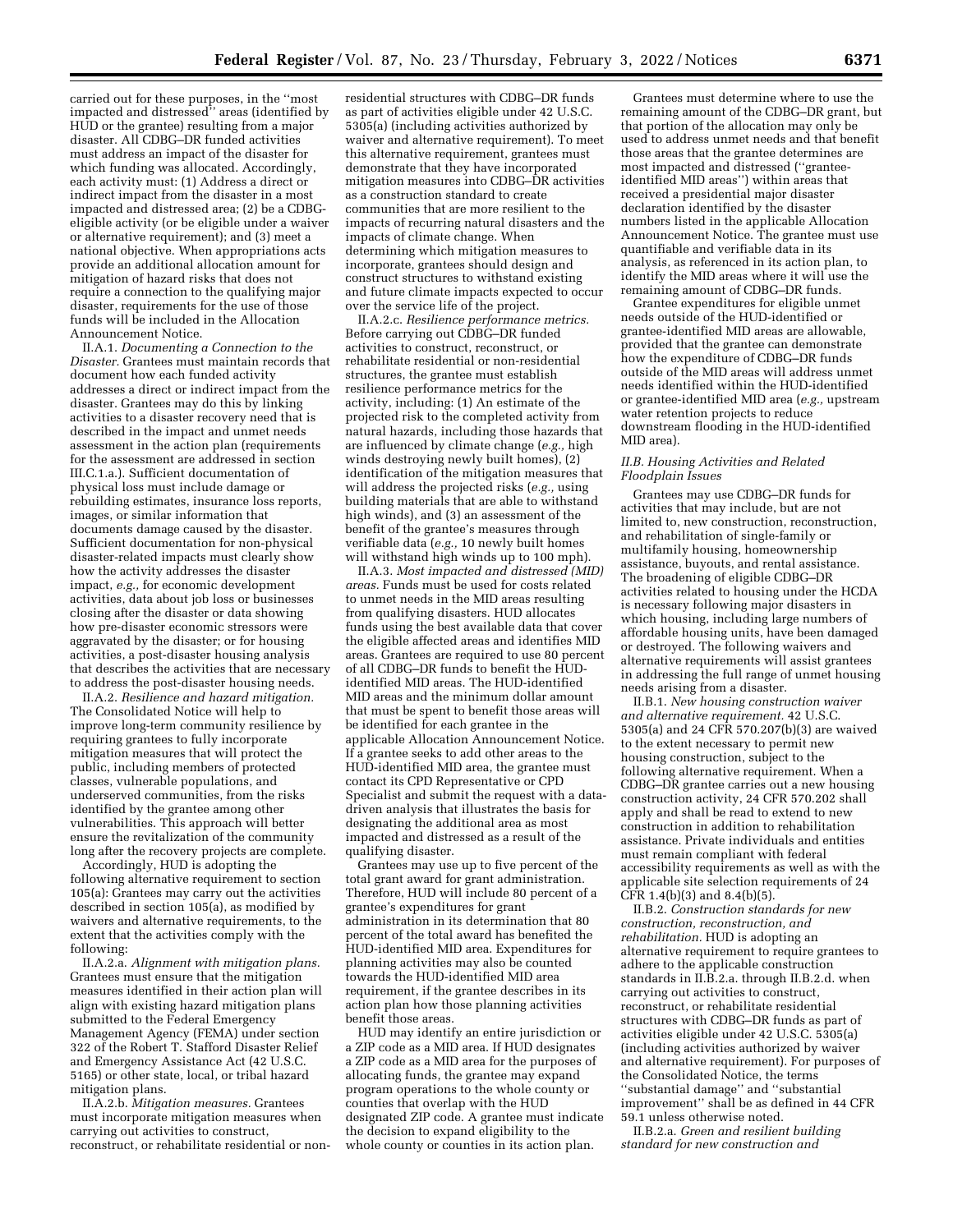*reconstruction of housing.* Grantees must meet the Green and Resilient Building Standard, as defined in this subparagraph, for: (i) All new construction and reconstruction (*i.e.,* demolishing a housing unit and rebuilding it on the same lot in substantially the same manner) of residential buildings and (ii) all rehabilitation activities of substantially damaged residential buildings, including changes to structural elements such as flooring systems, columns, or load-bearing interior or exterior walls.

The Green and Resilient Building Standard requires that all construction covered by the paragraph above and assisted with CDBG–DR funds meet an industry-recognized standard that has achieved certification under (i) Enterprise Green Communities; (ii) LEED (New Construction, Homes, Midrise, Existing Buildings Operations and Maintenance, or Neighborhood Development); (iii) ICC–700 National Green Building Standard Green+Resilience; (iv) Living Building Challenge; or (v) any other equivalent comprehensive green building program acceptable to HUD. Additionally, all such covered construction must achieve a minimum energy efficiency standard, such as (i) ENERGY STAR (Certified Homes or Multifamily High-Rise); (ii) DOE Zero Energy Ready Home; (iii) EarthCraft House, EarthCraft Multifamily; (iv) Passive House Institute Passive Building or EnerPHit certification from the Passive House Institute US (PHIUS), International Passive House Association; (v) Greenpoint Rated New Home, Greenpoint Rated Existing Home (Whole House or Whole Building label); (vi) Earth Advantage New Homes; or (vii) any other equivalent energy efficiency standard acceptable to HUD. Grantees must identify, in each project file, which of these Green and Resilient Building Standards will be used for any building subject to this paragraph. However, grantees are not required to use the same standards for each project or building.

II.B.2.b. *Standards for rehabilitation of nonsubstantially damaged residential buildings.* For rehabilitation other than the rehabilitation of substantially damaged residential buildings described in section II.B.2.a. above, grantees must follow the guidelines specified in the HUD CPD Green Building Retrofit Checklist.

Grantees must apply these guidelines to the extent applicable for the rehabilitation work undertaken, for example, the use of mold resistant products when replacing surfaces such as drywall. Products and appliances replaced as part of the rehabilitation work, must be ENERGY STARlabeled, WaterSense-labeled, or Federal Energy Management Program (FEMP) designated products or appliances.

II.B.2.c. *Elevation standards for new construction, reconstruction, and rehabilitation of substantial damage, or rehabilitation resulting in substantial improvements.* The following elevation standards apply to new construction, rehabilitation of substantial damage, or rehabilitation resulting in substantial improvement of residential structures located in an area delineated as a special flood hazard area or equivalent in FEMA's data sources. 24 CFR 55.2(b)(1) provides

additional information on data sources, which apply to all floodplain designations. All structures, defined at 44 CFR 59.1, designed principally for residential use, and located in the one percent annual chance (or 100-year) floodplain, that receive assistance for new construction, reconstruction, rehabilitation of substantial damage, or rehabilitation that results in substantial improvement, as defined at 24 CFR 55.2(b)(10), must be elevated with the lowest floor, including the basement, at least two feet above the one percent annual chance floodplain elevation (base flood elevation). Mixed-use structures with no dwelling units and no residents below two feet above base flood elevation, must be elevated or floodproofed, in accordance with FEMA floodproofing standards at 44 CFR  $60.3(\bar{c})(3)(ii)$  or successor standard, up to at least two feet above base flood elevation.

All Critical Actions, as defined at 24 CFR 55.2(b)(3), within the 500-year (or 0.2 percent annual chance) floodplain must be elevated or floodproofed (in accordance with FEMA floodproofing standards at 44 CFR 60.3(c)(2)– (3) or successor standard) to the higher of the 500-year floodplain elevation or three feet above the 100-year floodplain elevation. If the 500-year floodplain is unavailable, and the Critical Action is in the 100-year floodplain, then the structure must be elevated or floodproofed (in accordance with FEMA floodproofing standards at 44 CFR  $60.3(c)(2)$ – $(3)$  or successor standard) at least three feet above the 100-year floodplain elevation. Critical Actions are defined as ''any activity for which even a slight chance of flooding would be too great, because such flooding might result in loss of life, injury to persons or damage to property.'' For example, Critical Actions include hospitals, nursing homes, emergency shelters, police stations, fire stations, and principal utility lines.

In addition to other requirements in this section, grantees must comply with applicable state, local, and tribal codes and standards for floodplain management, including elevation, setbacks, and cumulative substantial damage requirements. Grantees using CDBG–DR funds as the non-Federal match in a FEMA-funded project may apply the alternative requirement for the elevation of structures described in section III.F.6. Structures that are elevated must meet federal accessibility standards.

II.B.2.d. *Broadband infrastructure in housing.* Any substantial rehabilitation, as defined by 24 CFR 5.100, reconstruction, or new construction of a building with more than four rental units must include installation of broadband infrastructure, except where the grantee documents that: (i) The location of the new construction or substantial rehabilitation makes installation of broadband infrastructure infeasible; (ii) the cost of installing broadband infrastructure would result in a fundamental alteration in the nature of its program or activity, or in an undue financial burden; or (iii) the structure of the housing to be substantially rehabilitated makes installation of broadband infrastructure infeasible.

II.B.3. *Applicable affordability periods for new construction of affordable rental* 

*housing.* To meet the low- and moderateincome housing national objective, rental housing assisted with CDBG–DR funds must be rented to low- and moderate-income (LMI) households at affordable rents, and a grantee must define ''affordable rents'' in its action plan. Because the waiver and alternative requirement in II.B.1. authorizes the use of grant funds for new housing construction, HUD is imposing the following alternative requirement to modify the low- and moderate-income housing national objective criteria in 24 CFR 570.208(a)(3) and 570.483(b)(3) for activities involving the new construction of affordable rental housing of five or more units. For activities that will construct five or more units, in addition to other applicable criteria in 24 CFR 570.208(a)(3) and 570.483(b)(3), in its action plan, a grantee must define the affordability standards, including ''affordable rents,'' the enforcement mechanisms, and applicable timeframes, that will apply to the new construction of affordable rental housing, *i.e.,*  when the activity will result in construction of five or more units, the affordability requirements described in the action plan apply to the units that will be occupied by LMI households. The minimum timeframes and other related requirements acceptable for compliance with this alternative requirement are the HOME Investment Partnerships Program (HOME) requirements at 24 CFR 92.252(e), including the table listing the affordability periods at the end of 24 CFR 92.252(e). Therefore, the grantee must adopt and implement enforceable affordability standards that comply with or exceed requirements at 24 CFR 92.252(e)(1) for the new construction of affordable rental housing in structures containing five or more units.

II.B.4. *Affordability period for new construction of homes built for LMI households.* In addition to alternative requirements in II.B.1., the following alternative requirement applies to activities to construct new single-family units for homeownership that will meet the LMI housing national objective criteria. Grantees must establish affordability restrictions on all newly constructed single-family housing (for purposes of the Consolidated Notice, singlefamily housing is defined as four units or less), that, upon completion, will be purchased and occupied by LMI homeowners. The minimum affordability period acceptable for compliance are the HOME requirements at 24 CFR 92.254(a)(4). If a grantee applies other standards, the periods of affordability applied by a grantee must meet or exceed the applicable HOME requirements in 24 CFR  $92.254(a)(4)$  and the table of affordability periods directly following that provision. Grantees shall establish resale or recapture requirements for housing funded pursuant to this paragraph and shall describe those requirements in the action plan or substantial amendment in which the activity is proposed. The resale or recapture requirements must clearly describe the terms of resale or recapture and the specific circumstances under which resale or recapture will be used. Affordability restrictions must be enforceable and imposed by recorded deed restrictions, covenants, or other similar mechanisms. The affordability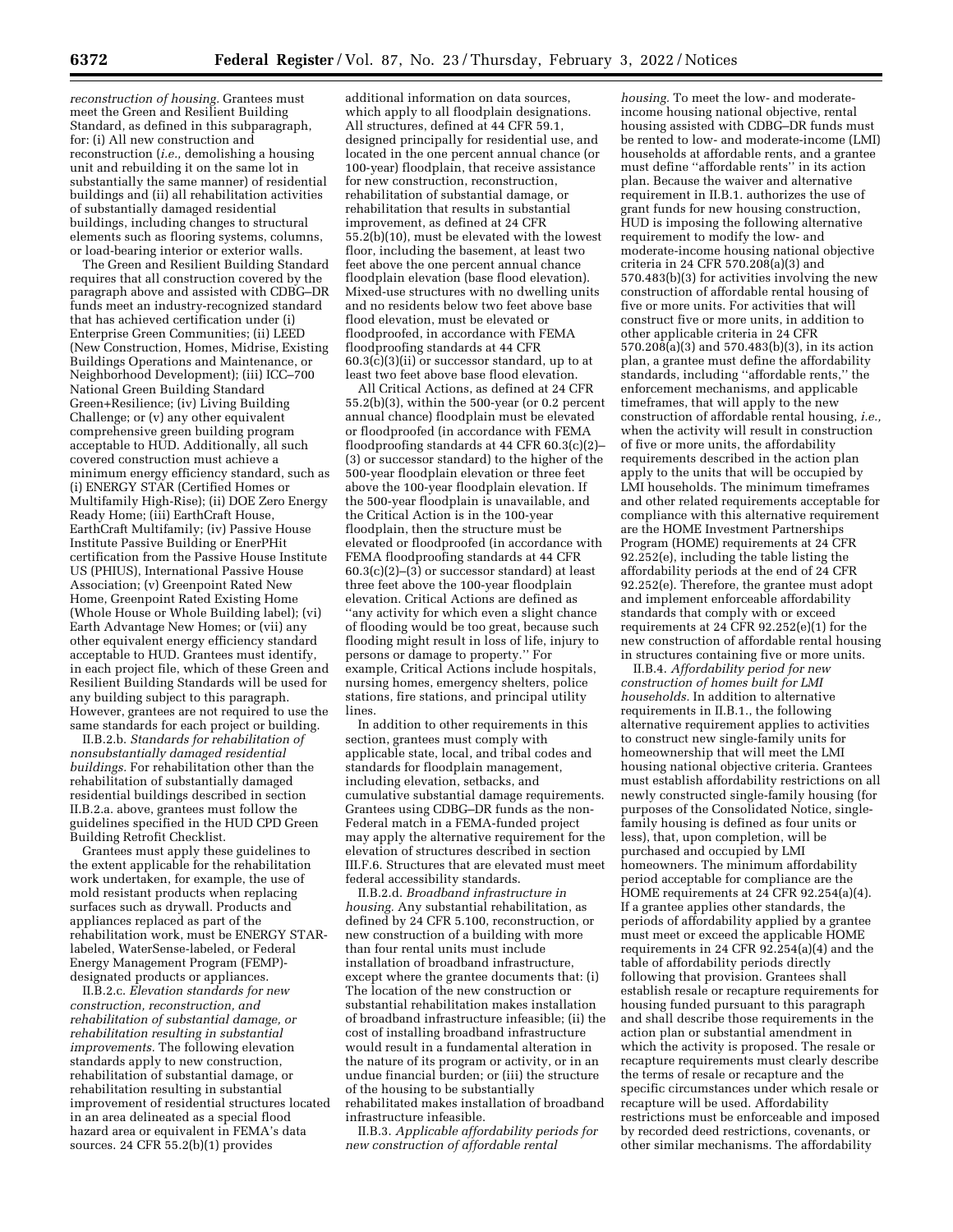restrictions, including the affordability period requirements in this paragraph do not apply to housing units newly constructed or reconstructed for an owner-occupant to replace the owner-occupant's home that was damaged by the disaster.

II.B.5. *Homeownership assistance waiver and alternative requirement.* 42 U.S.C. 5305(a)(24) is waived and replaced with the following alternative requirement:

''Provision of direct assistance to facilitate and expand homeownership among persons at or below 120 percent of area median income (except that such assistance shall not be considered a public service for purposes of 42 U.S.C. 5305(a)(8)) by using such assistance to—

(A) subsidize interest rates and mortgage principal amounts for homebuyers with incomes at or below 120 percent of area median income;

(B) finance the acquisition of housing by homebuyers with incomes at or below 120 percent of area median income that is occupied by the homebuyers;

(C) acquire guarantees for mortgage financing obtained by homebuyers with incomes at or below 120 percent of area median income from private lenders, meaning that if a private lender selected by the homebuyer offers a guarantee of the mortgage financing, the grantee may purchase the guarantee to ensure repayment in case of default by the homebuyer. This subparagraph allows the purchase of mortgage insurance by the household but not the direct issuance of mortgage insurance by the grantee;

(D) provide up to 100 percent of any down payment required from homebuyers with incomes at or below 120 percent of area median income; or

(E) pay reasonable closing costs (normally associated with the purchase of a home) incurred by homebuyers with incomes at or below 120 percent of area median income.''

While homeownership assistance, as described above, may be provided to households with incomes at or below 120 percent of the area median income, HUD will only consider those funds used for households with incomes at or below 80 percent of the area median income to qualify as meeting the LMI person benefit national objective.

II.B.6. *Limitation on emergency grant payments—interim mortgage assistance.* 42 U.S.C. 5305(a)(8), 24 CFR 570.201(e), 24 CFR 570.207(b)(4), and 24 CFR 1003.207(b)(4) are modified to extend interim mortgage assistance (IMA) to qualified individuals from three months to up to twenty months. IMA must be used in conjunction with a buyout program, or the rehabilitation or reconstruction of single-family housing, during which mortgage payments may be due but the home is not habitable. A grantee using this alternative requirement must document, in its policies and procedures, how it will determine that the amount of assistance to be provided is necessary and reasonable.

II.B.7. *Buyout activities.* CDBG–DR grantees may carry out property acquisition for a variety of purposes, but buyouts are a type of acquisition for the specific purpose of

reducing the risk of property damage. HUD has determined that creating a new activity and alternative requirement for buyouts is necessary for consistency with the application of other Federal resources commonly used for this type of activity. Therefore, HUD is waiving 42 U.S.C. 5305(a) and establishing an alternative requirement only to the extent necessary to create a new eligible activity for buyouts. The term ''buyouts'' means the acquisition of properties located in a floodway, floodplain, or other Disaster Risk Reduction Area that is intended to reduce risk from future hazards. Grantees can designate a Disaster Risk Reduction Area, as defined below.

Grantees carrying out buyout activities must establish an open space management plan or equivalent, if one has not already been established, before implementation. The plan must establish full transparency about the planned use of acquired properties postbuyout, or the process by which the planned use will be determined and enforced.

Buyout activities are subject to all requirements that apply to acquisition activities generally including but not limited to, the Uniform Relocation Assistance and Real Property Acquisition Policies Act of 1970 (URA) (42 U.S.C. 4601, *et seq.*) and its implementing regulations at 49 CFR part 24, subpart B, unless waived or modified by alternative requirements. Only acquisitions that meet the definition of a ''buyout'' are subject to the post-acquisition land use restrictions imposed by the alternative requirement (II.B.7.a. below). The key factor in determining whether the acquisition is a buyout is whether the intent of the purchase is to reduce risk of property damage from future flooding or other hazards in a floodway, floodplain, or a Disaster Risk Reduction Area. A grantee that will buyout properties in a Disaster Risk Reduction Area must establish criteria in its policies and procedures to designate an area as a Disaster Risk Reduction Area for the buyout, pursuant to the following requirements:

(1) The area has been impacted by the hazard that has been caused or exacerbated by the disaster for which the grantee received its CDBG–DR allocation;

(2) the hazard identified must be a predictable environmental threat to the safety and well-being of program beneficiaries, including members of protected classes, vulnerable populations, and underserved communities, as evidenced by the best available data (*e.g.,* FEMA Repetitive Loss Data, EPA's Environmental Justice Screening and Mapping Tool, HHS's climate change related guidance and data, etc.) and science (such as engineering and structural solutions propounded by FEMA, USACE, other federal agencies, etc.); and

(3) the area must be clearly delineated so that HUD and the public may easily determine which properties are located within the designated area.

Grantees may only redevelop an acquired property if the property is not acquired through a buyout program (*i.e.,* the purpose of acquisition was something other than risk reduction). When acquisitions are not acquired through a buyout program, the purchase price must be consistent with 2

CFR part 200, subpart E—Cost Principles (''cost principles'') and the pre-disaster fair market value may not be used. II.B.7.a. *Buyout requirements:* 

(i) Property to be acquired or accepted must be located within a floodway,

floodplain, or Disaster Risk Reduction Area. (ii) Any property acquired or accepted must be dedicated and maintained in perpetuity for a use that is compatible with open space, recreational, floodplain and wetlands management practices, or other disaster-risk reduction practices.

(iii) No new structure will be erected on property acquired or accepted under the buyout program other than:

(a) A public facility that is open on all sides and functionally related to a designated open space (*e.g.,* a park, campground, or outdoor recreation area);

(b) a restroom; or

(c) a flood control structure, provided that: (1) The structure does not reduce valley storage, increase erosive velocities, or increase flood heights on the opposite bank, upstream, or downstream; and

(2) the local floodplain manager approves the structure, in writing, before commencement of construction of the structure.

(iv) After the purchase of a buyout property with CDBG–DR funds, the owner of the buyout property (including subsequent owners) is prohibited from making any applications to any Federal entity in perpetuity for additional disaster assistance for any purpose related to the property acquired through the CDBG–DR funded buyout, unless the assistance is for an allowed use as described in paragraph (ii) above. The entity acquiring the property may lease or sell it to adjacent property owners or other parties for compatible uses that comply with buyout requirements in return for a maintenance agreement.

(v) A deed restriction or covenant running with the property must require that the buyout property be dedicated and maintained for compatible uses that comply with buyout requirements in perpetuity.

(vi) Grantees must choose from one of two valuation methods (pre-disaster value or post-disaster value) for a buyout program (or a single buyout activity). The grantee must apply its valuation method for all buyouts carried out under the program. If the grantee determines the post-disaster value of a property is higher than the pre-disaster value, a grantee may provide exceptions to its established valuation method on a case-bycase basis. The grantee must describe the process for such exceptions and how it will analyze the circumstances to permit an exception in its buyout policies and procedures. Each grantee must adopt policies and procedures on how it will demonstrate that the amount of assistance for a buyout is necessary and reasonable.

(vii) All buyout activities must be classified using the ''buyout'' activity type in the Disaster Recovery and Grant Reporting (DRGR) system.

(viii) Any state grantee implementing a buyout program or activity must consult with local or tribal governments within the areas in which buyouts will occur.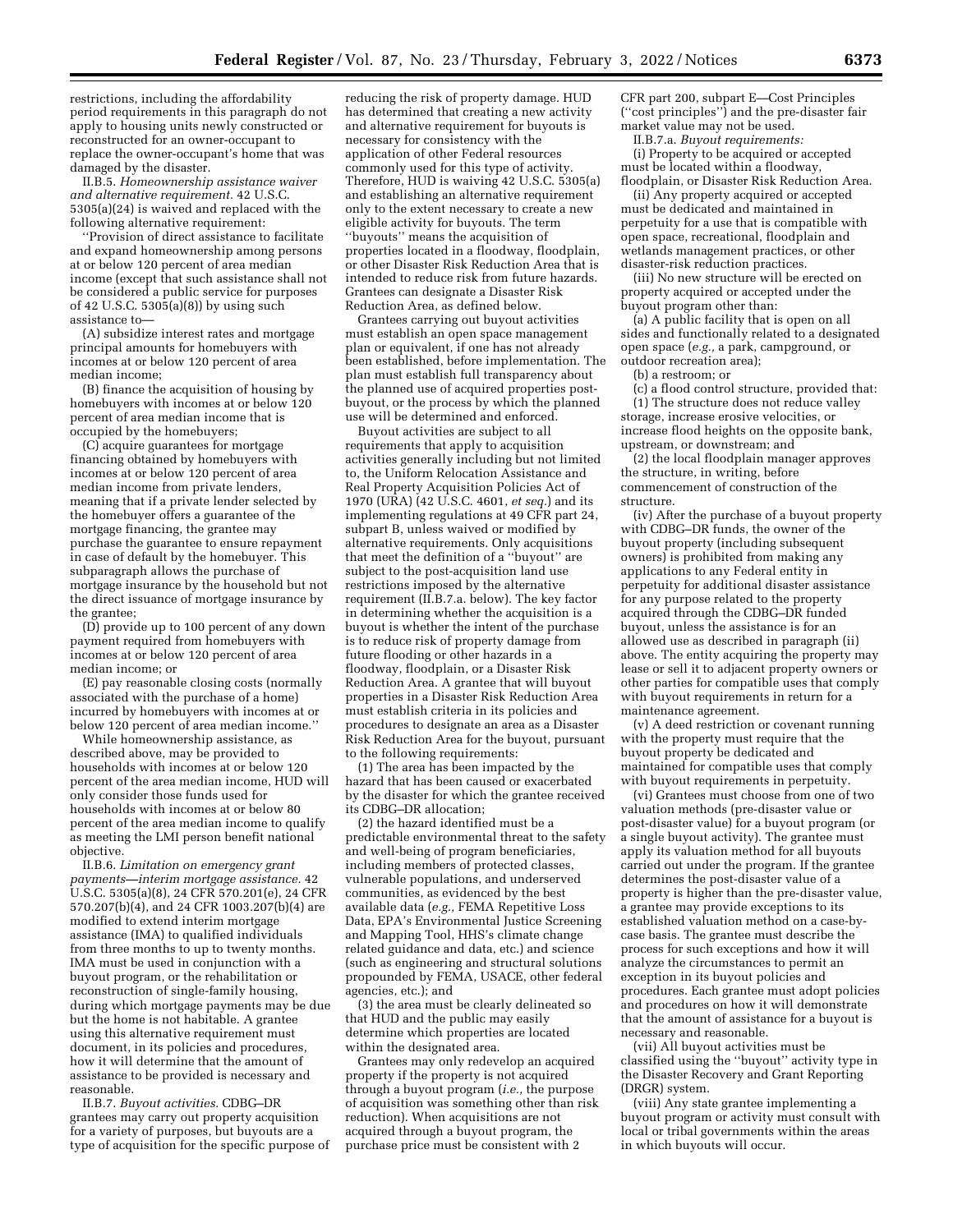II.B.8. *Safe housing incentives in disasteraffected communities.* The limitation on eligible activities in section 42 U.S.C. 5305(a) is waived and HUD is establishing the following alternative requirement to establish safe housing incentives as an eligible activity. A safe housing incentive is any incentive provided to encourage households to relocate to suitable housing in a lower risk area or in an area promoted by the community's comprehensive recovery plan. Displaced persons must receive any relocation assistance to which they are entitled under other legal authorities, such as the URA, section 104(d) of the HCDA, or those described in the Consolidated Notice. The grantee may offer safe housing incentives in addition to the relocation assistance that is legally required.

Grantees must maintain documentation, at least at a programmatic level, describing how the grantee determined the amount of assistance for the incentive was necessary and reasonable, how the incentive meets a national objective, and that the incentives are in accordance with the grantee's approved action plan and published program design(s). A grantee may require the safe housing incentive to be used for a particular purpose by the household receiving the assistance. However, this waiver does not permit a compensation program meaning that funds may not be provided to a beneficiary to compensate the beneficiary for an estimated or actual amount of loss from the declared disaster. Grantees are prohibited from offering housing incentives to a homeowner as an incentive to induce the homeowner to sell a second home, consistent with the prohibition and definition of second home in section II.B.12.

II.B.9. *National objectives for buyouts and safe housing incentives.* Activities that assist LMI persons and meet the criteria for the national objectives described below, including in II.B.10., will be considered to benefit LMI persons unless there is substantial evidence to the contrary and will count towards the calculation of a grantee's overall LMI benefit requirement as described in section III.F.2. The grantee shall appropriately ensure that activities that meet the criteria for any of the national objectives below do not benefit moderate-income persons to the exclusion of low-income persons.

When undertaking buyout activities, to demonstrate that a buyout meets the low- and moderate-income housing (LMH) national objective, grantees must meet all requirements of the HCDA, and applicable regulatory criteria described below. 42 U.S.C. 5305(c)(3) provides that any assisted activity that involves the acquisition of property to provide housing shall be considered to benefit LMI persons only to the extent such housing will, upon completion, be occupied by such persons. In addition, 24 CFR 570.483(b)(3), 24 CFR 570.208(a)(3), and 24 CFR 1003.208(c) apply the LMH national objective to an eligible activity carried out for the purpose of providing or improving permanent residential structures that, upon completion, will be occupied by LMI households.

A buyout program that merely pays homeowners to leave their existing homes

does not guarantee that those homeowners will occupy a new residential structure. Therefore, acquisition-only buyout programs cannot satisfy the LMH national objective criteria.

To meet a national objective that benefits a LMI person, buyout programs can be structured in one of the following ways:

(1) The buyout activity combines the acquisition of properties with another direct benefit—LMI housing activity, such as down payment assistance—that results in occupancy and otherwise meets the applicable LMH national objective criteria;

(2) The activity meets the low- and moderate-income area (LMA) benefit criteria and documents that the acquired properties will have a use that benefits all the residents in a particular area that is primarily residential, where at least 51 percent of the residents are LMI persons. Grantees covered by the ''exception criteria'' as described in section IV.C. of the Consolidated Notice may apply it to these activities. To satisfy LMA criteria, grantees must define the service area based on the end use of the buyout properties; or

(3) The program meets the criteria for the low- and moderate-income limited clientele (LMC) national objective by restricting buyout program eligibility to exclusively LMI persons and benefiting LMI sellers by acquiring their properties for more than current fair market value (in accordance with the valuation requirements in section II.B.7.a.(vi)).

II.B.10. *For LMI Safe Housing Incentive (LMHI).* The following alternative requirement establishes new LMI national objective criteria that apply to safe housing incentive (LMHI) activities that benefit LMI households. HUD has determined that providing CDBG–DR grantees with an additional method to demonstrate how safe housing incentive activities benefit LMI households will ensure that grantees and HUD can account for and assess the benefit that CDBG–DR assistance for these activities has on LMI households.

The LMHI national objective may be used when a grantee uses CDBG–DR funds to carry out a safe housing incentive activity that benefits one or more LMI persons. To meet the LMHI national objective, the incentive must be (a.) tied to the voluntary acquisition of housing (including buyouts) owned by a qualifying LMI household and made to induce a move outside of the affected floodplain or disaster risk reduction area to a lower-risk area or structure; or (b.) for the purpose of providing or improving residential structures that, upon completion, will be occupied by a qualifying LMI household and will be in a lower risk area.

II.B.11. *Redevelopment of acquired properties.* Although properties acquired through a buyout program may not be redeveloped, grantees may redevelop other acquired properties. For non-buyout acquisitions, HUD has not permitted the grantee to base acquisition cost on predisaster fair market value. The acquisition cost must comply with applicable cost principles and with the acquisition requirements at 49 CFR 24, Subpart B, as revised by the Consolidated Notice waivers

and alternative requirements. In addition to the purchase price, grantees may opt to provide optional relocation assistance, as allowable under Section 104 and 105 of the HCDA (42 U.S.C. 5304 and 42 U.S.C. 5305) and 24 CFR 570.606(d), and as expanded by section IV.F.5. of the Consolidated Notice, to the owner of a property that will be redeveloped if: (a.) The property is purchased by the grantee or subrecipient through voluntary acquisition; and (b.) the owner's need for additional assistance is documented. Any optional relocation assistance must provide equal relocation assistance within each class of displaced persons, including but not limited to providing reasonable accommodation exceptions to persons with disabilities. See 24 CFR 570.606(d) for more information on optional relocation assistance. In addition, tenants displaced by these voluntary acquisitions may be eligible for URA relocation assistance. In carrying out acquisition activities, grantees must ensure they are in compliance with the long-term redevelopment plans of the community in which the acquisition and redevelopment is to occur.

II.B.12. *Alternative requirement for housing rehabilitation—assistance for second homes.* HUD is instituting an alternative requirement to the rehabilitation provisions at  $42$  U.S.C. 5305(a)(4) as follows: Properties that served as second homes at the time of the disaster, or following the disaster, are not eligible for rehabilitation assistance or safe housing incentives. This prohibition does not apply to acquisitions that meet the definition of a buyout. A second home is defined for purposes of the Consolidated Notice as a home that is not the primary residence of the owner, a tenant, or any occupant at the time of the disaster or at the time of application for CDBG–DR assistance. Grantees can verify a primary residence using a variety of documentation including, but not limited to, voter registration cards, tax returns, homestead exemptions, driver's licenses, and rental agreements. Acquisition of second homes at post-disaster fair market value is not prohibited.

#### *II.C. Infrastructure (Public Facilities, Public Improvements), Match, and Elevation of Non-Residential Structures*

HUD is adopting an alternative requirement to require grantees to adhere to the applicable construction standards and requirements in II.C.1., II.C.2. and II.C.4., which apply only to those eligible activities described in those paragraphs.

II.C.1. *Infrastructure planning and design.*  All newly constructed infrastructure that is assisted with CDBG–DR funds must be designed and constructed to withstand extreme weather events and the impacts of climate change. To satisfy this requirement, the grantee must identify and implement resilience performance metrics as described in section II.A.2.

For purposes of this requirement, an infrastructure activity includes any activity or group of activities (including acquisition or site or other improvements), whether carried out on public or private land, that assists the development of the physical assets that are designed to provide or support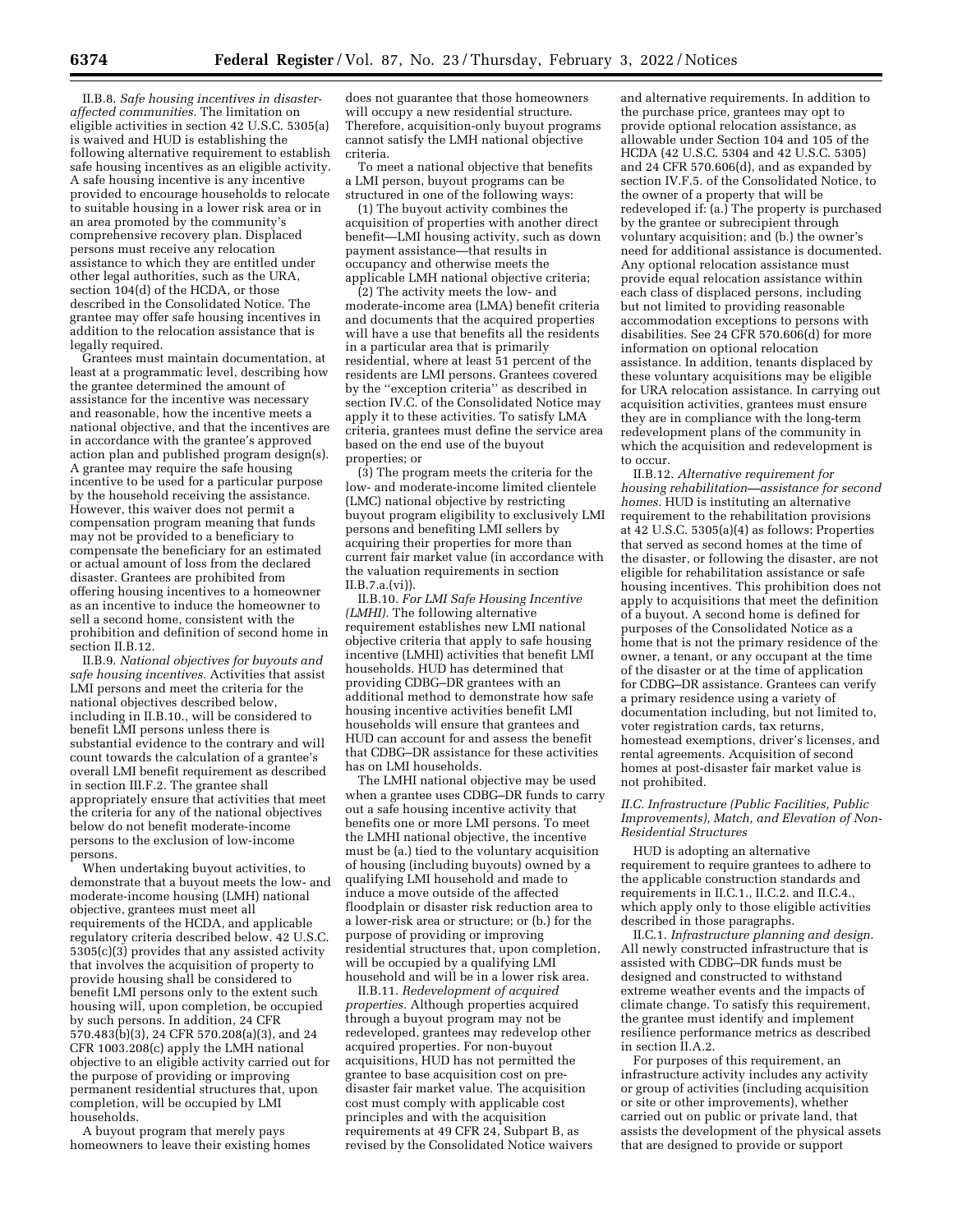services to the general public in the following sectors: Surface transportation, including roadways, bridges, railroads, and transit; aviation; ports, including navigational channels; water resources projects; energy production and generation, including from renewable, nuclear, and hydro sources; electricity transmission; broadband; pipelines; stormwater and sewer infrastructure; drinking water infrastructure; schools, hospitals, and housing shelters; and other sectors as may be determined by the Federal Permitting Improvement Steering Council. For purposes of this requirement, an activity that falls within this definition is an infrastructure activity regardless of whether it is carried out under sections 105(a)(2), 105(a)(4), 105(a)(14), another section of the HCDA, or a waiver or alternative requirement established by HUD. Action plan requirements related to infrastructure activities are found in section III.C.1.e. of the Consolidated Notice.

II.C.2. *Elevation of nonresidential structure.* Nonresidential structures, including infrastructure, assisted with CDBG–DR funds must be elevated to the standards described in this paragraph or floodproofed, in accordance with FEMA floodproofing standards at 44 CFR 60.3(c)(3)(ii) or successor standard, up to at least two feet above the 100-year (or one percent annual chance) floodplain. All Critical Actions, as defined at 24 CFR 55.2(b)(3), within the 500-year (or 0.2 percent annual chance) floodplain must be elevated or floodproofed (in accordance with FEMA floodproofing standards at 44 CFR 60.3(c)(2)– (3) or successor standard) to the higher of the 500-year floodplain elevation or three feet above the 100-year floodplain elevation. If the 500-year floodplain or elevation is unavailable, and the Critical Action is in the 100-year floodplain, then the structure must be elevated or floodproofed at least three feet above the 100-year floodplain elevation. Activities subject to elevation requirements must comply with applicable federal accessibility mandates.

In addition to the other requirements in this section, the grantee must comply with applicable state, local, and tribal codes and standards for floodplain management, including elevation, setbacks, and cumulative substantial damage requirements. Grantees using CDBG-DR funds as the non-Federal match in a FEMA-funded project may apply the alternative requirement for the elevation of structures described in section IV.D.5.

II.C.3. *CDBG-DR funds as match.* As provided by the HCDA, grant funds may be used to satisfy a match requirement, share, or contribution for any other Federal program when used to carry out an eligible CDBG-DR activity. This includes programs or activities administered by the FEMA or the U.S. Army Corps of Engineers (USACE). By law, (codified in the HCDA as a note to section 105(a)) only \$250,000 or less of CDBG-DR funds may be used for the non-Federal costshare of any project funded by USACE. Appropriations acts prohibit the use of CDBG-DR funds for any activity reimbursable by, or for which funds are also made available by FEMA or USACE.

In response to a disaster, FEMA may implement, and grantees may elect to follow, alternative procedures for FEMA's Public Assistance Program, as authorized pursuant to Section 428 of the Robert T. Stafford Disaster Relief and Emergency Assistance Act (''Stafford Act''). Like other projects, grantees may use CDBG-DR funds as a matching requirement, share, or contribution for Section 428 Public Assistance Projects. For all match activities, grantees must document that CDBG-DR funds have been used for the actual costs incurred for the assisted project and for costs that are eligible, meet a national objective, and meet other applicable CDBG requirements.

II.C.4. *Requirements for flood control structures.* Grantees that use CDBG-DR funds to assist flood control structures (*i.e.,* dams and levees) are prohibited from using CDBG-DR funds to enlarge a dam or levee beyond the original footprint of the structure that existed before the disaster event, without obtaining pre-approval from HUD and any Federal agencies that HUD determines are necessary based on their involvement or potential involvement with the levee or dam. Grantees that use CDBG-DR funds for levees and dams are required to: (1) Register and maintain entries regarding such structures with the USACE National Levee Database or National Inventory of Dams; (2) ensure that the structure is admitted in the USACE PL 84–99 Program (Levee Rehabilitation and Inspection Program); (3) ensure the structure is accredited under the FEMA National Flood Insurance Program; (4) enter the exact location of the structure and the area served and protected by the structure into the DRGR system; and (5) maintain file documentation demonstrating that the grantee has conducted a risk assessment before funding the flood control structure and documentation that the investment includes risk reduction measures.

## *II.D. Economic Revitalization and Section 3 Requirements on Economic Opportunities*

CDBG-DR funds can be used for CDBG-DR eligible activities related to economic revitalization. The attraction, retention, and return of businesses and jobs to a disasterimpacted area is critical to long-term recovery. Accordingly, for CDBG-DR purposes, economic revitalization may include any CDBG-DR eligible activity that demonstrably restores and improves the local economy through job creation and retention or by expanding access to goods and services. The most common CDBG-DR eligible activities to support economic revitalization are outlined in 24 CFR 570.203 and 570.204 and sections 105(a)(14), (15), and (17) of the HCDA.

Based on the U.S. Change Research Program's Fourth National Climate Assessment, climate-related natural hazards, extreme events, and natural disasters disproportionately affect LMI individuals who belong to underserved communities because they are less able to prepare for, respond to, and recover from the impacts of extreme events and natural hazards, or are members of communities that have experienced significant disinvestment and historic discrimination. Therefore, HUD is imposing the following alternative

requirement: When funding activities under section 105(a) of the HCDA that support economic revitalization, grantees must prioritize those underserved communities that have been impacted by the disaster and that were economically distressed before the disaster, as described further below in II.D.1.

The term ''underserved communities'' refers to populations sharing a particular characteristic, as well as geographic communities, that have been systematically denied a full opportunity to participate in aspects of economic, social, and civic life. Underserved communities that were economically distressed before the disaster include, but are not limited to, those areas that were designated as a Promise Zone, Opportunity Zone, a Neighborhood Revitalization Strategy Area, a tribal area, or those areas that meet at least one of the distress criteria established for the designation of an investment area of Community Development Financial Institution at 12 CFR 1805.201(b)(3)(ii)(D).

Grantees undertaking an economic revitalization activity must maintain supporting documentation to demonstrate how the grantee has prioritized underserved communities for purposes of its activities that support economic revitalization, as described below in II.D.1.

II.D.1. *Prioritizing economic revitalization assistance—alternative requirement.* When funding activities outlined in 24 CFR 570.203 and 570.204 and sections 105(a)(14), (15), and (17) of the HCDA, HUD is instituting an alternative requirement in addition to the other requirements in these provisions to require grantees to prioritize assistance to disaster-impacted businesses that serve underserved communities and spur economic opportunity for underserved communities that were economically distressed before the disaster.

II.D.2. *National objective documentation for activities that support economic revitalization.* 24 CFR 570.208(a)(4)(i)&(ii), 24 CFR 570.483(b)(4)(i)&(ii), 24 CFR 570.506(b)(5)&(6), and 24 CFR 1003.208(d) are waived to allow the grantees under the Consolidated Notice to identify the LMI jobs benefit by documenting, for each person employed, the name of the business, type of job, and the annual wages or salary of the job. HUD will consider the person incomequalified if the annual wages or salary of the job is at or under the HUD-established income limit for a one-person family. This method replaces the standard CDBG requirement—in which grantees must review the annual wages or salary of a job in comparison to the person's total household income and size (*i.e.,* the number of persons). Thus, this method streamlines the documentation process by allowing the collection of wage data for each position created or retained from the assisted businesses, rather than from each individual household.

II.D.3. *Public benefit for activities that support economic revitalization.* When applicable, the public benefit provisions set standards for individual economic development activities (such as a single loan to a business) and for the aggregate of all economic development activities. Economic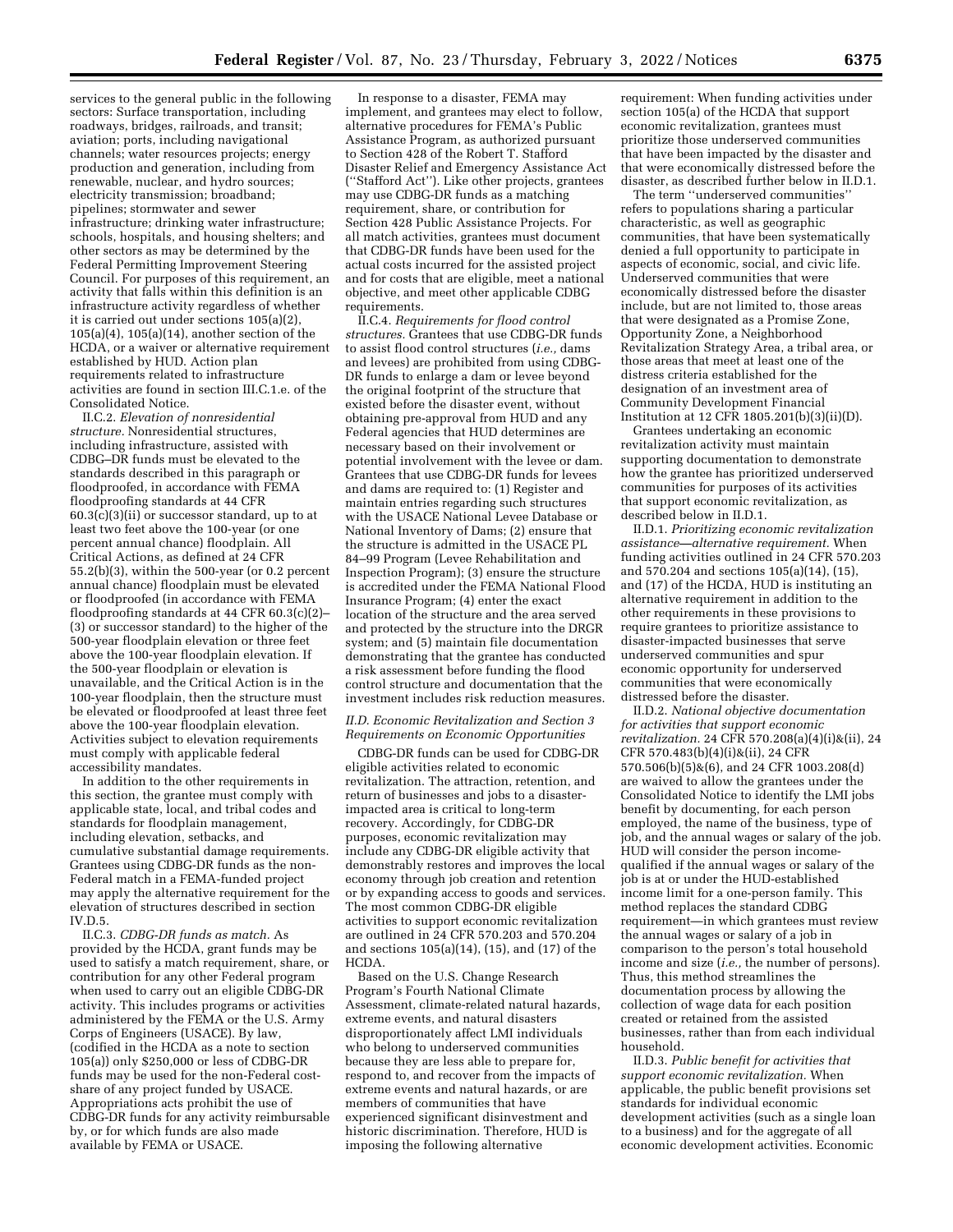development activities support economic revitalization. Currently, public benefit standards limit the amount of CDBG assistance per job retained or created, or the amount of CDBG assistance per LMI person to whom goods or services are provided by the activity. These dollar thresholds can impede recovery by limiting the amount of assistance the grantee may provide to a critical activity.

HUD waives the public benefit standards at 42 U.S.C. 5305(e)(3), 24 CFR 570.482(f)(1),  $(2)$ ,  $(3)$ ,  $(4)(i)$ ,  $(5)$ , and  $(6)$ , and  $570.209(b)(1)$ , (2), (3)(i), (4), and 24 CFR 1003.302(c) for all economic development activities. Paragraph (g) of 24 CFR 570.482 and paragraph (c) and (d) under 570.209 are also waived to the extent these provisions are related to public benefit. However, grantees that choose to take advantage of this waiver in lieu of complying with public benefit standards under the existing regulatory requirements shall be subject to the following condition: Grantees shall collect and maintain documentation in the project file on the creation and retention of total jobs; the number of jobs within appropriate salary ranges, as determined by the grantee; the average amount of assistance provided per job, by activity or program; and the types of jobs. Additionally, grantees shall report the total number of jobs created and retained and the applicable national objective in the DRGR system.

II.D.4. *Clarifying note on Section 3 worker eligibility and documentation requirements.*  Section 3 of the Housing and Urban Development Act of 1968 (12 U.S.C. 1701u) (Section 3) applies to CDBG-DR activities that are Section 3 projects, as defined at 24 CFR 75.3(a)(2). The purpose of Section 3 is to ensure that economic opportunities, most importantly employment, generated by certain HUD financial assistance shall be directed to low- and very low-income persons, particularly those who are recipients of government assistance for housing or residents of the community in which the Federal assistance is spent. CDBG-DR grantees are directed to HUD's guidance published in CPD Notice 2021–09, ''Section 3 of the Housing and Urban Development Act of 1968, as amended by the Housing and Community Development Act of 1992, final rule requirements for CDBG, CDBG-CV, CDBG-DR, CDBG-Mitigation (CDBG-MIT), NSP, Section 108, and RHP projects,'' as amended (*[https://www.hud.gov/sites/dfiles/](https://www.hud.gov/sites/dfiles/OCHCO/documents/2021-09cpdn.pdf) [OCHCO/documents/2021-09cpdn.pdf](https://www.hud.gov/sites/dfiles/OCHCO/documents/2021-09cpdn.pdf)*). All direct recipients of CDBG-DR funding must report Section 3 information through the DRGR system.

II.D.5. *Waiver and modification of the job relocation clause to permit assistance to help a business return.* CDBG requirements prevent program participants from providing assistance to a business to relocate from one labor market area to another if the relocation is likely to result in a significant loss of jobs in the labor market from which the business moved. This prohibition can be a critical barrier to reestablishing and rebuilding a displaced employment base after a major disaster. Therefore, 42 U.S.C. 5305(h), 24 CFR 570.210, 24 CFR 570.482(h), and 24 CFR 1003.209, are waived to allow a grantee to provide assistance to any business that was

operating in the disaster-declared labor market area before the incident date of the applicable disaster and has since moved, in whole or in part, from the affected area to another state or to another labor market area within the same state to continue business.

II.D.6. *Underwriting.* Notwithstanding section 105(e)(1) of the HCDA, no CDBG-DR funds may be provided to a for-profit entity for an economic development project under section  $105(a)(17)$  of the HCDA unless such project has been evaluated and selected in accordance with guidelines developed by HUD pursuant to section 105(e)(2) of the HCDA for evaluating and selecting economic development projects. Grantees and their subrecipients are required to comply with the underwriting guidelines in Appendix A to 24 CFR part 570 if they are using grant funds to provide assistance to a for-profit entity for an economic development project under section 105(a)(17) of the HCDA. The underwriting guidelines are found at Appendix A of 24 CFR part 570.

II.D.7. *Limitation on use of funds for eminent domain.* CDBG-DR funds may not be used to support any Federal, state, or local projects that seek to use the power of eminent domain, unless eminent domain is employed only for a public use. For purposes of this paragraph, public use shall not be construed to include economic development that primarily benefits private entities. The following shall be considered a public use for the purposes of eminent domain: Any use of funds for (1) mass transit, railroad, airport, seaport, or highway projects; (2) utility projects that benefit or serve the general public, including energy related, communication-related, water related, and wastewater-related infrastructure; (3) other structures designated for use by the general public or which have other common-carrier or public-utility functions that serve the general public and are subject to regulation and oversight by the government; and (4) projects for the removal of an immediate threat to public health and safety, including the removal of a brownfield as defined in the Small Business Liability Relief and Brownfields Revitalization Act (Pub. L. 107– 118).

#### **III. Grant Administration**

## *III.A. Pre-Award Evaluation of Management and Oversight of Funds*

III.A.1. *Certification of financial controls and procurement processes, and adequate procedures for proper grant management.*  Appropriations acts require that the Secretary certify that the grantee has in place proficient financial controls and procurement processes and has established adequate procedures to prevent any duplication of benefits as defined by section 312 of the Stafford Act, 42 U.S.C. 5155, to ensure timely expenditure of funds, to maintain a comprehensive website regarding all disaster recovery activities assisted with these funds, and to detect and prevent waste, fraud, and abuse of funds.

III.A.1.a. *Documentation requirements.* To enable the Secretary to make this certification, each grantee must submit to HUD the certification documentation listed below. This information must be submitted within 60 days of the applicability date of the

Allocation Announcement Notice, or with the grantee's submission of its action plan in DRGR as described in section III.C.1, whichever date is earlier. If required by appropriations acts, grant agreements will not be executed until the Secretary has issued a certification for the grantee. For each of the items (1) through (6) below (collectively referred to as the ''Financial Management and Grant Compliance Certification Requirements'') the grantee must certify to the accuracy of its submission when submitting the Financial Management and Grant Compliance Certification Checklist (the ''Certification Checklist''). The Certification Checklist is a document that incorporates all of the Financial Management and Grant Compliance Certification Requirements. Not all of the requirements in (1) through (6) below are appropriate or applicable to Indian tribes. Therefore, Indian tribes that receive an allocation directly from HUD may request an alternative method to document support for the Secretary's certification.

(1) Proficient financial management controls. A grantee has proficient financial management controls if each of the following criteria is satisfied:

(a) The grantee agency administering this grant submits its most recent single audit and consolidated annual financial report (CAFR), which in HUD's determination indicates that the grantee has no material weaknesses, deficiencies, or concerns that HUD considers to be relevant to the financial management of CDBG, CDBG-DR, or CDBG-MIT funds. If the single audit or CAFR identified weaknesses or deficiencies, the grantee must provide documentation satisfactory to HUD showing how those weaknesses have been removed or are being addressed.

(b) The grantee has completed and submitted the certification documentation required in the applicable Certification Checklist. The grantee's documentation must demonstrate that the standards meet the requirements in the Consolidated Notice and the Certification Checklist.

(2) Each grantee must provide HUD its procurement processes for review, so HUD may evaluate the grantee's processes to determine that they are based on principles of full and open competition. A grantee's procurement processes must comply with the procurement requirements at section IV.B.

(a) A state grantee has proficient procurement processes if HUD determines that its processes uphold the principles of full and open competition and include an evaluation of the cost or price of the product or service, and if its procurement processes reflect that it:

(i) Adopted 2 CFR 200.318 through 200.327;

(ii) follows its own state procurement policies and procedures and establishes requirements for procurement processes for local governments and subrecipients based on full and open competition pursuant to 24 CFR 570.489(g), and the requirements for the state, its local governments, and subrecipients include evaluation of the cost or price of the product or service; or

(iii) adopted 2 CFR 200.317, meaning that it will follow its own state procurement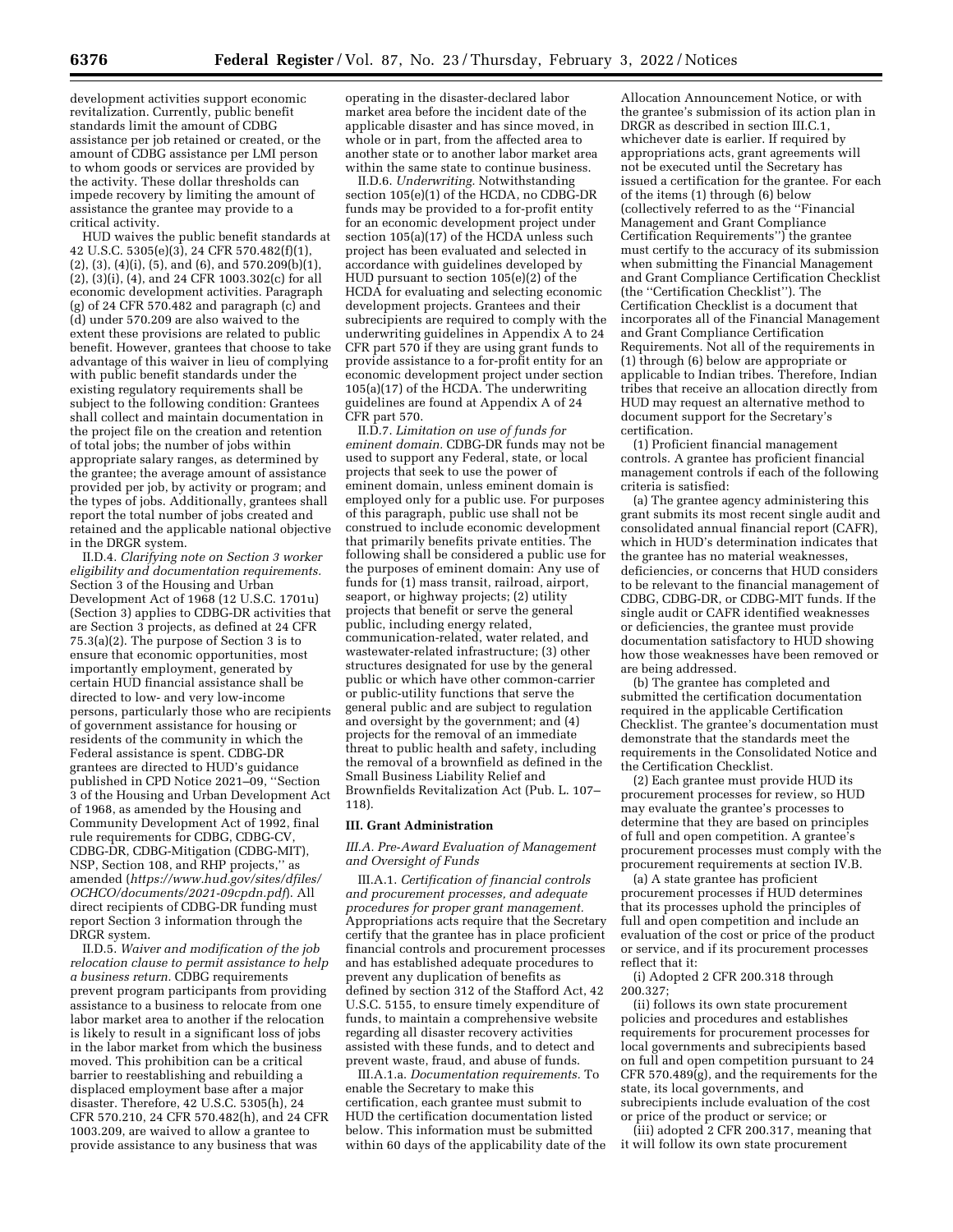processes and evaluate the cost or price of the product or service, but impose 2 CFR 200.318 through 200.327 on its subrecipients.

(b) A local government grantee has proficient procurement processes if the processes are consistent with the specific applicable procurement standards identified in 2 CFR 200.318 through 200.327. When the grantee provides a copy of its procurement processes, it must indicate the sections that incorporate these provisions.

(c) An Indian tribe grantee has proficient procurement processes if its procurement standards are consistent with procurement requirements in 2 CFR part 200 imposed by 24 CFR 1003.501, and additional procurement requirements in 1003.509(e) and 1003.510.

(3) Duplication of benefits. A grantee has adequate policies and procedures to prevent the duplication of benefits (DOB) if the grantee submits and identifies a uniform process that reflects the requirements in section IV.A of the Consolidated Notice, including:

(a) Determining all disaster assistance received by the grantee or applicant and all reasonably identifiable financial assistance available to the grantee or applicant, as applicable, before committing funds or awarding assistance;

(b) determining a grantee's or an applicant's unmet need(s) for CDBG-DR assistance before committing funds or awarding assistance; and

(c) requiring beneficiaries to enter into a signed agreement to repay any duplicative assistance if they later receive additional assistance for the same purpose for which the CDBG-DR award was provided. The grantee must identify a method to monitor compliance with the agreement for a reasonable period (*i.e.,* a time period commensurate with risk) and must articulate this method in its policies and procedures, including the basis for the period during which the grantee will monitor compliance. This agreement must also include the following language: ''Warning: Any person who knowingly makes a false claim or statement to HUD or causes another to do so may be subject to civil or criminal penalties under 18 U.S.C. 2, 287, 1001 and 31 U.S.C. 3729.''

Policies and procedures of the grantee submitted to support the certification must provide that before the award of assistance, the grantee will use the best, most recent available data from FEMA, the Small Business Administration (SBA), insurers, and any other sources of local, state, and Federal sources of funding to prevent the duplication of benefits.

(4) Timely expenditures. A grantee has adequate policies and procedures to determine timely expenditures if it submits policies and procedures that indicate the following to HUD: How it will track and document expenditures of the grantee and its subrecipients (both actual and projected reported in performance reports); how it will account for and manage program income; how it will reprogram funds in a timely manner for activities that are stalled; and how it will project expenditures of all CDBG-DR funds within the period provided for in section V.A.

(5) Comprehensive disaster recovery website. A grantee has adequate policies and procedures to maintain a comprehensive accessible website if it submits policies and procedures indicating to HUD that the grantee will have a separate web page dedicated to its disaster recovery activities assisted with CDBG-DR funds that includes the information described at section III.D.1.d.–e. The procedures must also indicate the frequency of website updates. At minimum, grantees must update their website quarterly.

(6) Procedures to detect and prevent fraud, waste, and abuse. A grantee has adequate procedures to detect and prevent fraud, waste, and abuse if it submits procedures that indicate:

(a) How the grantee will verify the accuracy of information provided by applicants;

(b) the criteria to be used to evaluate the capacity of potential subrecipients;

(c) the frequency with which the grantee will monitor other agencies of the grantee that will administer CDBG-DR funds, and how it will monitor subrecipients, contractors, and other program participants, and why monitoring is to be conducted and which items are to be monitored;

(d) it has or will hire an internal auditor that provides both programmatic and financial oversight of grantee activities, and has adopted policies that describes the auditor's role in detecting fraud, waste, and abuse, which policies must be submitted to HUD;

(e) (i) for states or grantees subject to the same requirements as states, a written standard of conduct and conflicts of interest policy that complies with the requirements of  $24$  CFR 570.489 $(g)$  and (h) and subparagraph III.A.1.a(2)(a) of the Consolidated Notice, which policy includes the process for promptly identifying and addressing such conflicts;

(ii) for units of general local government or grantees subject to the same requirements as units of general local government, a written standard of conduct and conflicts of interest policy that complies with 24 CFR 570.611 and 2 CFR 200.318, as applicable, which includes the process for promptly identifying and addressing such conflicts;

(iii) for Indian tribes, a written standard of conduct and conflicts of interest policy that complies with 24 CFR 1003.606, as applicable; and

(f) it assists in investigating and taking action when fraud occurs within the grantee's CDBG-DR activities and/or programs. All grantees receiving CDBG-DR funds for the first time shall attend and require subrecipients to attend fraud related training provided by HUD OIG, when offered, to assist in the proper management of CDBG-DR grant funds. Instances of fraud, waste, and abuse should be referred to the HUD OIG Fraud Hotline (phone: 1–800–347–3735 or email: *[hotline@hudoig.gov](mailto:hotline@hudoig.gov)*).

Following a disaster, property owners and renters are frequently the targets of persons fraudulently posing as government employees, creditors, mortgage servicers, insurance adjusters, and contractors. The grantee's procedures must address how the

grantee will make CDBG-DR beneficiaries aware of the risks of contractor fraud and other potentially fraudulent activity that can occur in communities recovering from a disaster. Grantees must provide CDBG-DR beneficiaries with information that raises awareness of possible fraudulent activity, how the fraud can be avoided, and what local or state agencies to contact to take action and protect the grantee and beneficiary investment. The grantee's procedures must address the steps it will take to assist a CDBG-DR beneficiary if the beneficiary experiences contractor or other fraud. If the beneficiary is eligible for additional assistance as a result of the fraudulent activity and the creation of remaining unmet need, the procedures must also address what steps the grantee will follow to provide the additional assistance.

III.A.1.b. *Relying on prior submissions financial management and grant compliance certification requirements.* This section only applies once a grantee has received a CDBG-DR grant through an Allocation Announcement Notice that makes the Consolidated Notice applicable. After that original grant, if a CDBG-DR grantee is awarded a subsequent CDBG-DR grant, HUD will rely on the grantee's prior submissions provided in response to the Financial Management and Grant Compliance Certification Requirements in the Consolidated Notice. HUD will continue to monitor the grantee's submissions and updates made to policies and procedures during the normal course of business. The grantee must notify HUD of any substantial changes made to these submissions.

If a CDBG-DR grantee is awarded a subsequent CDBG-DR grant, and it has been more than three years since the executed grant agreement for the original CDBG-DR grant or a subsequent grant is equal to or greater than ten times the amount of the original CDBG-DR grant, grantees must update and resubmit the documentation required by paragraph III.A.1.a. with the completed Certification Checklist to enable the Secretary to certify that the grantee has in place proficient financial controls and procurement processes, and adequate procedures for proper grant management. However, the Secretary may require any CDBG-DR grantee to update and resubmit the documentation required by paragraph III.A.1.a., if there is good cause to require it.

III.A.2. *Implementation plan.* HUD requires each grantee to demonstrate that it has sufficient capacity to manage the CDBG-DR funds and the associated risks. Grantees must evidence their management capacity through their implementation plan submissions. These submissions must meet the criteria below and must be submitted within 120 days of the applicability date of the governing Allocation Announcement Notice or with the grantee's submission of its action plan, whichever is earlier, unless the grantee has requested, and HUD has approved an extension of the submission deadline.

III.A.2.a. To enable HUD to assess risk as described in 2 CFR 200.206, the grantee will submit an implementation plan to HUD. The implementation plan must describe the grantee's capacity to carry out the recovery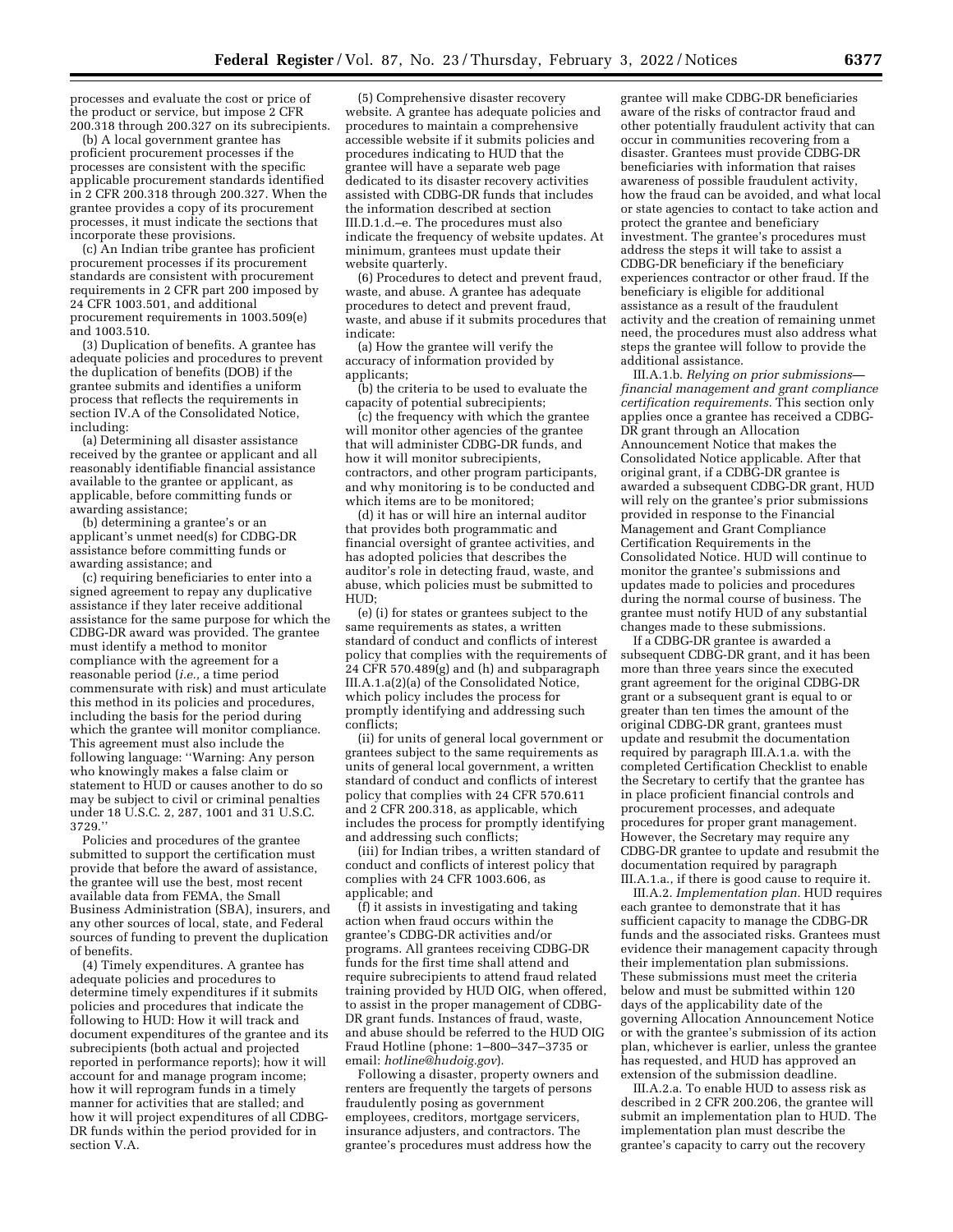and how it will address any capacity gaps. HUD will determine that the grantee has sufficient management capacity to adequately reduce risk if the grantee submits implementation plan documentation that addresses (1) through (3) below:

(1) Capacity assessment. The grantee identifies the lead agency responsible for implementation of the CDBG-DR award and indicates that the head of that agency will report directly to the chief executive officer of the jurisdiction. The grantee has conducted an assessment of its capacity to carry out CDBG-DR recovery efforts and has developed a timeline with milestones describing when and how the grantee will address all capacity gaps that are identified. The assessment must include a list of any open CDBG-DR findings and an update on the corrective actions undertaken to address each finding.

(2) Staffing. The grantee must submit an organizational chart of its department or division and must also provide a table that clearly indicates which personnel or organizational unit will be responsible for each of the Financial Management and Grant Compliance Certification Requirements identified in section III.A.1.a. along with staff contact information, if available (*i.e.,*  personnel responsible for conducting DOB analysis, timely expenditure, website management, monitoring and compliance, and financial management). The grantee must also submit documentation demonstrating that it has assessed staff capacity and identified positions for the purpose of: Case management in proportion to the applicant population; program managers who will be assigned responsibility for each primary recovery area; staff who have demonstrated experience in housing, infrastructure (as applicable), and economic revitalization (as applicable); staff responsible for procurement/contract management, regulations implementing Section 3 of the Housing and Urban Development Act of 1968, as amended (24 CFR part 75) (Section 3), fair housing compliance, and environmental compliance. An adequate plan must also demonstrate that the internal auditor and responsible audit staff report independently to the chief elected or executive officer or board of the governing body of any designated administering entity.

The grantee's implementation plan must describe how it will provide technical assistance for any personnel that are not employed by the grantee at the time of action plan submission, and to fill gaps in knowledge or technical expertise required for successful and timely recovery. State grantees must also include how it plans to provide technical assistance to subgrantees and subrecipients, including units of general local government.

(3) Internal and interagency coordination. The grantee's plan must describe how it will ensure effective communication between different departments and divisions within the grantee's organizational structure that are involved in CDBG-DR-funded recovery efforts, mitigation efforts, and environmental review requirements, as appropriate; between its lead agency and subrecipients responsible for implementing the grantee's action plan;

and with other local and regional planning efforts to ensure consistency. The grantee's submissions must demonstrate how it will consult with other relevant government agencies, including the State Hazard Mitigation Officer (SHMO), State or local Disaster Recovery Coordinator, floodplain administrator, and any other state and local emergency management agencies, such as public health and environmental protection agencies, that have primary responsibility for the administration of FEMA or USACE funds.

III.A.2.b. *Relying on prior submissions— Implementation plan.* This section only applies once a grantee has received a CDBG-DR grant through an Allocation Announcement Notice that makes the Consolidated Notice applicable. After that original grant, if a CDBG-DR grantee is awarded a subsequent CDBG-DR grant, HUD will rely on the grantee's implementation plan submitted for its original CDBG-DR grant unless it has been more than three years since the executed grant agreement for the original CDBG-DR grant or the subsequent grant is equal to or greater than ten times the amount of its original CDBG-DR grant.

If a CDBG-DR grantee is awarded a subsequent CDBG-DR grant, and it has been more than three years since the executed grant agreement for its original CDBG-DR grant or a subsequent grant is equal to or greater than ten times the amount of the original CDBG-DR grant, the grantee is to update and resubmit its implementation plan to reflect any changes to its capacity, staffing, and coordination.

#### *III.B. Administration, Planning, and Financial Management*

III.B.1. *Grant administration and planning.*  III.B.1.a. *Grantee responsibilities.* Each grantee shall administer its award in compliance with all applicable laws and regulations and shall be financially accountable for the use of all awarded funds. CDBG-DR grantees must comply with the recordkeeping requirements of 24 CFR 570.506 and 24 CFR 570.490, as amended by the Consolidated Notice waivers and alternative requirements. All grantees must maintain records of performance in DRGR, as described elsewhere in the Consolidated Notice.

III.B.1.b. *Grant administration cap.* Up to five percent of the grant (plus five percent of program income generated by the grant) can be used for administrative costs by the grantee, units of general local government, or subrecipients. Thus, the total of all costs classified as administrative for a CDBG-DR grant must be less than or equal to the five percent cap (plus five percent of program income generated by the grant). The cap for administrative costs is subject to the combined technical assistance and administrative cap for state grantees as discussed in section III.B.2.a.

III.B.1.c. *Use of funds for administrative costs across multiple grants.* The Additional Supplemental Appropriations for Disaster Relief Act, 2019 (Pub. L. 116–20) authorized special treatment for eligible administrative costs for grantees that received awards under Public Laws 114–113, 114–223, 114–254, 115–31, 115–56, 115–123, 115–254, 116–20,

or any future act. The Consolidated Notice permits grantees to use eligible administrative funds (up to five percent of each grant award plus up to five percent of program income generated by the grant) for the cost of administering any of these grants awarded under the identified Public Laws (including future Acts) without regard to the particular disaster appropriation from which such funds originated. To exercise this authority, the grantee must ensure that it has appropriate financial controls to guarantee that the amount of grant administration expenditures for each of the aforementioned grants will not exceed five percent of the total grant award for each grant (plus five percent of program income generated by the grant). The grantee must review and modify any financial management policies and procedures regarding the tracking and accounting of administration costs as necessary.

III.B.1.d. *Planning expenditures cap.* Both state and local government grantees are limited to spending a maximum of fifteen percent of their total grant amount on planning costs. Planning costs subject to the 15 percent cap are those defined in 42 U.S.C. 5305(a)(12) and more broadly in 24 CFR 570.205.

III.B.2. *State grantees only.* 

III.B.2.a. *Combined technical assistance and administrative cap (state grantees only).*  The provisions of 42 U.S.C. 5306(d) and 24 CFR 570.489(a)(1)(i) and (iii), and 24 CFR 570.489(a)(2) shall not apply to the extent that they cap administration and technical assistance expenditures, limit a state's ability to charge a nominal application fee for grant applications for activities the state carries out directly, and require a dollar-for-dollar match of state funds for administrative costs exceeding \$100,000. 42 U.S.C. 5306(d)(5) and (6) are waived and replaced with the alternative requirement that the aggregate total for administrative and technical assistance expenditures must not exceed five percent of the grant, plus five percent of program income generated by the grant.

III.B.2.b. *Planning-only activities (state grantees only).* The State CDBG Program requires that, for planning-only grants, local government grant recipients must document that the use of funds meets a national objective. In the CDBG Entitlement Program, these more general planning activities are presumed to meet a national objective under the requirements at 24 CFR 570.208(d)(4). HUD notes that almost all effective recoveries in the past have relied on some form of areawide or comprehensive planning activity to guide overall redevelopment independent of the ultimate source of implementation funds. To assist state grantees, HUD is waiving the requirements at 24 CFR 570.483(b)(5) and (c)(3), which limit the circumstances under which the planning activity can meet a lowand moderate-income or slum-and-blight national objective. Instead, as an alternative requirement, 24 CFR 570.208(d)(4) applies to states when funding disaster recoveryassisted, planning-only grants, or when directly administering planning activities that guide disaster recovery. In addition, 42 U.S.C. 5305(a)(12) is waived to the extent necessary so the types of planning activities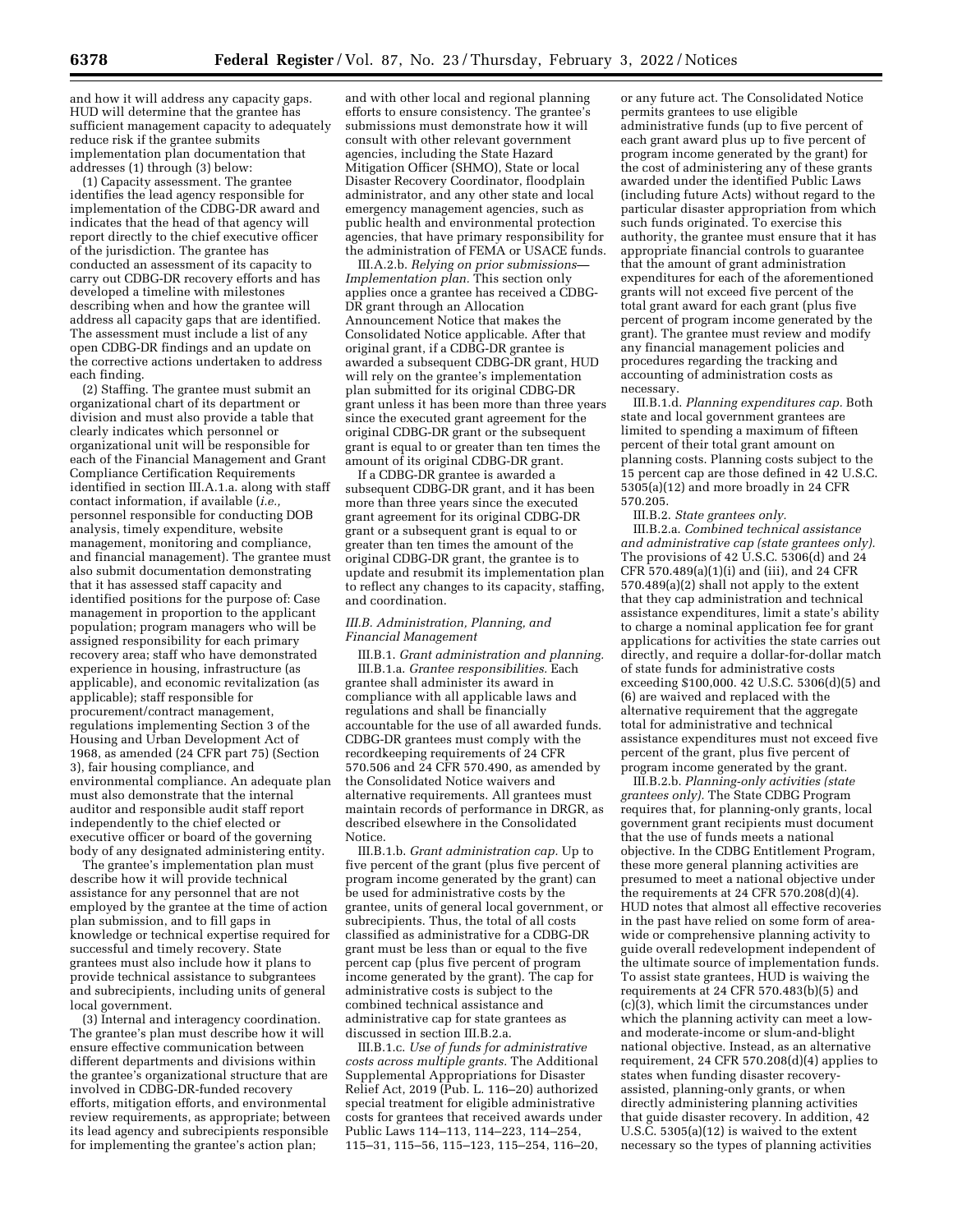that states may fund or undertake are expanded to be consistent with those of CDBG Entitlement grantees identified at 24 CFR 570.205.

III.B.2.c. *Direct grant administration and means of carrying out eligible activities (state grantees only).* Requirements at 42 U.S.C. 5306(d) are waived to allow a state to use its disaster recovery grant allocation directly to carry out state-administered activities eligible under the Consolidated Notice, rather than distribute all funds to local governments. Pursuant to this waiver and alternative requirement, the standard at 24 CFR 570.480(c) and the provisions at 42 U.S.C. 5304(e)(2) will also include activities that the state carries out directly. Activities eligible under the Consolidated Notice may be carried out by a state, subject to state law and consistent with the requirement of 24 CFR 570.200(f), through its employees, through procurement contracts, or through assistance provided under agreements with subrecipients. State grantees continue to be responsible for civil rights, labor standards, and environmental protection requirements, for compliance with 24 CFR 570.489(g) and (h), and subparagraph III.A.1.a.(2)(a) of the Consolidated Notice relating to conflicts of interest, and for compliance with 24 CFR 570.489(m) relating to monitoring and management of subrecipients.

A state grantee may also carry out activities in tribal areas. A state must coordinate with the Indian tribe with jurisdiction over the tribal area when providing CDBG-DR assistance to beneficiaries in tribal areas. State grantees carrying out projects in tribal areas, either directly or through its employees, through procurement contracts, or through assistance provided under agreements with subrecipients, must obtain the consent of the Indian tribe with jurisdiction over the tribal area to allow the state grantee to carry out or to fund CDBG-DR projects in the area.

III.B.2.d. *Waiver and alternative requirement for distribution to CDBG metropolitan cities and urban counties (state grantees only).* 42 U.S.C. 5302(a)(7) (definition of ''nonentitlement area'') and related provisions of 24 CFR part 570, including 24 CFR 570.480, are waived to permit state grantees to distribute CDBG-DR funds to units of local government and Indian tribes.

III.B.2.e. *Use of subrecipients (state grantees only).* Paragraph III.B.2.c. provides a waiver and alternative requirement that a state may carry out activities directly, including through assistance provided under agreements with subrecipients. Therefore, when states carry out activities directly through subrecipients, the following alternative requirements apply: The state is subject to the definition of subrecipients at 24 CFR 570.500(c) and must adhere to the requirements for agreements with subrecipients at 24 CFR 570.503. Additionally, 24 CFR 570.503(b)(4) is modified to require the subrecipient to comply with applicable uniform requirements, as described in 24 CFR 570.502, except that the subrecipient shall follow procurement requirements imposed by the state in accordance with subparagraph

III.A.1.a.(2) of the Consolidated Notice. When 24 CFR 570.503 applies, notwithstanding 24 CFR 570.503(b) $(5)(i)$ , units of general local government that are subrecipients are defined as recipients under 24 CFR part 58 and are therefore responsible entities that assume environmental review responsibilities, as described in III.F.5. Grantees are reminded that they are responsible for providing on-going oversight and monitoring of subrecipients and are ultimately responsible for subrecipient compliance with all CDBG-DR requirements.

III.B.2.f. *Recordkeeping (state grantees only).* When a state carries out activities directly, 24 CFR 570.490(b) is waived and the following alternative provision shall apply: A state grantee shall establish and maintain such records as may be necessary to facilitate review and audit by HUD of the state's administration of CDBG-DR funds, under 24 CFR 570.493 and reviews and audits by the state under III.B.2.h. Consistent with applicable statutes, regulations, waivers and alternative requirements, and other Federal requirements, the content of records maintained by the state shall be sufficient to: (a) Enable HUD to make the applicable determinations described at 24 CFR 570.493; (b) make compliance determinations for activities carried out directly by the state; and (c) show how activities funded are consistent with the descriptions of activities proposed for funding in the action plan and/ or DRGR system. For fair housing and equal opportunity purposes, and as applicable, such records shall include data on the racial, ethnic, and gender characteristics of persons who are applicants for, participants in, or beneficiaries of the program.

III.B.2.g. *Change of use of real property (state grantees only).* This alternative requirement conforms the change of use of real property rule to the waiver allowing a state to carry out activities directly. For purposes of these grants, all references to 'unit of general local government'' in 24 CFR 570.489(j), shall be read as ''state, local governments, or Indian tribes (either as subrecipients or through a method of distribution), or other state subrecipient.''

III.B.2.h. *Responsibility for review and handling of noncompliance (state grantees only).* This change is in conformance with the waiver allowing a state to carry out activities directly. 24 CFR 570.492 is waived, and the following alternative requirement applies for any state receiving a direct award: The state shall make reviews and audits, including on-site reviews of any local governments or Indian tribes (either as subrecipients or through a method of distribution) designated public agencies, and other subrecipients, as may be necessary or appropriate to meet the requirements of section 104(e)(2) of the HCDA, as amended, and as modified by the Consolidated Notice. In the case of noncompliance with these requirements, the state shall take such actions as may be appropriate to prevent a continuance of the deficiency, mitigate any adverse effects or consequences, and prevent a recurrence. The state shall establish remedies for noncompliance by any subrecipients, designated public agencies, or local governments.

III.B.2.i. *Consultation (state grantees only).*  Currently, the HCDA and regulations require a state grantee to consult with affected local governments in nonentitlement areas of the state in determining the state's proposed method of distribution. HUD is waiving 42 U.S.C. 5306(d)(2)(C)(iv), 42 U.S.C. 5306(d)(2)(D), 24 CFR 91.325(b)(2), and 24 CFR 91.110, and imposing an alternative requirement that states receiving an allocation of CDBG–DR funds consult with all disaster-affected local governments (including any CDBG-entitlement grantees), Indian tribes, and any public housing authorities in determining the use of funds. This approach ensures that a state grantee sufficiently assesses the recovery needs of all areas affected by the disaster.

#### *III.C. Action Plan for Disaster Recovery Waiver and Alternative Requirement*

Requirements for CDBG actions plans, located at 42 U.S.C. 5304(a)(1), 42 U.S.C. 5304(m), 42 U.S.C. 5306(a)(1), 42 U.S.C. 5306(d)(2)(C)(iii), 42 U.S.C. 12705(a)(2), and 24 CFR 91.220 and 91.320, are waived for CDBG–DR grants. Instead, grantees must submit to HUD an action plan for disaster recovery which will describe programs and activities that conform to applicable requirements as specified in the Consolidated Notice and the applicable Allocation Announcement Notice. HUD will monitor the grantee's actions and use of funds for consistency with the plan, as well as meeting the performance and timeliness objectives therein. The Secretary will disapprove all action plans that are substantially incomplete if it is determined that the plan does not satisfy all of the required elements identified in the Consolidated Notice and the applicable Allocation Announcement Notice.

III.C.1. *Action plan.* The grantee's action plan must identify the use of all funds including criteria for eligibility and how the uses address long-term recovery needs, restoration of infrastructure and housing, economic revitalization, and the incorporation of mitigation measures in the MID areas. HUD created the Public Action Plan in DRGR which is a function that allows grantees to develop and submit their action plans for disaster recovery directly into DRGR. Grantees must use HUD's Public Action Plan in DRGR to develop all CDBG– DR action plans and substantial amendments submitted to HUD for approval. The Public Action Plan is different from the DRGR Action Plan, which is a comprehensive description of projects and activities in DRGR.

The grantee must describe the steps it will follow to make the action plan, substantial amendments, performance reports, and other relevant program materials available in a form accessible to persons with disabilities and those with limited English proficiency (LEP). All grantees must include sufficient information in its action plan so that all interested parties will be able to understand and comment on the action plan. The action plan (and subsequent amendments) must include a single chart or table that illustrates, at the most practical level, how all funds are budgeted (*e.g.,* by program, subrecipient, grantee-administered activity, or other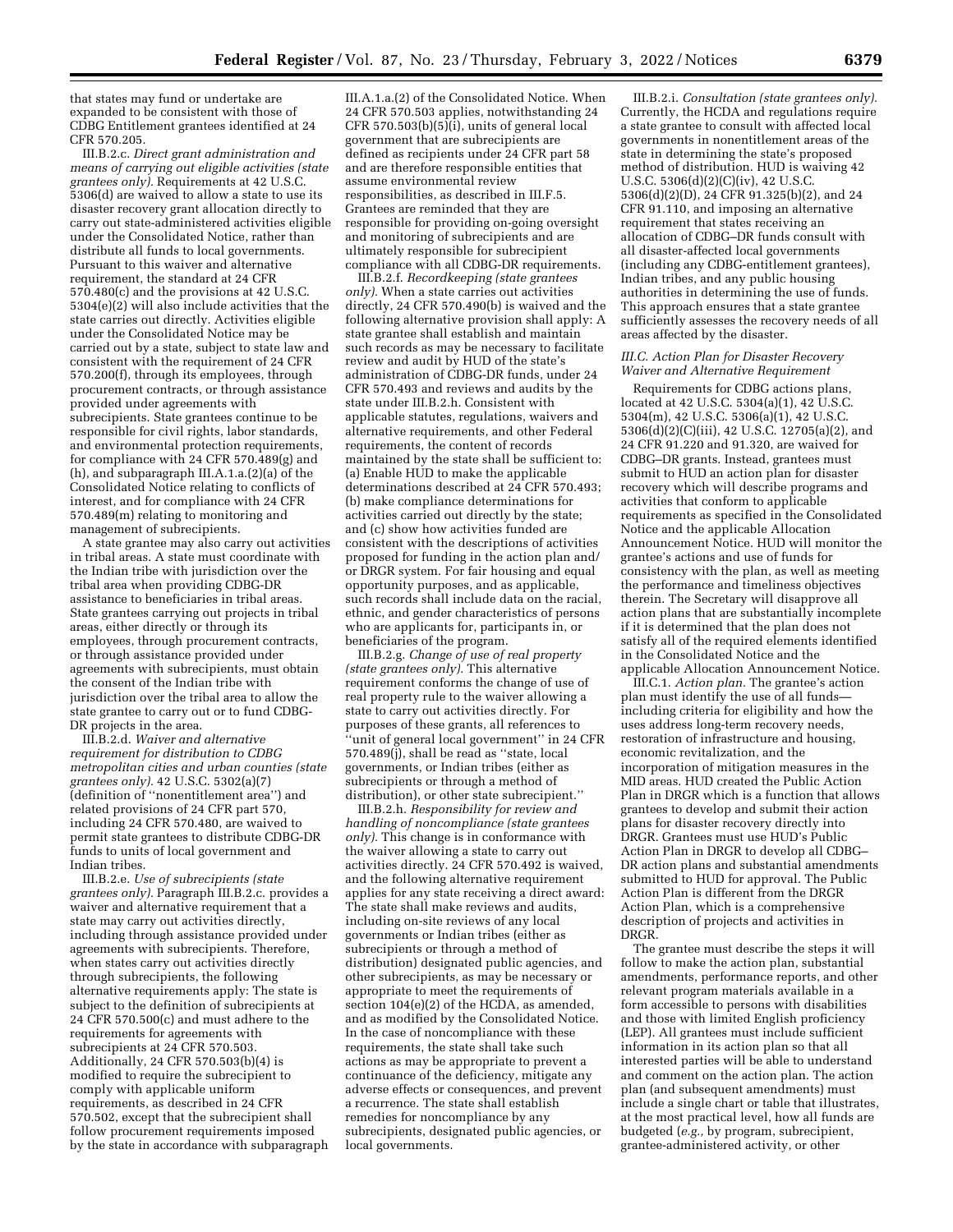category). The grantee must certify, as required by section III.F.7., that activities to be undertaken with CDBG–DR funds are consistent with its action plan.

The action plan must contain:

III.C.1.a. *An impact and unmet needs assessment.* Each grantee must develop an impact and unmet needs assessment to understand the type and location of community needs and to target limited resources to those areas with the greatest need. CDBG–DR grantees must conduct an impact and unmet needs assessment to inform the use of the grant. Grantees must cite data sources in the impact and unmet needs assessment. At a minimum, the impact and unmet needs assessment must:

• Evaluate all aspects of recovery including housing (interim and permanent, owner and rental, single family and multifamily, affordable and market rate, and housing to meet the needs of persons who were experiencing homelessness predisaster), infrastructure, and economic revitalization needs, while also incorporating mitigation needs into activities that support recovery as required in section II.A.2.;

• Estimate unmet needs to ensure CDBG– DR funds meet needs that are not likely to be addressed by other sources of funds by accounting for the various forms of assistance available to, or likely to be available to, affected communities (*e.g.,* projected FEMA funds) and individuals (*e.g.,* estimated insurance) and, using the most recent available data, estimating the portion of need unlikely to be addressed by insurance proceeds, other Federal assistance, or any other funding sources;

• Assess whether public services (*e.g.,*  housing counseling, legal advice and representation, job training, mental health, and general health services) are necessary to complement activities intended to address housing, infrastructure, and economic revitalization and how those services would need to be made accessible to individuals with disabilities including, but not limited to, mobility, sensory, developmental, emotional, cognitive, and other impairments;

• Describe the extent to which expenditures for planning activities, including the determination of land use goals and policies, will benefit the HUD-identified MID areas, as described in section II.A.3.;

• Describe disaster impacts geographically by type at the lowest level practicable (*e.g.,*  county/parish level or lower if available for states, and neighborhood or census tract level for cities); and

• Take into account the costs and benefits of incorporating hazard mitigation measures to protect against the specific identified impacts of future extreme weather events and other natural hazards. This analysis should factor in historical and projected data on risk that incorporates best available science (*e.g.,*  the most recent National Climate Assessment).

Disaster recovery needs evolve over time and grantees must amend the impact and unmet needs assessment and action plan as additional needs are identified and additional resources become available. At a minimum, grantees must revisit and update the impact and unmet needs assessment

when moving funds from one program to another through a substantial amendment.

III.C.1.b. *Connection of programs and projects to unmet needs.* The grantee must describe the connection between identified unmet needs and the allocation of CDBG–DR resources. The plan must provide a clear connection between a grantee's impact and unmet needs assessment and its proposed programs and projects in the MID areas (or outside in connection to the MID areas as described in section II.A.3). Such description must demonstrate a reasonably proportionate allocation of resources relative to areas and categories (*i.e.,* housing, economic revitalization, and infrastructure) of greatest needs identified in the grantee's impact and unmet needs assessment or provide an acceptable justification for a disproportional allocation, while also incorporating hazard mitigation measures to reduce the impacts of recurring natural disasters and the long-term impacts of climate change. Grantee action plans may provide for the allocation of funds for administration and planning activities and for public service activities, subject to the caps on such activities as described in the Consolidated Notice.

III.C.1.c. *Public housing, affordable rental housing, and housing for vulnerable populations.* Each grantee must include a description of how it has analyzed, identified, and will address (with CDBG–DR or other sources) the disaster-related rehabilitation, reconstruction, and new construction needs in the MID-area of the types of housing described below. Specifically, a grantee must assess and describe how it will address unmet needs in the following types of housing, subject to the applicable HUD program requirements: Public housing, affordable rental housing (including both subsidized and market rate affordable housing), and housing for vulnerable populations (See Section III.C.1.c.iii below), including emergency shelters and permanent housing for persons experiencing homelessness, in the areas affected by the disaster. Grantees must coordinate with local public housing authorities (PHA) in the MID areas to ensure that the grantee's representation in the action plan reflects the input of those entities as well as coordinating with State Housing Finance agencies to make sure that all funding sources that are available and opportunities for leverage are noted in the action plan.

(i) Public housing: Describe unmet public housing needs of each disaster-impacted PHA within its jurisdiction, if applicable. The grantee must work directly with impacted PHAs in identifying necessary and reasonable costs and ensuring that adequate funding from all available sources is dedicated to addressing the unmet needs of damaged public housing (*e.g.,* FEMA, insurance, and funds available from programs administered by HUD's Office of Public and Indian Housing).

(ii) Affordable rental housing: Describe unmet affordable rental housing needs for LMI households as a result of the disaster or exacerbated by the disaster, including private market units receiving project-based rental assistance or with tenants that participate in

the Section 8 Housing Choice Voucher Program, and any other housing that is assisted under a HUD program in the MID areas. Identify funding to specifically address these unmet needs for affordable rental housing to LMI households. If a grantee is proposing an allocation of CDBG–DR funds for affordable rental housing needs, the action plan must, at a minimum, meet the requirements described in II.B.3.

(iii) Housing for vulnerable populations: Describe how CDBG–DR or other funding sources available will promote housing for vulnerable populations, as defined in section III.C.1.d., in the MID area, including how it plans to address: (1) Transitional housing, including emergency shelters and housing for persons experiencing homelessness, permanent supportive housing, and permanent housing needs of individuals and families (including subpopulations) that are experiencing or at risk of experiencing homelessness; (2) the prevention of lowincome individuals and families with children (especially those with incomes below thirty percent of the area median) from becoming homeless; (3) the special needs of persons who are not experiencing homelessness but require supportive housing (*i.e.,* elderly, frail elderly, persons with disabilities (mental, physical, developmental, etc.), victims of domestic violence, persons with alcohol or other substance-use disorder, persons with HIV/AIDS and their families, and public housing residents, as identified in 24 CFR 91.315(e)).

III.C.1.d. *Fair housing, civil rights data, and advancing equity.* The grantee must use its CDBG–DR funds in a manner that complies with its fair housing and nondiscrimination obligations, including title VI of the Civil Rights Act of 1964, 42 U.S.C. 2000d *et seq.,* the Fair Housing Act, 42 U.S.C. 3601–19, Section 504 of the Rehabilitation Act of 1973, 29 U.S.C. 794, the Americans with Disabilities Act of 1990, 42 U.S.C. 12131 *et seq.,* and Section 109 of the HCDA, 42 U.S.C. 5309. To ensure that the activities performed in connection with the action plan will comply with these requirements, the grantee must provide an assessment of whether its planned use of CDBG–DR funds will have an unjustified discriminatory effect on or failure to benefit racial and ethnic minorities in proportion to their communities' needs, particularly in racially and ethnically concentrated areas of poverty, and how it will address the recovery needs of impacted individuals with disabilities.

Grantees should also consider the impact of their planned use of CDBG–DR funds on other protected class groups under fair housing and civil rights laws, vulnerable populations, and other historically underserved communities. For purposes of the Consolidated Notice, HUD defines vulnerable populations as a group or community whose circumstances present barriers to obtaining or understanding information or accessing resources. In the action plan, grantees should identify those populations (*i.e.,* which protected class, vulnerable population, and historically underserved groups were considered) and how those groups can be expected to benefit from the activities set forth in the plan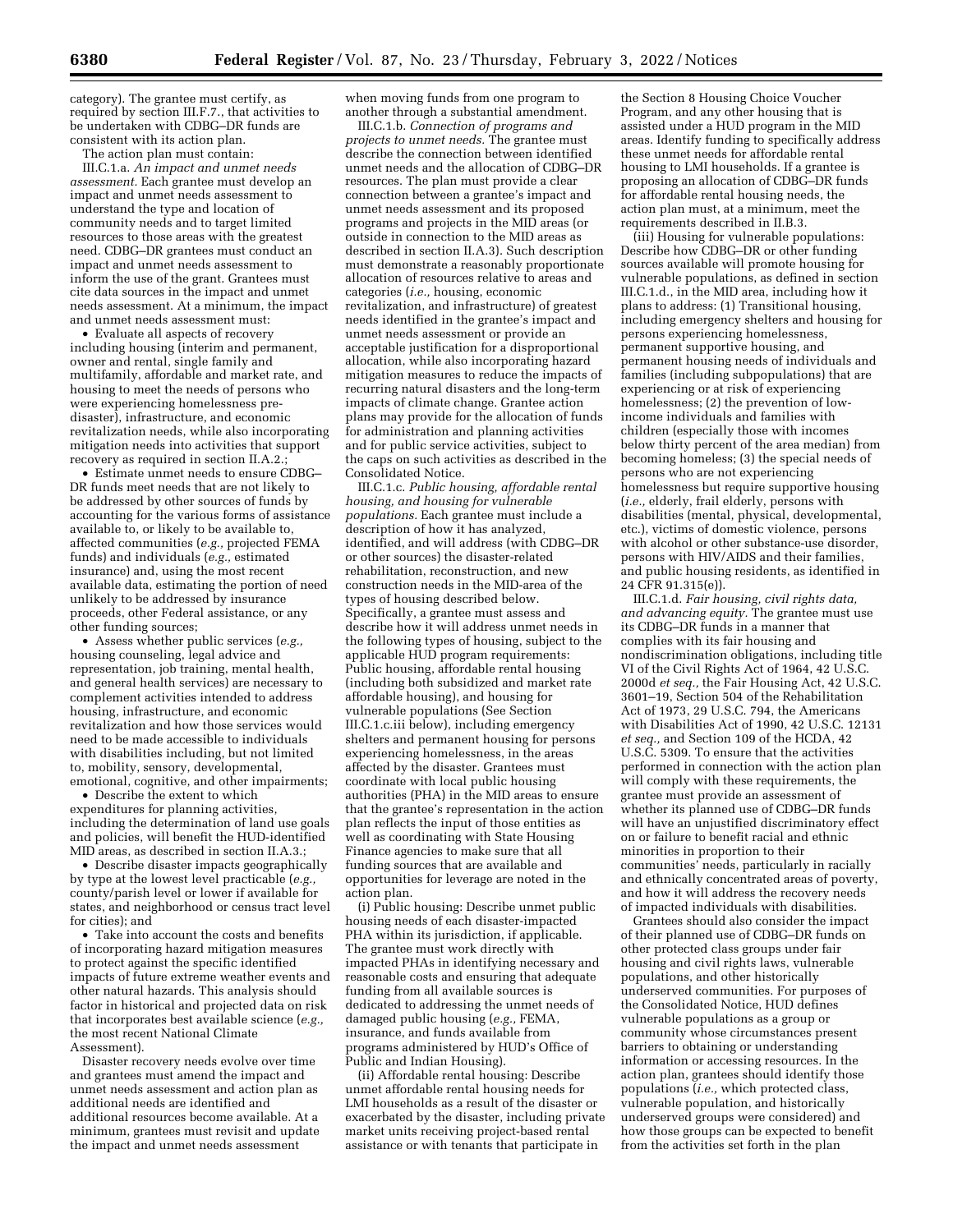consistent with the civil rights requirements set forth above.

To perform such an assessment, grantees must include data for the HUD-identified and grantee-identified MID areas that identifies the following information, as it is available:

• Racial and ethnic make-up of the population, including relevant subpopulations depending on activities and programs outlined in the plan (this would include renters and homeowners if eligibility is dependent on housing tenure) and the specific sub- geographies in the MID areas in which those programs and activities will be carried out;

• LEP populations, including number and percentage of each identified group;

• Number and percentage of persons with disabilities;

• Number and percentage of persons belonging to Federally protected classes under the Fair Housing Act (race, color, national origin, religion, sex—which includes sexual orientation and gender identity—familial status, and disability) and other vulnerable populations as determined by the grantee;

• Indigenous populations and tribal communities, including number and percentage of each identified group;

• Racially and ethnically concentrated areas and concentrated areas of poverty; and • Historically distressed and underserved communities;

Grantees must explain how the use of funds will reduce barriers that individuals may face when enrolling in and accessing CDBG–DR assistance, for example, barriers imposed by a lack of outreach to their community or by the lack of information in non-English languages or accessible formats for individuals with different types of disabilities.

Grantees are strongly encouraged to include examples of how their proposed allocations, selection criteria, and other actions can be expected to advance equity for protected class groups. Grantees are strongly encouraged to explain and provide examples of how their actions can be expected to advance the following objectives:

• Equitably benefit protected class groups in the MID areas, including racial and ethnic minorities, and sub geographies in the MID areas in which residents belonging to such groups are concentrated;

• To the extent consistent with purposes and uses of CDBG–DR funds, overcome prior disinvestment in infrastructure and public services for protected class groups, and areas in which residents belonging to such groups are concentrated, when addressing unmet needs;

• Enhance for individuals with disabilities in the MID areas (a) the accessibility of disaster preparedness, resilience, or recovery services, including the accessibility of evacuation services and shelters; (b) the provision of critical disaster-related information in accessible formats; and/or (c) the availability of integrated, accessible housing and supportive services.

Grantees must identify the proximity of natural and environmental hazards (*e.g.,*  industrial corridors, sewage treatment facilities, waterways, EPA superfund sites,

brownfields, etc.) to affected populations in the MID area, including members of protected classes, vulnerable populations, and underserved communities and explore how CDBG–DR activities may mitigate environmental concerns and increase resilience among these populations to protect against the effects of extreme weather events and other natural hazards.

Grantees must also describe how their use of CDBG–DR funds is consistent with their obligation to affirmatively further fair housing. HUD regulations at 24 CFR 5.151 provide that affirmatively furthering fair housing means taking meaningful actions, in addition to combating discrimination, that overcome patterns of segregation and foster inclusive communities free from barriers that restrict access to opportunity based on protected characteristics. Specifically, affirmatively furthering fair housing means taking meaningful actions that, taken together, address significant disparities in housing needs and in access to opportunity, replacing segregated living patterns with truly integrated and balanced living patterns, transforming racially or ethnically concentrated areas of poverty into areas of opportunity, and fostering and maintaining compliance with civil rights and fair housing laws.

State and local government grantees must submit a certification to AFFH in accordance with 24 CFR 5.150, *et seq.* CDBG–DR grantees must also comply with the recordkeeping requirements of 24 CFR 570.506 and 24 CFR 570.490(b), as amended by the Consolidated Notice.

III.C.1.e. *Infrastructure.* In its action plan, each grantee must include a description of how it plans to meet the requirements of the Consolidated Notice, including how it will: Promote sound, sustainable long-term recovery planning as described in this section; adhere to the elevation requirements established in section II.C.2.; and coordinate with local and regional planning efforts as described in section III.B.2.i and III.D.1.a. All infrastructure investments must be designed and constructed to withstand chronic stresses and extreme events by identifying and implementing resilience performance metrics as described in section II.A.2.c.

If a grantee is allocating funds for infrastructure, its description must include:

(1) How it will address the construction or rehabilitation of disaster-related systems (*e.g.,* storm water management systems) or other disaster-related community-based mitigation systems (*e.g.,* using FEMA's community lifelines). State grantees carrying out infrastructure activities must work with units of general local government and Indian tribes in the MID areas to identify the unmet needs and associated costs of needed disaster-related infrastructure improvements;

(2) How mitigation measures and strategies to reduce natural hazard risks, including climate-related risks, will be integrated into rebuilding activities;

(3) The extent to which CDBG–DR funded infrastructure activities will achieve objectives outlined in regionally or locally established plans and policies that are designed to reduce future risk to the jurisdiction;

(4) How the grantee will evaluate the costs and benefits in selecting infrastructure projects to assist with CDBG–DR funds;

(5) How the grantee will align infrastructure investments with other planned federal, state, or local capital improvements and infrastructure development efforts, and will work to foster the potential for additional infrastructure funding from multiple sources, including state and local capital improvement projects in planning, and the potential for private investment;

(6) How the grantee will employ adaptable and reliable technologies to prevent premature obsolescence of infrastructure; and

(7) How the grantee will invest in restoration of infrastructure and related longterm recovery needs within historically underserved communities that lacked adequate investments in housing, transportation, water, and wastewater infrastructure prior to the disaster.

III.C.1.f. *Minimize Displacement.* A description of how the grantee plans to minimize displacement of persons or entities, and assist any persons or entities displaced, and ensure accessibility needs of displaced persons with disabilities. Specifically, grantees must detail how they will meet the Residential Anti-displacement and Relocation Assistance Plan (RARAP) requirements in section IV.F.7. Grantees must indicate to HUD whether they will be amending an existing RARAP or creating a new RARAP specific to CDBG–DR. Grantees must meet the requirements related to the RARAP prior to implementing any activity with CDBG–DR grant funds, such as buyouts and other disaster recovery activities. Grantees must seek to minimize displacement or adverse impacts from displacement, consistent with the requirements of Section IV.F of the Consolidated Notice, Section 104(d) of the HCDA (42 U.S.C. 5304(d)) and implementing regulations at 24 CFR part 42, and 24 CFR 570.488 or 24 CFR 570.606, as applicable. Grantees must describe how they will plan and budget for relocation activities in the action plan.

III.C.1.g. *Allocation and award caps.* The grantee must provide a budget for the full amount of the allocation that is reasonably proportionate to its unmet needs (or provide an acceptable justification for disproportional allocation) and is consistent with the requirements to integrate hazard mitigation measures into all its programs and projects. The grantee shall provide a description of each disaster recovery program or activity to be funded, including the CDBG–DR eligible activities and national objectives associated with each program and the eligibility criteria for assistance. The grantee shall also describe the maximum amount of assistance (*i.e.,*  award cap) available to a beneficiary under each of the grantee's disaster recovery programs. A grantee may find it necessary to provide exceptions on a case-by-case basis to the maximum amount of assistance and must describe the process it will use to make such exceptions in its action plan. At a minimum, each grantee must adopt policies and procedures that communicate how it will analyze the circumstances under which an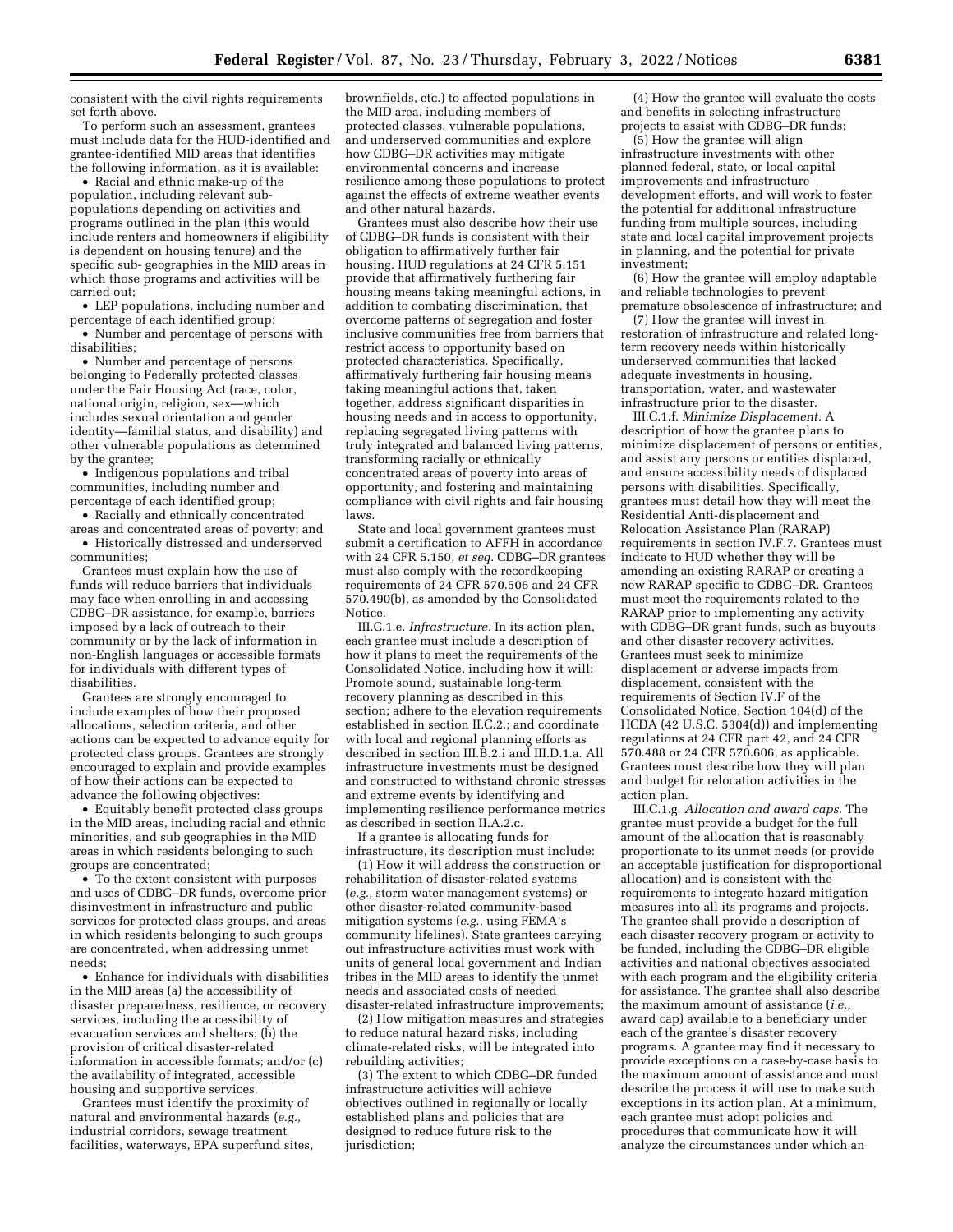exception is needed and how it will demonstrate that the amount of assistance is necessary and reasonable. Each grantee must also indicate in its action plan that it will make exceptions to the maximum award amounts when necessary, to comply with federal accessibility standards or to reasonably accommodate a person with disabilities.

III.C.1.h. *Cost controls and warranties.* The grantee must provide a description of the standards to be established for construction contractors performing work in the jurisdiction and the mechanisms to be used by the grantee to assist beneficiaries in responding to contractor fraud, poor quality work, and associated issues. Grantees must require a warranty period post-construction with a formal notification to beneficiaries on a periodic basis (*e.g.,* 6 months and one month before expiration date of the warranty). Each grantee must also describe its controls for assuring that construction costs are reasonable and consistent with market costs at the time and place of construction.

III.C.1.i. *Resilience planning.* Resilience is defined as a community's ability to minimize damage and recover quickly from extreme events and changing conditions, including natural hazard risks. At a minimum, the grantee's action plan must contain a description of how the grantee will: (a) Emphasize high quality design, durability, energy efficiency, sustainability, and mold resistance; (b) support adoption and enforcement of modern and/or resilient building codes that mitigate against natural hazard risks, including climate-related risks (*e.g.,* sea level rise, high winds, storm surge, flooding, volcanic eruption, and wildfire risk, where appropriate and as may be identified in the jurisdiction's rating and identified weaknesses (if any) in building code adoption using FEMA's Nationwide Building Code Adoption Tracking (BCAT) portal), and provide for accessible building codes and standards, as applicable; (c) establish and support recovery efforts by funding feasible, cost-effective measures that will make communities more resilient against a future disaster; (d) make land-use decisions that reflect responsible and safe standards to reduce future natural hazard risks, *e.g.,* by adopting or amending an open space management plan that reflects responsible floodplain and wetland management and takes into account continued sea level rise, if applicable, and (e) increase awareness of the hazards in their communities (including for members of protected classes, vulnerable populations, and underserved communities) through outreach to the MID areas.

While the purpose of CDBG–DR funds is to recover from a Presidentially declared disaster, integrating hazard mitigation and resilience planning with recovery efforts will promote a more resilient and sustainable long-term recovery. The action plan must include a description of how the grantee will promote sound, sustainable long-term recovery planning informed by a postdisaster evaluation of hazard risk, including climate-related natural hazards and the creation of resilience performance metrics as described in paragraph II.A.2.c. of the Consolidated Notice. This information

should be based on the history of FEMA and other federally-funded disaster mitigation efforts and, as appropriate, take into account projected increases in sea level, the frequency and intensity of extreme weather events, and worsening wildfires. Grantees must use the FEMA-approved Hazard Mitigation Plan (HMP), Community Wildfire Protection Plan (CWPP), or other resilience plans to inform the evaluation, and it should be referenced in the action plan.

III.C.2. *Additional action plan requirements for states.* For state grantees, the action plan must describe how the grantee will distribute grant funds, either through specific programs and projects the grantee will carry out directly (through employees, contractors, or through subrecipients), or through a method of distribution of funds to local governments and Indian tribes (as permitted by III.B.2.d.). The grantee shall describe how the method of distribution to local governments or Indian tribes, or programs/projects carried out directly, will result in long-term recovery from specific impacts of the disaster.

All states must include in their action plan the information outlined in (1) through  $(\bar{7})$ below (in addition to other information required by section III.C.). For states using a method of distribution, if some required information is unknown when the grantee is submitting its action plan to HUD (*e.g.,* the list of programs or activities required by III.C.1.g. or the projected use of CDBG–DR funds by responsible entity as required by subparagraph (5) below), the grantee must update the action plan through a substantial amendment once the information is known. If necessary to comply with a statutory requirement that a grantee shall submit a plan detailing the proposed use of all funds prior to HUD's obligation of grant funds, HUD may obligate only a portion of grant funds until the substantial amendment providing the required information is submitted and approved by HUD.

(1) How the impact and unmet needs assessment informs funding determinations, including the rationale behind the decision(s) to provide funds to most impacted and distressed areas.

(2) When funds are subgranted to local governments or Indian tribes (either as subrecipients or through a method of distribution), all criteria used to allocate and award the funds including the relative importance of each criterion (including any priorities). If the criteria are unknown when the grantee is submitting the initial action plan to HUD, the grantee must update the action plan through a substantial amendment once the information is known. The substantial amendment must be submitted and approved before distributing the funds to a local government or Indian tribe.

(3) How the distribution and selection criteria will address disaster-related unmet needs in a manner that does not have an unjustified discriminatory effect based on race or other protected class and ensure the participation of minority residents and those belonging to other protected class groups in the MID areas. Such description should include an assessment of who may be expected to benefit, the timing of who will

be prioritized, and the amount or proportion of benefits expected to be received by different communities or groups (*e.g.,* the proportion of benefits going to different locations within the MID or to homeowners versus renters).

(4) The threshold factors and recipient or beneficiary grant size limits that are to be applied.

(5) The projected uses for the CDBG–DR funds, by responsible entity, activity, and geographic area.

(6) For each proposed program and/or activity, its respective CDBG activity eligibility category (or categories), national objective(s), and what disaster-related impact is addressed, as described in section II.A.1.

(7) When applications are solicited for programs carried out directly, all criteria used to select applications for funding, including the relative importance of each criterion, and any eligibility requirements. If the criteria are unknown when the grantee is submitting the initial action plan to HUD, the grantee must update the action plan through a substantial amendment once the information is known. The substantial amendment must be submitted and approved before selecting applications.

III.C.3. *Additional action plan requirements for local governments.* For local governments grantees, the action plan shall describe specific programs and/or activities they will carry out. The action plan must also describe:

(1) How the impact and unmet needs assessment informs funding determinations, including the rationale behind the decision(s) to provide funds to most impacted and distressed areas.

(2) All criteria used to select applications (including any priorities), including the relative importance of each criterion, and any eligibility requirements. If the criteria are unknown when the grantee is submitting the initial action plan to HUD, the grantee must update the action plan through a substantial amendment once the information is known. The substantial amendment must be submitted and approved before selecting applications.

(3) How the distribution and selection criteria will address disaster-related unmet needs in a manner that does not have an unjustified discriminatory effect and ensures the participation of minority residents and those belonging to other protected class groups in the MID areas, including with regards to who may benefit, the timing of who will be prioritized, and the amount or proportion of benefits expected to be received by different communities or groups (*e.g.,* the proportion of benefits going to different locations within the MID or to homeowners versus renters).

(4) The threshold factors and grant size limits that are to be applied.

(5) The projected uses for the CDBG–DR funds, by responsible entity, activity, and geographic area.

(6) For each proposed program and/or activity, its respective CDBG activity eligibility category (or categories), national objective(s), and what disaster-related impact is addressed, as described in section II.A.1. of the Consolidated Notice.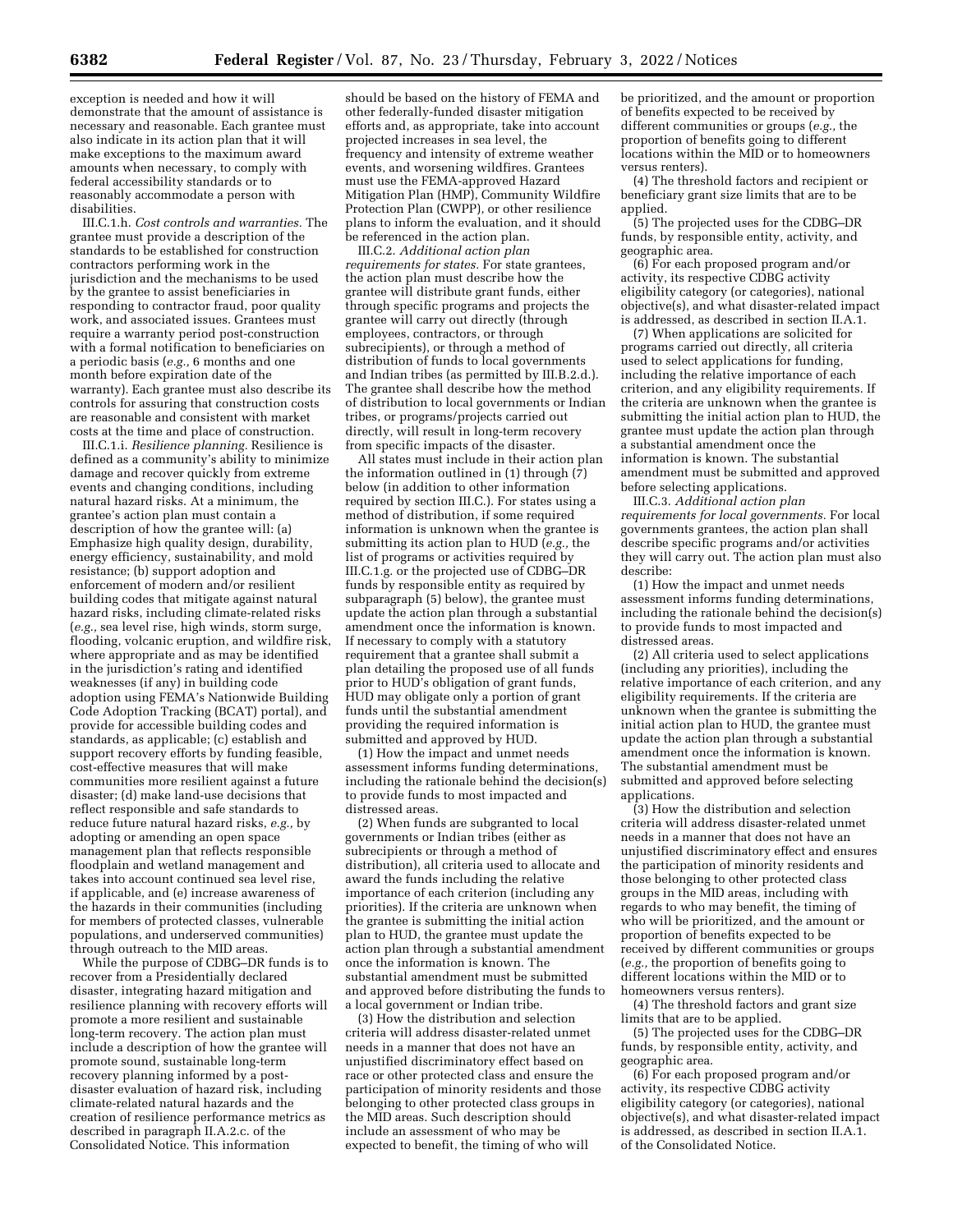III.C.4. *Waiver of 45-day review period for CDBG–DR action plans to 60 days.* HUD may disapprove an action plan or substantial action plan amendment if it is incomplete. HUD works with grantees to resolve or provide additional information during the review period to avoid the need to disapprove an action plan or substantial action plan amendments. There are several issues related to the action plan as submitted that can be fully resolved via further discussion and revision during an extended review period, rather than through HUD disapproval of the plan, which in turn would require grantees to take additional time to revise and resubmit their respective plan. Therefore, the Secretary has determined that good cause exists and waives 24 CFR 91.500(a) to extend HUD's action plan review period from 45 days to 60 days.

The action plan (including SF–424 and certifications) must be submitted to HUD for review and approval using DRGR. By submitting required standard forms (that must be submitted with the action plan), the grantee is providing assurances that it will comply with statutory requirements, including, but not limited to civil rights requirements. Applicants and recipients are required to submit assurances of compliance with federal civil rights requirements. A grantee will use DRGR's upload function to include the SF 424 (including SF 424B and SF 424D, as applicable) and certifications with its action plan. Grantees receiving an allocation are required to submit an action plan within 120 days of the applicability date of the Allocation Announcement Notice, unless the grantee has requested, and HUD has approved an extension of the submission deadline. HUD will then review each action plan within 60 days from the date of receipt.

During its review, HUD typically provides grantees with comments on the submitted plan to avoid the need to disapprove an action plan and offers a grantee the opportunity to make updates to the action plan during the first forty-five days of HUD's initial sixty-day review period. If a grantee wants to make updates to the action plan, HUD will reject the Public Action Plan in DRGR to return the plan to the grantee. Then, once the grantee resubmits the plan, HUD reviews the revised plan within the initial sixty-day period. HUD is establishing an alternative process that offers a grantee the option to voluntarily provide a revised action plan, updated to respond to HUD's comments, no later than day forty-five in HUD's sixty-day review. A grantee is not required to participate in the revisions of the action plan during this time, but with the understanding that an action plan may be determined to be substantially incomplete. The Secretary may disapprove an action plan as substantially incomplete if HUD determines that the action plan does not meet the requirements of the Consolidated Notice and the applicable Allocation Announcement Notice.

III.C.5. *Obligation and expenditure of funds.* Once HUD approves the action plan and approves certifications if required by appropriations acts, it will then sign a grant agreement obligating allocated funds to the grantee. The grantee will continue the action plan process in DRGR to draw funds (see section V.C.1.).

The grantee must meet the applicable environmental requirements before the use or commitment of funds for each activity. After the Responsible Entity (1) completes environmental review(s) pursuant to 24 CFR part 58 and receives from HUD an approved Request for Release of Funds and certification (as applicable), or (2) adopts another Federal agency's environmental review, approval, or permit and receives from HUD (or the state) an approved Request for Release of Funds and certification (as applicable), the grantee may draw down funds from the line of credit for an activity. The disbursement of grant funds must begin no later than 180 calendar days after HUD executes a grant agreement with the grantee. Failure to draw funds within this timeframe may result in HUD's review of the grantee's certification of its financial controls, procurement processes, and capacity, and may result in the imposition of any corrective actions deemed appropriate by HUD pursuant to 24 CFR 570.495, 24 CFR 570.910, or 24 CFR 1003.701.

III.C.6. *Amending the action plan.* The grantee must amend its action plan to update its needs assessment, modify or create new activities, or reprogram funds, as necessary, in the DRGR system. Each amendment must be published on the grantee's official website and describe the changes within the context of the entire action plan. A grantee's current version of its entire action plan must be accessible for viewing as a single document at any given point in time, rather than require the public or HUD to view and crossreference changes among multiple amendments. HUD's DRGR system will include the capabilities necessary for a grantee to sufficiently identify the changes for each amendment. When a grantee has finished amending the content in the Public Action Plan, the grantee will click ''Submit Plan'' in the DRGR system. The DRGR system will prompt the grantee to select the ''Public Action Plan'' and identify the amendment type (substantial or nonsubstantial). The grantee will complete this cover page to describe each amendment. At a minimum, the grantee must: (1) Identify exactly what content is being added, deleted, or changed; (2) clearly illustrate where funds are coming from and where they are moving to; and (3) include a revised budget allocation table that reflects the entirety of all funds, as amended.

III.C.6.a. *Substantial amendment.* In its action plan, each grantee must specify criteria for determining what changes in the grantee's plan constitute a substantial amendment to the plan. At a minimum, the following modifications will constitute a substantial amendment: A change in program benefit or eligibility criteria; the addition or deletion of an activity; a proposed reduction in the overall benefit requirement, as outlined in III.F.2.; or the allocation or reallocation of a monetary threshold specified by the grantee in their action plan. For all substantial amendments, the grantee must follow the same procedures required for the preparation and submission of an action plan for disaster recovery, with the exception of the public hearing requirements described

in section III.D.1.b. and the consultation requirements described in section III.D.1.a., which are not required for substantial amendments. A substantial action plan amendment shall require a 30-day public comment period.

III.C.6.b. *Nonsubstantial amendment.* The grantee must notify HUD, but is not required to seek public comment, when it makes any plan amendment that is not substantial. Although nonsubstantial amendments do not require HUD's approval to become effective, the DRGR system must approve the amendment to change the status of the Public Action Plan to ''reviewed and approved.'' The DRGR system will automatically approve the amendment by the fifth day, if not completed by HUD sooner.

III.C.7. *Projection of expenditures and outcomes.* Each grantee must submit projected expenditures and outcomes with the action plan. The projections must be based on each quarter's expected performance—beginning with the first quarter funds are available to the grantee and continuing each quarter until all funds are expended. The grantee will use DRGR's upload feature to include projections and accomplishments for each program created.

## *III.D. Citizen Participation Requirements*

III.D.1. *Citizen participation waiver and alternative requirement.* To permit a more streamlined process and ensure disaster recovery grants are awarded in a timely manner, provisions of 42 U.S.C. 5304(a)(2) and (3), 42 U.S.C. 12707, 24 CFR 570.486, 24 CFR 1003.604, 24 CFR 91.105(b) through (d), and 24 CFR 91.115(b) through (d), with respect to citizen participation requirements, are waived and replaced by the alternative requirements in this section. The streamlined requirements require the grantee to include public hearings on the proposed action plan and provide a reasonable opportunity (at least 30 days) for citizen comment.

The grantee must follow a detailed citizen participation plan that satisfies the requirements of 24 CFR 91.115 or 91.105 (except as provided for in notices providing waivers and alternative requirements). Each local government receiving assistance from a state grantee must follow a detailed citizen participation plan that satisfies the requirements of 24 CFR 570.486 (except as provided for in notices providing waivers and alternative requirements).

In addition to the requirements above, the streamlined citizen participation alternative requirements for CDBG–DR grants are as follows:

III.D.1.a. *Requirement for consultation during plan preparation.* All grantees must consult with states, Indian tribes, local governments, Federal partners, nongovernmental organizations, the private sector, and other stakeholders and affected parties in the surrounding geographic area, including organizations that advocate on behalf of members of protected classes, vulnerable populations, and underserved communities impacted by the disaster, to ensure consistency of the action plan with applicable regional redevelopment plans. A grantee must consult with other relevant government agencies, including state and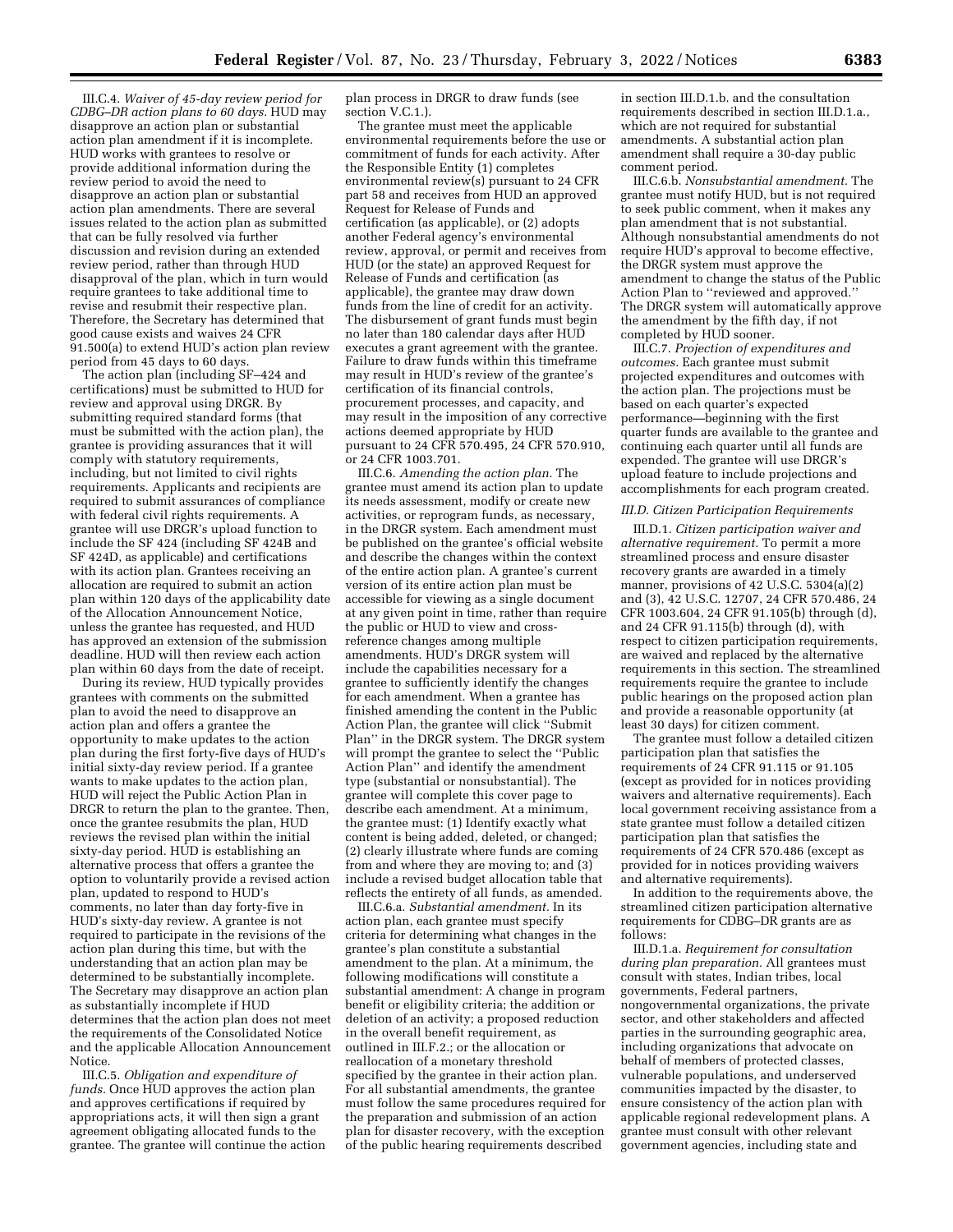local emergency management agencies that have primary responsibility for the administration of FEMA funds, if applicable.

III.D.1.b. *Publication of the action plan and opportunity for public comment.* Following the creation of the action plan or substantial amendment in DRGR and before the grantee submits the action plan or substantial amendment to HUD, the grantee must publish the proposed plan or amendment for public comment. The manner of publication must include prominent posting on the grantee's official disaster recovery website and must afford citizens, affected local governments, and other interested parties a reasonable opportunity to review the plan or substantial amendment. Grantees shall consider if there are potential barriers that may limit or prohibit vulnerable populations or underserved communities and individuals affected by the disaster from providing public comment on the grantee's action plan or substantial amendment. If the grantee identifies barriers that may limit or prohibit equitable participation, the grantee must take reasonable measures to increase coordination, communication, affirmative marketing, targeted outreach, and engagement with underserved communities and individuals, including persons with disabilities and persons with LEP.

At a minimum, the topic of disaster recovery on the grantee's website must be navigable by all interested parties from the grantee homepage and must link to the disaster recovery website required by section III.D.1.e. The grantee's records must demonstrate that it has notified affected citizens through electronic mailings, press releases, statements by public officials, media advertisements, public service announcements, and/or contacts with neighborhood organizations.

Additionally, the CDBG–DR grantee must convene at least one public hearing on the proposed action plan after it has published on its website to solicit public comment and before submittal of the action plan to HUD. If the grantee holds more than one public hearing, it must hold each hearing in a different location within the MID area in locations that the grantee determines will promote geographic balance and maximum accessibility. The minimum number of public hearings a grantee must convene on the action plan to obtain interested parties' views and to respond to comments and questions shall be determined by the amount of the grantee's CDBG–DR allocation: (1) CDBG–DR grantees with allocations under \$500 million are required to hold at least one public hearing in a HUD-identified MID area; and (2) CDBG–DR grantees with allocations over \$500 million or more shall convene at least two public hearings in HUD-identified MID areas.

Grantees may convene public hearings virtually (alone, or in concert with an inperson hearing). All in-person hearings must be held in facilities that are physically accessible to persons with disabilities. HUD's implementing regulations for Section 504 of the Rehabilitation Act (24 CFR part 8, subpart C) provide that where physical accessibility is not achievable, grantees must give priority to alternative methods of product or

information delivery that offer programs and activities to qualified individuals with disabilities in the most integrated setting appropriate. When conducting a virtual hearing, the grantee must allow questions in real time, with answers coming directly from the grantee representatives to all ''attendees.''

For both virtual and in person hearings, grantees must update their citizen participation plans to provide that hearings be held at times and locations convenient to potential and actual beneficiaries, with accommodation for persons with disabilities and appropriate auxiliary aids and services to ensure effective communication, and specify how they will meet these requirements. See 24 CFR 8.6 for HUD's regulations about effective communication. Grantees must also provide meaningful access for individuals with LEP at both in-person and virtual hearings. In their citizen participation plan, state and local government grantees shall identify how the needs of non-English speaking residents will be met in the case of virtual and in-person public hearings where a significant number of non-English speaking residents can be reasonably expected to participate. In addition, for both virtual or inperson hearings, the grantee shall provide reasonable notification and access for citizens in accordance with the grantee's certifications at III.F.7.g., timely responses to all citizen questions and issues, and public access to all questions and responses.

III.D.1.c. *Consideration of public comments.* The grantee must provide a reasonable time frame (no less than 30 days) and method(s) (including electronic submission) for receiving comments on the action plan or substantial amendment. The grantee must consider all oral and written comments on the action plan or any substantial amendment. Any updates or changes made to the action plan in response to public comments should be clearly identified in the action plan. A summary of comments on the plan or amendment, and the grantee's response to each, must be included (*e.g.,* uploaded) in DRGR with the action plan or substantial amendment. Grantee responses shall address the substance of the comment rather than merely acknowledge that the comment was received.

III.D.1.d. *Availability and accessibility of documents.* The grantee must make the action plan, any substantial amendments, vital documents, and all performance reports available to the public on its website. See the following guidance for more information on vital documents: *[https://www.lep.gov/](https://www.lep.gov/guidance/HUD_guidance_Jan07.pdf) [guidance/HUD](https://www.lep.gov/guidance/HUD_guidance_Jan07.pdf)*\_*guidance*\_*Jan07.pdf.* In addition, the grantee must make these documents available in a form accessible to persons with disabilities and those with LEP. Grantees must take reasonable steps to ensure meaningful access to their programs and activities by LEP persons, including members of protected classes, vulnerable populations, and individuals from underserved communities. In their citizen participation plan, state and local government grantees shall describe their procedures for assessing their language needs and identify any need for translation of notices and other vital documents. At a minimum, the citizen participation plan shall require that the state

or local government grantee take reasonable steps to provide language assistance to ensure meaningful access to participation by non-English-speaking residents of the grantee's jurisdiction.

III.D.1.e. *Public website.* The grantee must maintain a public website that permits individuals and entities awaiting assistance and the general public to see how all grant funds are used and administered. The website must include copies of all relevant procurement documents and, except as noted in the next paragraph, all grantee administrative contracts, details of ongoing procurement processes, and action plans and amendments. The public website must be accessible to persons with disabilities and individuals with LEP.

To meet this requirement, each grantee must make the following items available on its website: The action plan created using DRGR (including all amendments); each performance report (as created using the DRGR system); citizen participation plan; procurement policies and procedures; all contracts, as defined in 2 CFR 200.22, that will be paid with CDBG–DR funds (including, but not limited to, subrecipients' contracts); and a summary including the description and status of services or goods currently being procured by the grantee or the subrecipient (*e.g.,* phase of the procurement, requirements for proposals, etc.). Contracts and procurement actions that do not exceed the micro-purchase threshold, as defined in 2 CFR 200.1, are not required to be posted to a grantee's website.

III.D.1.f. *Application status.* The grantee must provide multiple methods of communication, such as websites, toll-free numbers, TTY and relay services, email address, fax number, or other means to provide applicants for recovery assistance with timely information to determine the status of their application.

III.D.1.g. *Citizen complaints.* The grantee will provide a timely written response to every citizen complaint. The grantee response must be provided within fifteen working days of the receipt of the complaint, or the grantee must document why additional time for the response was required. Complaints regarding fraud, waste, or abuse of government funds should be forwarded to the HUD OIG Fraud Hotline (phone: 1–800– 347–3735 or email: *[hotline@hudoig.gov](mailto:hotline@hudoig.gov)*).

III.D.1.h. *General requirements.* For plan publication, the comprehensive disaster recovery website and vital documents must ensure effective communication for individuals with disabilities, as required by 24 CFR 8.6 and the Americans with Disabilities Act, as applicable. In addition to ensuring the accessibility of the comprehensive disaster recovery website and vital documents, this obligation includes the requirement to provide auxiliary aids and services where necessary to ensure effective communication with individuals with disabilities, which may take the form of the furnishing of the above referenced materials in alternative formats (24 CFR 8.6(a)(1)). When required by III.D.1.d., grantees must take reasonable steps to ensure meaningful access for individuals with LEP.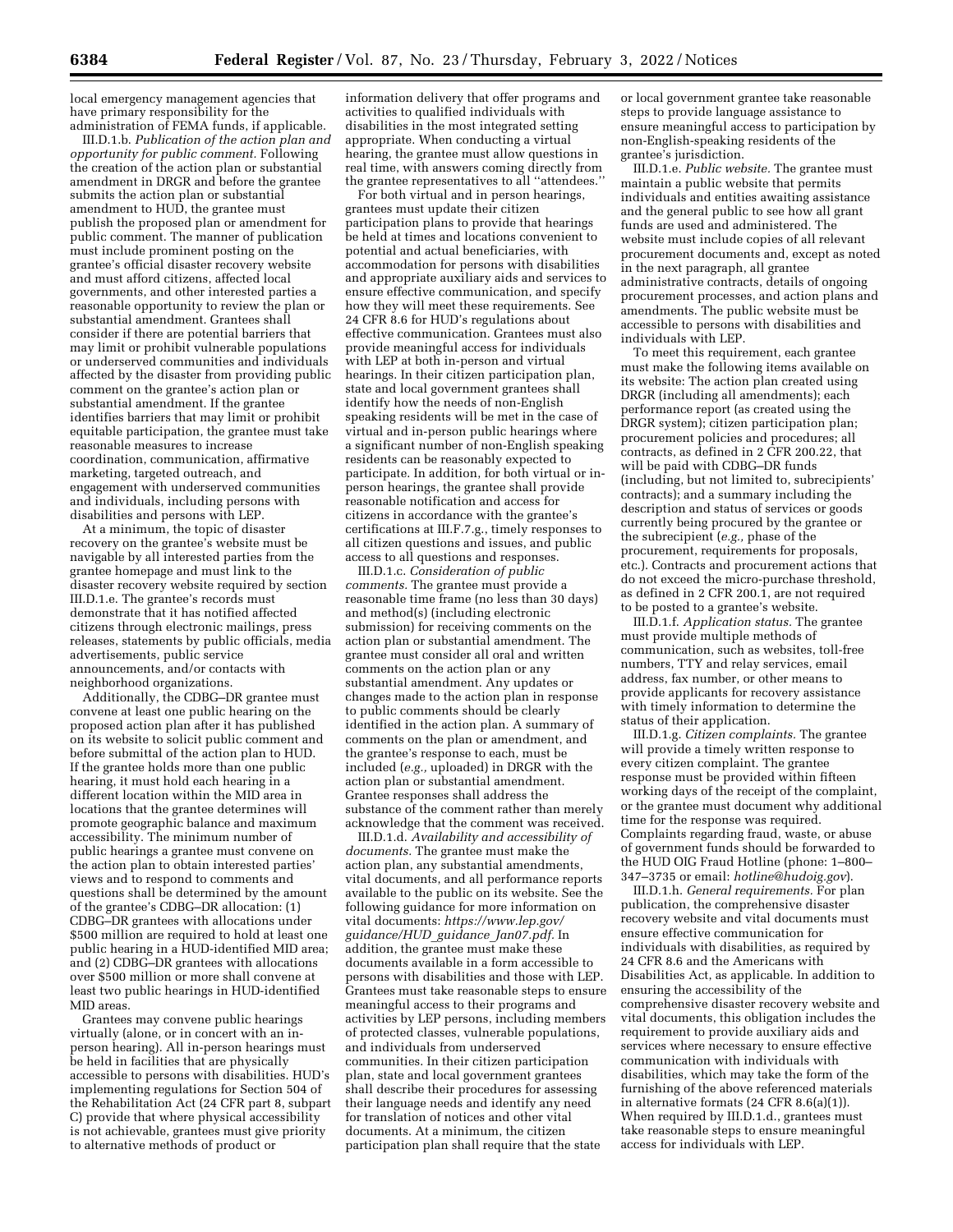#### *III.E. Program Income*

III.E.1. *Program income waiver and alternative requirement.* For state and unit of general local government grantees, HUD is waiving all applicable program income rules at 42 U.S.C. 5304(j), 24 CFR 570.489(e), 24 CFR 570.500, and 24 CFR 570.504 and providing the alternative requirement described below. Program income earned by Indian tribes that receive an allocation from HUD will be governed by the regulations at 24 CFR 1003.503 until grant closeout and not by the waivers and alternative requirements in this Consolidated Notice. Program income earned by Indian tribes that are subrecipients of state grantees or local government grantees will be subject to the program income requirements for subrecipients of those grantees.

III.E.1.a. *Definition of program income.*  ''Program income'' is defined as gross income generated from the use of CDBG–DR funds, except as provided in III.E.1.b., and received by a state, local government, Indian tribe receiving funds from a grantee, or their subrecipients. When income is generated by an activity that is only partially assisted with CDBG–DR funds, the income shall be prorated to reflect the percentage of CDBG– DR funds used (*e.g.,* a single loan supported by CDBG–DR funds and other funds, or a single parcel of land purchased with CDBG– DR funds and other funds). If CDBG funds are used with CDBG–DR funds on an activity, any income earned on the CDBG portion would not be subject to the waiver and alternative requirement in the Consolidated Notice.

Program income includes, but is not limited to, the following:

(i) Proceeds from the disposition by sale or long-term lease of real property purchased or improved with CDBG–DR funds.

(ii) Proceeds from the disposition of equipment purchased with CDBG–DR funds.

(iii) Gross income from the use or rental of real or personal property acquired by a state, local government, or subrecipient thereof with CDBG–DR funds, less costs incidental to generation of the income.

(iv) Gross income from the use or rental of real property owned by a state, local government, or subrecipient thereof, that was constructed or improved with CDBG–DR funds, less costs incidental to generation of the income.

(v) Payments of principal and interest on loans made using CDBG–DR funds.

(vi) Proceeds from the sale of loans made with CDBG–DR funds.

(vii) Proceeds from the sale of obligations secured by loans made with CDBG–DR funds.

(viii) Interest earned on program income pending disposition of the income, including interest earned on funds held in a revolving fund account.

(ix) Funds collected through special assessments made against nonresidential properties and properties owned and occupied by non-LMI households, where the special assessments are used to recover all or part of the CDBG–DR portion of a public improvement.

(x) Gross income paid to a state, local government, or subrecipient thereof, from the ownership interest in a for-profit entity in

which the income is in return for the provision of CDBG–DR assistance. III.E.1.b. *Program income—does not include:* 

(i) The total amount of funds that is less than \$35,000 received in a single year and retained by a state, local government, or a subrecipient thereof.

(ii) Amounts generated by activities eligible under section 105(a)(15) of the HCDA and carried out by an entity under the authority of section  $105(a)(15)$  of the HCDA.

III.E.1.c. *Retention of program income.*  State grantees may permit a local government that receives or will receive program income to retain the program income but are not required to do so.

III.E.1.d. *Program income—use, close out, and transfer.* 

(i) Program income received (and retained, if applicable) before or after closeout of the grant that generated the program income, and used to continue disaster recovery activities, is treated as additional CDBG–DR funds subject to the requirements of the Consolidated Notice and must be used in accordance with the grantee's action plan for disaster recovery. To the maximum extent feasible, program income shall be used or distributed before additional withdrawals from the U.S. Treasury are made, except as provided in III.E.1.e. below.

(ii) In addition to the alternative requirements dealing with program income required above, the following rules apply:

(1) A state or local government grantee may transfer program income to its annual CDBG program before closeout of the grant that generated the program income. In addition, state grantees may transfer program income before closeout to any annual CDBG-funded activities carried out by a local government within the state.

(2) Program income received by a grantee, or received and retained by a subrecipient, after closeout of the grant that generated the program income, may also be transferred to a grantee's annual CDBG award.

(3) In all cases, any program income received that is not used to continue the disaster recovery activity will not be subject to the waivers and alternative requirements of the Consolidated Notice. Rather, those funds will be subject to the state or local government grantee's regular CDBG program rules. Any other transfer of program income not specifically addressed in the Consolidated Notice may be carried out if the grantee first seeks and then receives HUD's approval.

III.E.1.e. *Revolving funds.* State and local government grantees may establish revolving funds to carry out specific, identified activities. State grantees may also establish a revolving fund to distribute funds to local governments or tribes to carry out specific, identified activities. A revolving fund, for this purpose, is a separate fund (with a set of accounts that are independent of other program accounts) established to carry out specific activities. These activities must generate payments used to support similar activities going forward. These payments to the revolving fund are program income and must be substantially disbursed from the revolving fund before additional grant funds

are drawn from the U.S. Treasury for payments that could be funded from the revolving fund. Such program income is not required to be disbursed for nonrevolving fund activities. A revolving fund established by a CDBG–DR grantee shall not be directly funded or capitalized with CDBG–DR grant funds, pursuant to 24 CFR 570.489(f)(3).

## *III.F. Other General Waivers and Alternative Requirements*

III.F.1. *Consolidated Plan waiver.* HUD is temporarily waiving the requirement for consistency with the consolidated plan (requirements at 42 U.S.C. 12706, 24 CFR 91.225(a)(5), and 24 CFR 91.325(a)(5)), because the effects of a major disaster alter a grantee's priorities for meeting housing, employment, and infrastructure needs. In conjunction, 42 U.S.C. 5304(e) is also waived, to the extent that it would require HUD to annually review grantee performance under the consistency criteria. These waivers apply only for 24 months after the applicability date of the grantee's applicable Allocation Announcement Notice. If the grantee is not scheduled to submit a new three-to five-year consolidated plan within the next two years, the grantee must update its existing three-to five-year consolidated plan to reflect disaster-related needs no later than 24 months after the applicability date of the grantee's applicable Allocation Announcement Notice.

III.F.2. *Overall benefit requirement.* The primary objective of the HCDA is the ''development of viable urban communities, by providing decent housing and a suitable living environment and expanding economic opportunities, principally for persons of low and moderate income'' (42 U.S.C. 5301(c)). Consistent with the HCDA, this notice requires grantees to comply with the overall benefit requirements in the HCDA and 24 CFR 570.484, 24 CFR 570.200(a)(3), and 24 CFR 1003.208, which require that 70 percent of funds be used for activities that benefit LMI persons. For purposes of a CDBG–DR grant, HUD is establishing an alternative requirement that the overall benefit test shall apply only to the grant of CDBG–DR funds described in the Allocation Announcement Notice and related program income.

A grantee may seek to reduce the overall benefit requirement below 70 percent of the total grant, but must submit a substantial amendment as provided in section III.C.6.a. in the Consolidated Notice, and provide a justification that, at a minimum: (a) Identifies the planned activities that meet the needs of its LMI population; (b) describes proposed activities and programs that will be affected by the alternative requirement, including their proposed location(s) and role(s) in the grantee's long-term disaster recovery plan; (c) describes how the activities/programs identified in (b) prevent the grantee from meeting the 70 percent requirement; (d) demonstrates that LMI persons' disasterrelated needs have been sufficiently met and that the needs of non-LMI persons or areas are disproportionately greater, and that the jurisdiction lacks other resources to serve non-LMI persons; and (e) demonstrates a compelling need for HUD to lower the percentage of the grant that must benefit lowand moderate-income persons.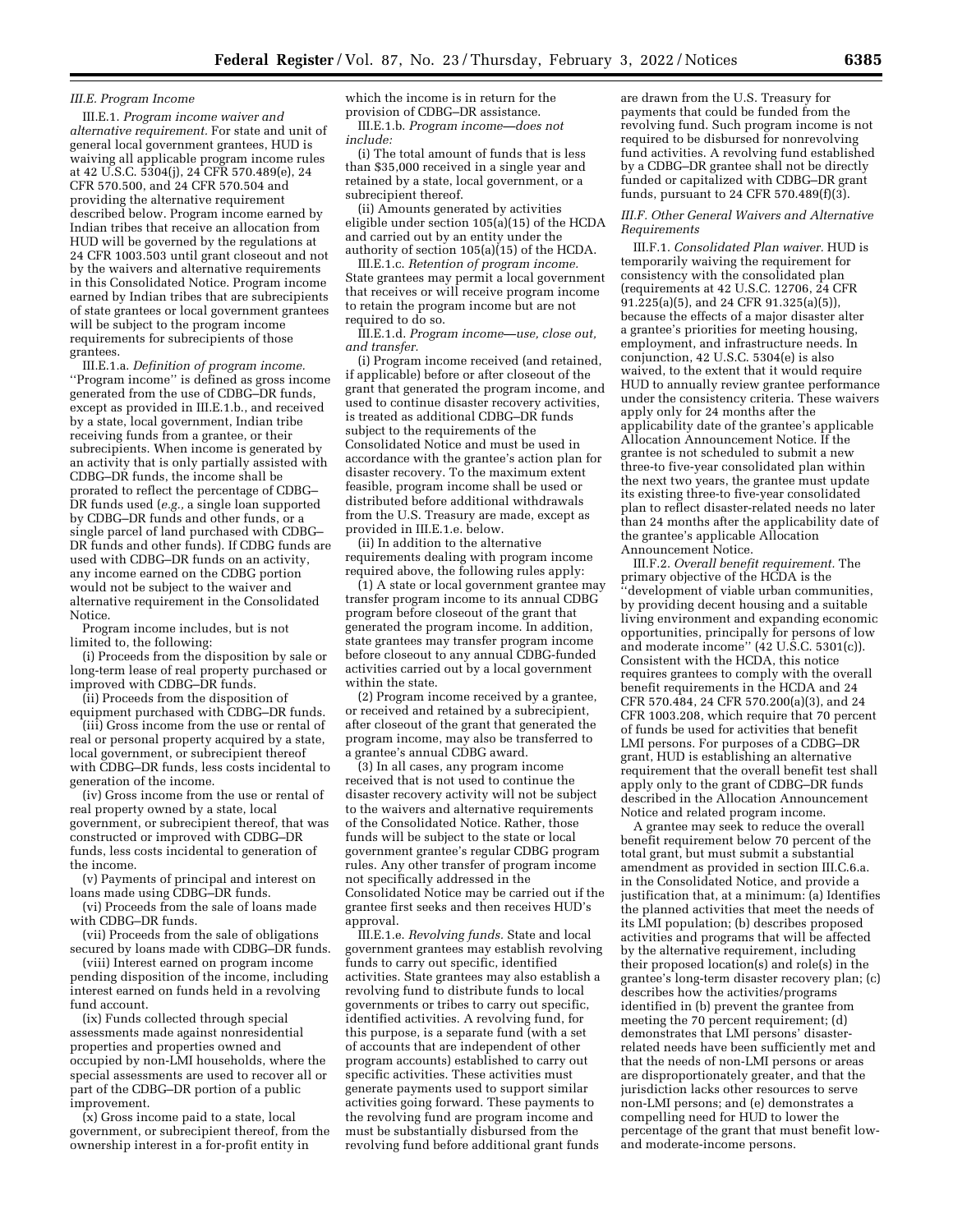III.F.3. *Use of the urgent need national objective.* Because HUD provides CDBG–DR funds only to grantees with documented disaster-related impacts and each grantee is limited to spending funds only for the benefit of areas that received a Presidential disaster declaration, the Secretary finds good cause to waive the urgent need national objective criteria in section 104(b)(3) of the HCDA and to establish the following alternative requirement for any CDBG–DR grantee using the urgent need national objective for a period of 36 months after the applicability date of the grantee's Allocation Announcement Notice.

Pursuant to this alternative requirement, grantees that use the urgent need national objective must: (1) Describe in the impact and unmet needs assessment why specific needs have a particular urgency, including how the existing conditions pose a serious and immediate threat to the health or welfare of the community; (2) identify each program or activity in the action plan that will use the urgent need national objective—either through its initial action plan submission or through a substantial amendment submitted by the grantee within 36 months of the applicability date of the grantee's Allocation Announcement Notice; and (3) document how each program and/or activity funded under the urgent need national objective in the action plan responds to the urgency, type, scale, and location of the disaster-related impact as described in the grantee's impact and unmet needs assessment.

The grantee's action plan must address all three criteria described above to use the alternative urgent need national objective for the program and/or activity. This alternative urgent need national objective is in effect for a period of 36 months following the applicability date of the grantee's Allocation Announcement Notice. After 36 months, the grantee will be required to follow the criteria established in section 104(b)(3) of the HCDA and its implementing regulations in 24 CFR part 570 when using the urgent need national objective for any new programs and/or activities added to an action plan.

III.F.4. *Reimbursement of disaster recovery expenses by a grantee or subrecipient.* The provisions of 24 CFR 570.489(b) are applied to permit a state grantee to charge to the grant otherwise allowable costs incurred by the grantee, its recipients or subrecipients (including Indian tribes and PHAs) on or after the incident date of the covered disaster. A local government grantee is subject to the provisions of 24 CFR 570.200(h) but may reimburse itself or its subrecipients for otherwise allowable costs incurred on or after the incident date of the covered disaster. Section  $570.200(h)(1)(i)$  is waived to the extent that it requires pre-agreement activities to be included in the local government's consolidated plan. As an alternative requirement, grantees must include any pre-agreement activities in their action plans, including any costs of eligible activities that were funded with short-term loans (*e.g.,* bridge loans) and that the grantee intends to reimburse or otherwise charge to the grant, consistent with applicable program requirements.

III.F.5. *Reimbursement of pre-application costs of homeowners, renters, businesses, and* 

*other qualifying entities.* Grantees are permitted to charge to grants the pre-award and pre-application costs of homeowners, renters, businesses, and other qualifying entities for eligible costs these applicants have incurred in response to an eligible disaster covered under a grantees' applicable Allocation Announcement Notice. For purposes of the Consolidated Notice, preapplication costs are costs incurred by an applicant to CDBG–DR funded programs before the time of application to a grantee or subrecipient, which may be before (preaward) or after the grantee signs its CDBG– DR grant agreement. In addition to the terms described in the remainder of the Consolidated Notice, grantees may only charge costs to the grant that meet the following requirements:

• Grantees may only charge the costs for rehabilitation, demolition, and reconstruction of single family, multifamily, and nonresidential buildings, including commercial properties, owned by private individuals and entities, incurred before the owner applies to a CDBG–DR grantee, recipient, or subrecipient for CDBG–DR assistance;

• For rehabilitation and reconstruction costs, grantees may only charge costs for activities completed within the same footprint of the damaged structure, sidewalk, driveway, parking lot, or other developed area;

• As required by 2 CFR 200.403(g), costs must be adequately documented; and

• Grantees must complete a duplication of benefits check before providing assistance pursuant to section IV.A. in the Consolidated Notice.

Grantees are required to ensure that all costs charged to a CDBG–DR grant are necessary expenses related to authorized recovery purposes. Grantees may charge to CDBG–DR grants the eligible pre-application costs of individuals and private entities related to single family, multifamily, and nonresidential buildings, only if: (1) The person or private entity incurred the expenses within one year after the applicability date of the grantee's Allocation Announcement Notice (or within one year after the date of the disaster, whichever is later); and (2) the person or entity pays for the cost before the date on which the person or entity applies for CDBG–DR assistance. Exempt activities as defined at 24 CFR 58.34, but not including 24 CFR 58.34(a)(12), and categorical exclusions as defined at 24 CFR 58.35(b) are not subject to the time limit on pre-application costs outlined above. Actions that convert or potentially convert to exempt under 24 CFR 58.34(a)(12) remain subject to the reimbursement requirements provided herein. If a grantee cannot meet all requirements at 24 CFR part 58, the preapplication costs cannot be reimbursed with CDBG–DR or other HUD funds.

Grantees must comply with the necessary and reasonable cost principles for state, local, and Indian tribal governments (described at 2 CFR 200.403). Grantees must incorporate into their policies and procedures the basis for determining that the assistance provided under the terms of this provision is necessary and reasonable.

A grantee may not charge such pre-award or pre-application costs to grants if the grantee cannot meet all requirements at 24 CFR part 58. Under CDBG–DR authorizing legislation and HUD's environmental regulations in 24 CFR part 58, the CDBG–DR ''recipient'' (as defined in 24 CFR part 58.2(a)(5), which differs from the definition in 2 CFR part 200) is the responsible entity that assumes the responsibility for completing environmental reviews under Federal laws and authorities. The responsible entity assumes all legal liability for the application, compliance, and enforcement of these requirements. Pre-award costs are also allowable when CDBG–DR assistance is provided for the rehabilitation, demolition, or reconstruction of government buildings, public facilities, and infrastructure. However, in such instances, the environmental review must occur before the underlying activity (*e.g.,* rehabilitation of a government building) begins.

Grantees are also required to consult with the State Historic Preservation Officer, Fish and Wildlife Service, and National Marine Fisheries Service, to obtain formal agreements for compliance with section 106 of the National Historic Preservation Act (54 U.S.C. 306108) and section 7 of the Endangered Species Act of 1973 (16 U.S.C. 1536) when designing a reimbursement program.

All grantees must follow all cross-cutting requirements, as applicable, for all CDBG–DR funded activities including but not limited to the environmental requirements above, the Davis Bacon Act, Civil Rights Requirements, HUD's Lead Safe Housing Rule, and the URA.

III.F.6. *Alternative requirement for the elevation of structures when using CDBG–DR funds as the non-Federal match in a FEMAfunded project.* Currently, CDBG–DR grantees using FEMA and CDBG–DR funds on the same activity have encountered challenges in certain circumstances in reconciling CDBG– DR elevation requirements and those established by FEMA. FEMA regulations at 44 CFR  $9.11\text{d}$  $(3)(i)$  and (ii) prohibit new construction or substantial improvements to a structure unless the lowest floor of the structure is at or above the level of the base flood and, for Critical Actions, at or above the level of the 500-year flood. However, 44 CFR 9.11(d)(3)(iii) allows for an alternative to elevation to the 100- or 500-year flood level, subject to FEMA approval, which would provide for improvements that would ensure the substantial impermeability of the structure below flood level. While FEMA may change its standards for elevation in the future, as long as the CDBG–DR grantee is following a FEMA-approved flood standard this waiver and alternative requirement will continue to apply.

FEMA funded projects generally commence well in advance of the availability of CDBG–DR funds and when CDBG–DR funds are used as match for a FEMA project that is underway, the alignment of HUD's elevation standards with any alternative standard allowed by FEMA may not be feasible and may not be cost reasonable. For these reasons, the Secretary finds good cause to establish an alternative requirement for the use of an alternative, FEMA-approved flood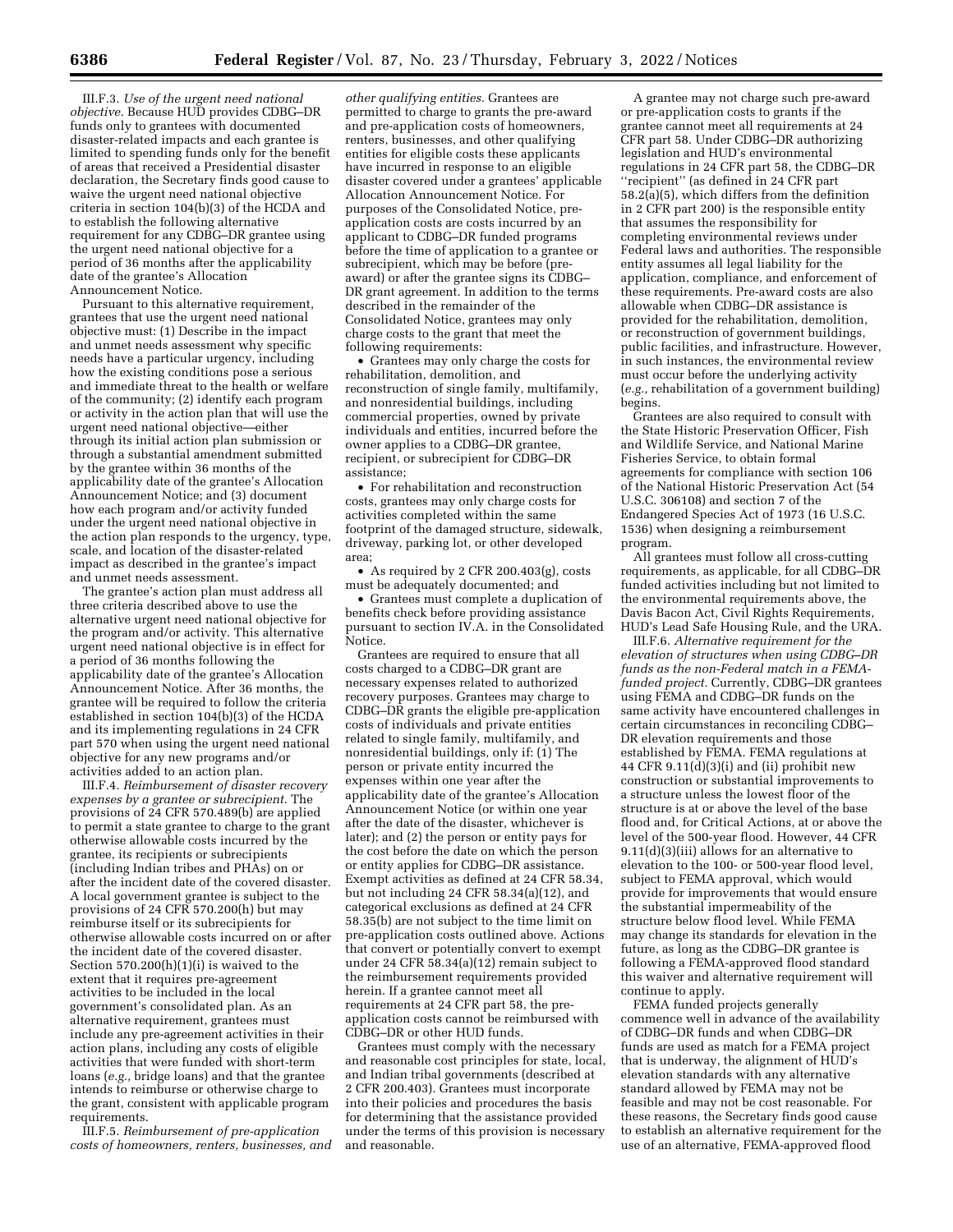standard instead of the elevation requirements established in section II.B.2.c. and II.C.2. of the Consolidated Notice.

The alternative requirements apply when: (a) CDBG–DR funds are used as the non-Federal match for FEMA assistance; (b) the FEMA-assisted activity, for which CDBG–DR funds will be used as match, commenced before HUD's obligation of CDBG–DR funds to the grantee; and (c) the grantee has determined and demonstrated with records in the activity file that implementation costs of the required CDBG–DR elevation or flood proofing requirements are not reasonable costs, as that term is defined in the applicable cost principles at 2 CFR 200.404.

III.F.7. *Certifications waiver and alternative requirement.* Sections 104(b)(4), (c), and (m) of the HCDA (42 U.S.C. 5304(b)(4), (c) & (m)), sections 106(d)(2)(C) & (D) of the HCDA (42 U.S.C. 5306(d)(2)(C) & (D)), and section 106 of the Cranston-Gonzalez National Affordable Housing Act (42 U.S.C. 12706), and regulations at 24 CFR 91.225 and 91.325 are waived and replaced with the following alternative. Each grantee receiving an allocation under an Allocation Announcement Notice must make the following certifications with its action plan:

a. The grantee certifies that it has in effect and is following a residential antidisplacement and relocation assistance plan (RARAP) in connection with any activity assisted with CDBG–DR grant funds that fulfills the requirements of Section 104(d), 24 CFR part 42, and 24 CFR part 570, as amended by waivers and alternative requirements.

b. The grantee certifies its compliance with restrictions on lobbying required by 24 CFR part 87, together with disclosure forms, if required by part 87.

c. The grantee certifies that the action plan for disaster recovery is authorized under state and local law (as applicable) and that the grantee, and any entity or entities designated by the grantee, and any contractor, subrecipient, or designated public agency carrying out an activity with CDBG–DR funds, possess(es) the legal authority to carry out the program for which it is seeking funding, in accordance with applicable HUD regulations as modified by waivers and alternative requirements.

d. The grantee certifies that activities to be undertaken with CDBG–DR funds are consistent with its action plan.

e. The grantee certifies that it will comply with the acquisition and relocation requirements of the URA, as amended, and implementing regulations at 49 CFR part 24, as such requirements may be modified by waivers or alternative requirements.

f. The grantee certifies that it will comply with section 3 of the Housing and Urban Development Act of 1968 (12 U.S.C. 1701u) and implementing regulations at 24 CFR part 75.

g. The grantee certifies that it is following a detailed citizen participation plan that satisfies the requirements of 24 CFR 91.115 or 91.105 (except as provided for in waivers and alternative requirements). Also, each local government receiving assistance from a state grantee must follow a detailed citizen participation plan that satisfies the

requirements of 24 CFR 570.486 (except as provided for in waivers and alternative requirements).

h. State grantee certifies that it has consulted with all disaster-affected local governments (including any CDBGentitlement grantees), Indian tribes, and any local public housing authorities in determining the use of funds, including the method of distribution of funding, or activities carried out directly by the state.

i. The grantee certifies that it is complying with each of the following criteria:

(1) Funds will be used solely for necessary expenses related to disaster relief, long-term recovery, restoration of infrastructure and housing, economic revitalization, and mitigation in the most impacted and distressed areas for which the President declared a major disaster pursuant to the Robert T. Stafford Disaster Relief and Emergency Assistance Act of 1974 (42 U.S.C. 5121 *et seq.*).

(2) With respect to activities expected to be assisted with CDBG–DR funds, the action plan has been developed so as to give the maximum feasible priority to activities that will benefit low- and moderate-income families.

(3) The aggregate use of CDBG–DR funds shall principally benefit low- and moderateincome families in a manner that ensures that at least 70 percent (or another percentage permitted by HUD in a waiver) of the grant amount is expended for activities that benefit such persons.

(4) The grantee will not attempt to recover any capital costs of public improvements assisted with CDBG–DR grant funds, by assessing any amount against properties owned and occupied by persons of low- and moderate-income, including any fee charged or assessment made as a condition of obtaining access to such public improvements, unless: (a) Disaster recovery grant funds are used to pay the proportion of such fee or assessment that relates to the capital costs of such public improvements that are financed from revenue sources other than under this title; or (b) for purposes of assessing any amount against properties owned and occupied by persons of moderate income, the grantee certifies to the Secretary that it lacks sufficient CDBG funds (in any form) to comply with the requirements of clause (a).

j. State and local government grantees certify that the grant will be conducted and administered in conformity with title VI of the Civil Rights Act of 1964 (42 U.S.C. 2000d), the Fair Housing Act (42 U.S.C. 3601–3619), and implementing regulations, and that it will affirmatively further fair housing. An Indian tribe grantee certifies that the grant will be conducted and administered in conformity with the Indian Civil Rights Act.

k. The grantee certifies that it has adopted and is enforcing the following policies, and, in addition, state grantees must certify that they will require local governments that receive their grant funds to certify that they have adopted and are enforcing:

(1) A policy prohibiting the use of excessive force by law enforcement agencies within its jurisdiction against any

individuals engaged in nonviolent civil rights demonstrations; and

(2) A policy of enforcing applicable state and local laws against physically barring entrance to or exit from a facility or location that is the subject of such nonviolent civil rights demonstrations within its jurisdiction.

l. The grantee certifies that it (and any subrecipient or administering entity) currently has or will develop and maintain the capacity to carry out disaster recovery activities in a timely manner and that the grantee has reviewed the requirements applicable to the use of grant funds.

m. The grantee certifies to the accuracy of its Financial Management and Grant Compliance Certification Requirements, or other recent certification submission, if approved by HUD, and related supporting documentation as provided in section III.A.1. of the Consolidated Notice and the grantee's implementation plan and related submissions to HUD as provided in section III.A.2. of the Consolidated Notice.

n. The grantee certifies that it will not use CDBG–DR funds for any activity in an area identified as flood prone for land use or hazard mitigation planning purposes by the state, local, or tribal government or delineated as a Special Flood Hazard Area (or 100-year floodplain) in FEMA's most current flood advisory maps, unless it also ensures that the action is designed or modified to minimize harm to or within the floodplain, in accordance with Executive Order 11988 and 24 CFR part 55. The relevant data source for this provision is the state, local, and tribal government land use regulations and hazard mitigation plans and the latest-issued FEMA data or guidance, which includes advisory data (such as Advisory Base Flood Elevations) or preliminary and final Flood Insurance Rate Maps.

o. The grantee certifies that its activities concerning lead-based paint will comply with the requirements of 24 CFR part 35, subparts A, B, J, K, and R.

p. The grantee certifies that it will comply with environmental requirements at 24 CFR part 58.

q. The grantee certifies that it will comply with the provisions of title I of the HCDA and with other applicable laws.

Warning: Any person who knowingly makes a false claim or statement to HUD may be subject to civil or criminal penalties under 18 U.S.C. 287, 1001, and 31 U.S.C. 3729.

#### *III.G. Ineligible Activities in CDBG–DR*

Any activity that is not authorized under Section 105(a) of the HCDA is ineligible to be assisted with CDBG–DR funds, unless explicitly allowed by waiver and alternative requirement in the Consolidated Notice. Additionally, the uses described below are explicitly prohibited.

III.G.1. *Prohibition on compensatio*n. Grantees shall not use CDBG–DR funds to provide compensation to beneficiaries for losses stemming from disaster related impacts. Grantees may, however, reimburse disaster-impacted beneficiaries based on the pre-application costs incurred by the beneficiary to complete an eligible activity. Reimbursement of beneficiaries for eligible activity costs are subject to the requirements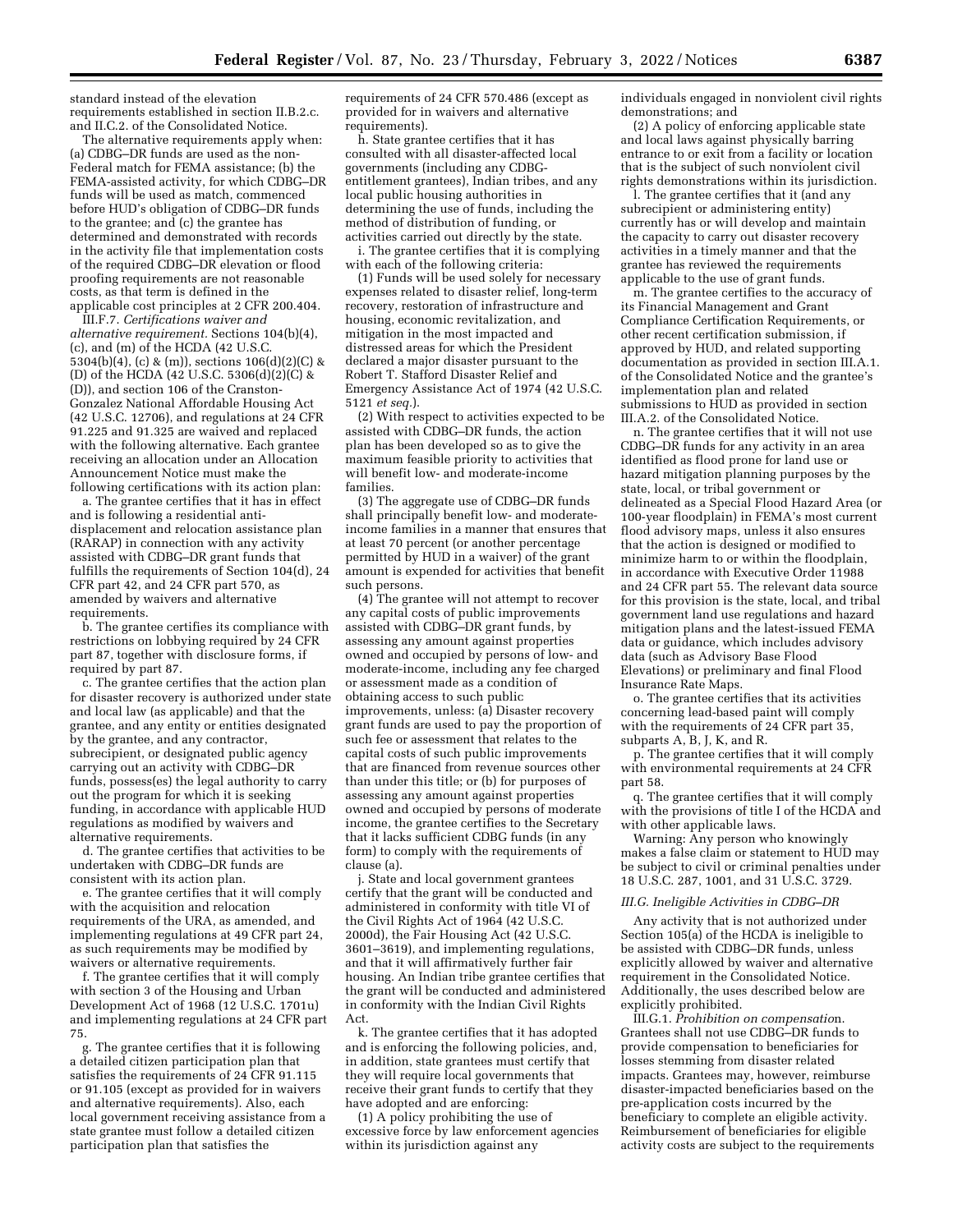established in section III.F.5. of the Consolidated Notice.

III.G.2. *Prohibition on forced mortgage payoff.* A forced mortgage payoff occurs when homeowners with an outstanding mortgage balance are required, under the terms of their loan agreement, to repay the balance of the mortgage loan before using assistance to rehabilitate or reconstruct their homes. CDBG–DR funds, however, shall not be used for a forced mortgage payoff. The ineligibility of a forced mortgage payoff with CDBG–DR funds does not affect HUD's longstanding guidance that when other non-CDBG disaster assistance is taken by lenders for a forced mortgage payoff, those funds are not considered to be available to the homeowner and do not constitute a duplication of benefits for the purpose of housing rehabilitation or reconstruction.

III.G.3. *Prohibiting assistance to private utilities.* HUD is adopting the following alternative requirement to section 105(a) and prohibiting the use of CDBG–DR funds to assist a privately-owned utility for any purpose.

## **IV. Other Program Requirements**

#### *IV.A. Duplication of Benefits*

The grantee must comply with section 312 of the Stafford Act, as amended, which prohibits any person, business concern, or other entity from receiving financial assistance with respect to any part of a loss resulting from a major disaster for which such person, business concern, or other entity has received financial assistance under any other program or from insurance or any other source. To comply with section 312, a person or entity may receive financial assistance only to the extent that the person or entity has a disaster recovery need that has not been fully met. Grantees must also establish policies and procedures to provide for the repayment of a CDBG–DR award when assistance is subsequently provided for that same purpose from any other source. Grantees may be subject to additional DOB requirements described in a separate notice. The applicable Allocation Announcement Notice will describe any additional requirements, as applicable.

Subsidized loans are financial assistance and therefore can duplicate financial assistance provided from another source unless an exception in IV.A.1. applies.

IV.A.1. *Exceptions when subsidized loans are not a duplication.* When an exception described in paragraphs IV.A.1.a. or IV.A.1.b. applies, documentation required by those paragraphs must be maintained by the grantee. Without this documentation, any approved but undisbursed portion of a subsidized loan must be included in the grantee's calculation of the total assistance amount unless another exception applies. For cancelled SBA loans, the grantee must notify the SBA that the applicant has agreed to not take any actions to reinstate the cancelled loan or draw any additional undisbursed loan amounts.

IV.A.1.a. *Short-term subsidized loans for costs later reimbursed with CDBG–DR.*  CDBG–DR funds may be used to reimburse pre-award costs of the grantee or subrecipient for eligible activities on or after the date of

the disaster. If the grantee or subrecipient obtained a subsidized short-term loan to pay for eligible costs before CDBG–DR funds became available (for example, a low-interest loan from a local tax increment financing fund), the reimbursement of the costs paid by the loan does not create a duplication.

IV.A.1.b. *Declined or cancelled subsidized loans.* The amount of a subsidized loan that is declined or cancelled is not a DOB. To exclude declined or cancelled loan amounts from the DOB calculation, the grantee must document that all or a portion of the subsidized loan is cancelled or declined.

(i) Declined SBA Loans: Declined loan amounts are loan amounts that were approved or offered by a lender in response to a loan application, but were turned down by the applicant, meaning the applicant never signed loan documents to receive the loan proceeds.

CDBG–DR grantees shall not treat declined subsidized loans, including declined SBA loans, as a DOB (but are not prohibited from considering declined subsidized loans for other reasons, such as underwriting). A grantee is only required to document declined loans if information available to the grantee (*e.g.,* the data the grantee receives from FEMA, SBA, or other sources) indicates that the applicant received an offer for subsidized loan assistance, and the grantee is unable to determine from that available information that the applicant declined the loan. If the grantee is aware that the applicant received an offer of loan assistance and cannot ascertain from available data that the applicant declined the loan, the grantee must obtain a written certification from the applicant that the applicant did not accept the subsidized loan by signing loan documents and did not receive the loan.

(ii) Cancelled Loans: Cancelled loans are loans (or portions of loans) that were initially accepted, but for a variety of reasons, all or a portion of the loan amount was not disbursed and is no longer available to the applicant.

The cancelled loan amount is the amount that is no longer available. The loan cancellation may be due to default of the borrower, agreement by both parties to cancel the undisbursed portion of the loan, or expiration of the term for which the loan was available for disbursement. The following documentation is sufficient to demonstrate that any undisbursed portion of an accepted subsidized loan is cancelled and no longer available: (a) A written communication from the lender confirming that the loan has been cancelled and undisbursed amounts are no longer available to the applicant; or (b) a legally binding agreement between the CDBG-DR grantee (or local government, Indian tribe, or subrecipient administering the CDBG–DR assistance) and the applicant that indicates that the period of availability of the loan has passed and the applicant agrees not to take actions to reinstate the loan or draw any additional undisbursed loan amounts.

#### *IV.B. Procurement*

For a grantee to have proficient procurement processes, a grantee must: Indicate the procurement standards that

apply to its use of CDBG–DR funds; indicate the procurement standards for subrecipients or local governments as applicable; comply with the standards it certified to HUD that it follows (and update the certification submissions when substantial changes are made); post the required documentation to the official website as described below; and include periods of performance and date of completion in all CDBG–DR contracts.

State grantees must comply with the procurement requirements at 24 CFR 570.489(g) and the following alternative requirements: The grantee must evaluate the cost or price of the product or service being procured. State grantees shall establish requirements for procurement processes for local governments and subrecipients based on full and open competition consistent with the requirements of  $24$  CFR 570.489(g), and shall require a local government or subrecipient to evaluate the cost or price of the product or service being procured with CDBG–DR funds. Additionally, if the state agency designated as the administering agency chooses to provide funding to another state agency, the administering agency must specify in its procurement processes whether the agency implementing the CDBG–DR activity must follow the procurement processes that the administering agency is subject to, or whether the agency must follow the same processes to which other local governments and subrecipients are subject, or its own procurement processes.

A grantee shall administer CDBG–DR grant funds in accordance with all applicable laws and regulations. As an alternative requirement, grantees may not delegate, by contract, or otherwise, the responsibility for administering such grant funds.

HUD is establishing an additional alternative requirement for all contracts with contractors used to provide goods and services, as follows:

1. The grantee (or procuring entity) is required to clearly state the period of performance or date of completion in all contracts;

2. The grantee (or procuring entity) must incorporate performance requirements and liquidated damages into each procured contract. Contracts that describe work performed by general management consulting services need not adhere to the requirement on liquidated damages but must incorporate performance requirements; and

3. The grantee (or procuring entity) may contract for administrative support, in compliance with 2 CFR 200.459, but may not delegate or contract to any other party any inherently governmental responsibilities related to oversight of the grant, including policy development, fair housing and civil rights compliance, and financial management.

## *IV.C. Use of the* ''*Upper Quartile*'' *or*  ''*Exception Criteria*''

The LMA benefit requirement is modified when fewer than one quarter of the populated-block groups in its jurisdictions contain 51 percent or more LMI persons. In such a community, activities must serve an area that contains a percentage of LMI residents that is within the upper quartile of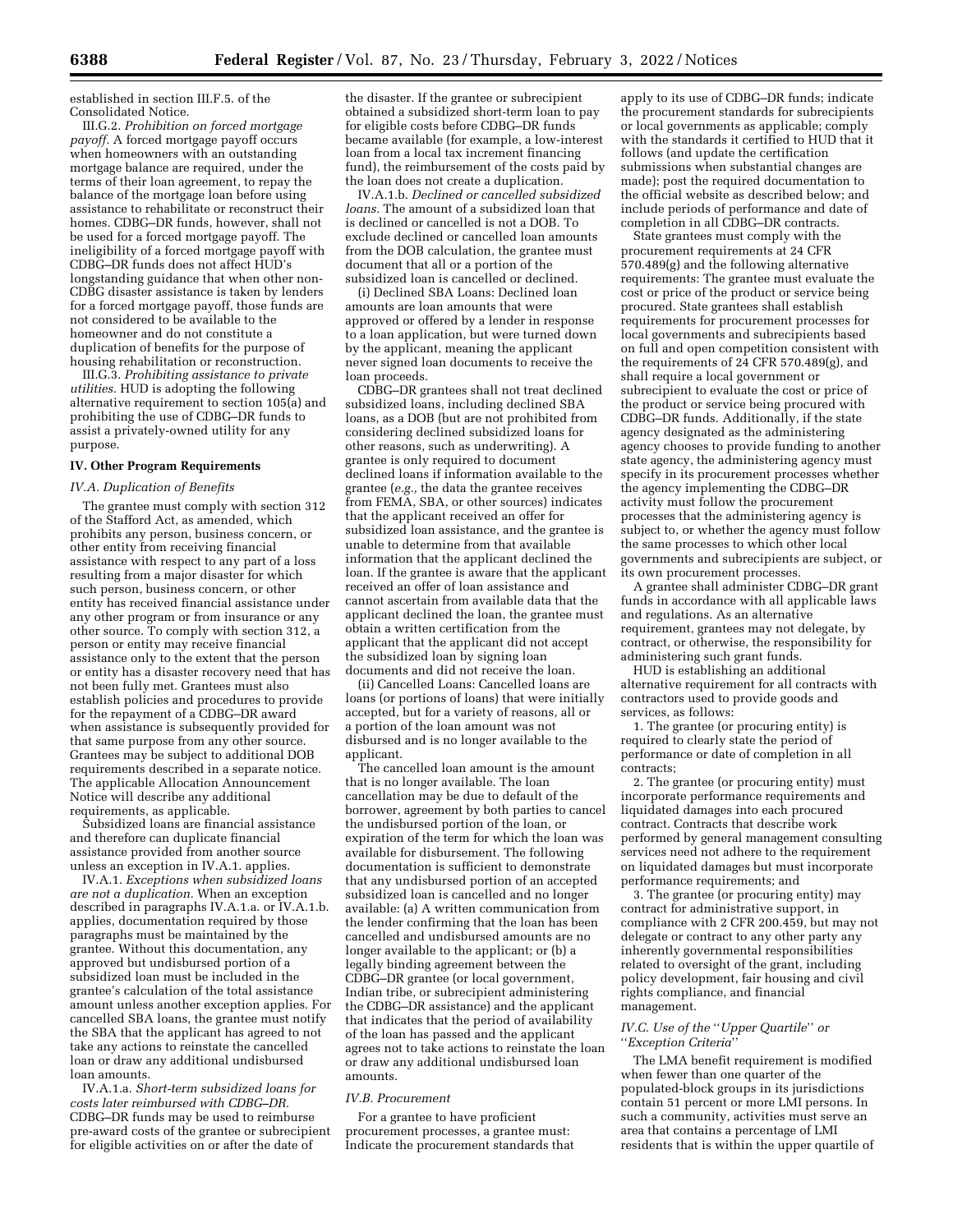all census-block groups within its jurisdiction in terms of the degree of concentration of LMI residents. HUD determines the lowest proportion a grantee may use to qualify an area for this purpose and advises the grantee, accordingly. The ''exception criteria'' applies to CDBG–DR funded activities in jurisdictions covered by such criteria, including jurisdictions that receive disaster recovery funds from a state. Disaster recovery grantees are required to use the most recent data available in implementing the exception criteria (*[https://](https://www.hudexchange.info/programs/acs-low-mod-summary-data/acs-low-mod-summary-data-exception-grantees/)  www.hudexchange.info/programs/acs-low[mod-summary-data/acs-low-mod-summary](https://www.hudexchange.info/programs/acs-low-mod-summary-data/acs-low-mod-summary-data-exception-grantees/)[data-exception-grantees/](https://www.hudexchange.info/programs/acs-low-mod-summary-data/acs-low-mod-summary-data-exception-grantees/)*).

## *IV.D. Environmental Requirements*

IV.D.1. *Clarifying note on the process for environmental release of funds when a state carries out activities directly.* For CDBG–DR grants, HUD allows state grantees to carry out activities directly and to distribute funds to subrecipients. Per 24 CFR 58.4(b)(1), when a state carries out activities directly (including through subrecipients that are not units of general local government), the state must submit the Certification and Request for Release of Funds to HUD for approval.

IV.D.2. *Adoption of another agency's environmental review.* Appropriations acts allow recipients of funds that use such funds to supplement Federal assistance provided under section 402, 403, 404, 406, 407, 408(c)(4), or 502 of the Stafford Act to adopt, without review or public comment, any environmental review, approval, or permit performed by a Federal agency. Such adoption shall satisfy the responsibilities of the recipient with respect to such environmental review, approval, or permit.

This provision allows the recipient of supplemental assistance to adopt another Federal agency's review where the HUD assistance supplements the Stafford Act, and the other Federal agency performed an environmental review for assistance under section 402, 403, 404, 406, 407, or 502 of the Stafford Act.

The other agency's environmental review must cover all project activities funded by the HUD recipient for each project. The grantee is only required to supplement the other agency's environmental review to comply with HUD regulations (*e.g.,*  publication or posting requirements for Notice of Finding of No Significant Impact (FONSI), Notice of Intent to Request Release of Funds (NOI–RROF), concurrent or combined notices, or HUD approval period for objections) if the activity is modified so the other agency's environmental review no longer covers the activity. The recipient's environmental review obligations are considered complete when adopting another agency's environmental review. To be adequate:

1. The grantee must obtain a completed electronic or paper copy of the Federal agency's review and retain a copy in its environmental records.

2. The grantee must notify HUD on the Request for Release of Funds (RROF) Form 7015.15 (or the state, if the state is acting as HUD under 24 CFR 58.18) that another agency review is being used. The grantee

must include the name of the other Federal agency, the name of the project, and the date of the project's review as prepared by the other Federal agency.

When permitted by the applicable appropriations acts, and notwithstanding 42 U.S.C. 5304(g)(2), the Secretary or a state may, upon receipt of a Request for Release of Funds and Certification, immediately approve the release of funds for an activity or project assisted with CDBG–DR funds if the recipient has adopted an environmental review, approval, or permit under this section, or if the activity or project is categorically excluded from review under the National Environmental Policy Act of 1969 (42 U.S.C. 4321 *et seq.*) (NEPA).

IV.D.3. *Historic preservation reviews.* The responsible entity must comply with section 106 of the National Historic Preservation Act of 1966 (54 U.S.C. Section 306108). Early coordination under section 106 is important to the recovery process and required by 24 CFR 58.5(a).

IV.D.4. *Tiered environmental reviews.*  Tiering, as described at 40 CFR 1508.1(ff) and 24 CFR 58.15, is a means of making the environmental review process more efficient by allowing parties to "eliminate repetitive discussions of the same issues, focus on the actual issues ripe for decision, and exclude from consideration issues already decided or not yet ripe at each level of environmental review'' (40 CFR 1501.11(a)). Tiering is appropriate when a responsible entity is evaluating a single-family housing program with similar activities within a defined local geographic area and timeframe (*e.g.,*  rehabilitating single-family homes within a city district or county over the course of one to five years) but where the specific sites and activities are not yet known. Public notice and the Request for Release of Funds (HUD-Form 7015.15) are processed at a broad-level, eliminating the need for publication at the site-specific level. However, funds cannot be spent or committed on a specific site or activity until the site-specific review has been completed and approved.

#### *IV.E. Flood Insurance Requirements*

Grantees, recipients, and subrecipients must implement procedures and mechanisms to ensure that assisted property owners comply with all flood insurance requirements, including the purchase and notification requirements described below, before providing assistance.

IV.E.1. *Flood insurance purchase requirements.* When grantees use CDBG–DR funds to rehabilitate or reconstruct existing residential buildings in a Special Flood Hazard Area (or 100-year floodplain), the grantee must comply with applicable Federal, state, local, and tribal laws and regulations related to both flood insurance and floodplain management. The grantee must comply with section 102(a) of the Flood Disaster Protection Act of 1973 (42 U.S.C. 4012a) which mandates the purchase of flood insurance protection for any HUD-assisted property within a Special Flood Hazard Area. Therefore, a HUD-assisted homeowner for a property located in a Special Flood Hazard Area must obtain and maintain flood insurance in the amount and duration

prescribed by FEMA's National Flood Insurance Program.

IV.E.2. *Federal assistance to owners remaining in a floodplain.* 

IV.E.2.a. *Prohibition on flood disaster assistance for failure to obtain and maintain flood insurance.* Grantees must comply with section 582 of the National Flood Insurance Reform Act of 1994, as amended, (42 U.S.C. 5154a), which prohibits flood disaster assistance in certain circumstances. No Federal disaster relief assistance made available in a flood disaster area may be used to make a payment (including any loan assistance payment) to a person for ''repair, replacement, or restoration'' for damage to any personal, residential, or commercial property if that person at any time has received Federal flood disaster assistance that was conditioned on the person first having obtained flood insurance under applicable Federal law and the person has subsequently failed to obtain and maintain flood insurance as required under applicable Federal law on such property.

A grantee may not provide disaster assistance for the repair, replacement, or restoration of a property to a person who has failed to satisfy the Federal requirement to obtain and maintain flood insurance and must implement a process to verify and monitor for compliance with section 582 and the requirement to obtain and maintain flood insurance. Grantees are reminded that CDBG–DR funds may be used to assist beneficiaries in the purchase of flood insurance to comply with this requirement, subject to the requirements of cost reasonableness and other federal cost principles.

IV.E.2.b. *Prohibition on flood disaster assistance for households above 120 percent of AMI for failure to obtain flood insurance.*  When a homeowner located in the floodplain allows their flood insurance policy to lapse, it is assumed that the homeowner is unable to afford insurance and/or is accepting responsibility for future flood damage to the home. Higher income homeowners who reside in a floodplain, but who failed to secure or decided to not maintain their flood insurance, should not be assisted at the expense of lower income households. To ensure that adequate recovery resources are available to assist lower income homeowners who reside in a floodplain but who are unlikely to be able to afford flood insurance, the Secretary finds good cause to establish an alternative requirement.

The alternative requirement to 42 U.S.C. 5305(a)(4) is as follows: Grantees receiving CDBG–DR funds are prohibited from providing CDBG–DR assistance for the rehabilitation/reconstruction of a house, if (i) the combined household income is greater than either 120 percent of AMI or the national median, (ii) the property was located in a floodplain at the time of the disaster, and (iii) the property owner did not obtain flood insurance on the damaged property, even when the property owner was not required to obtain and maintain such insurance.

IV.E.2.c. *Responsibility to inform property owners to obtain and maintain flood insurance.* Section 582 of the National Flood Insurance Reform Act of 1994, as amended,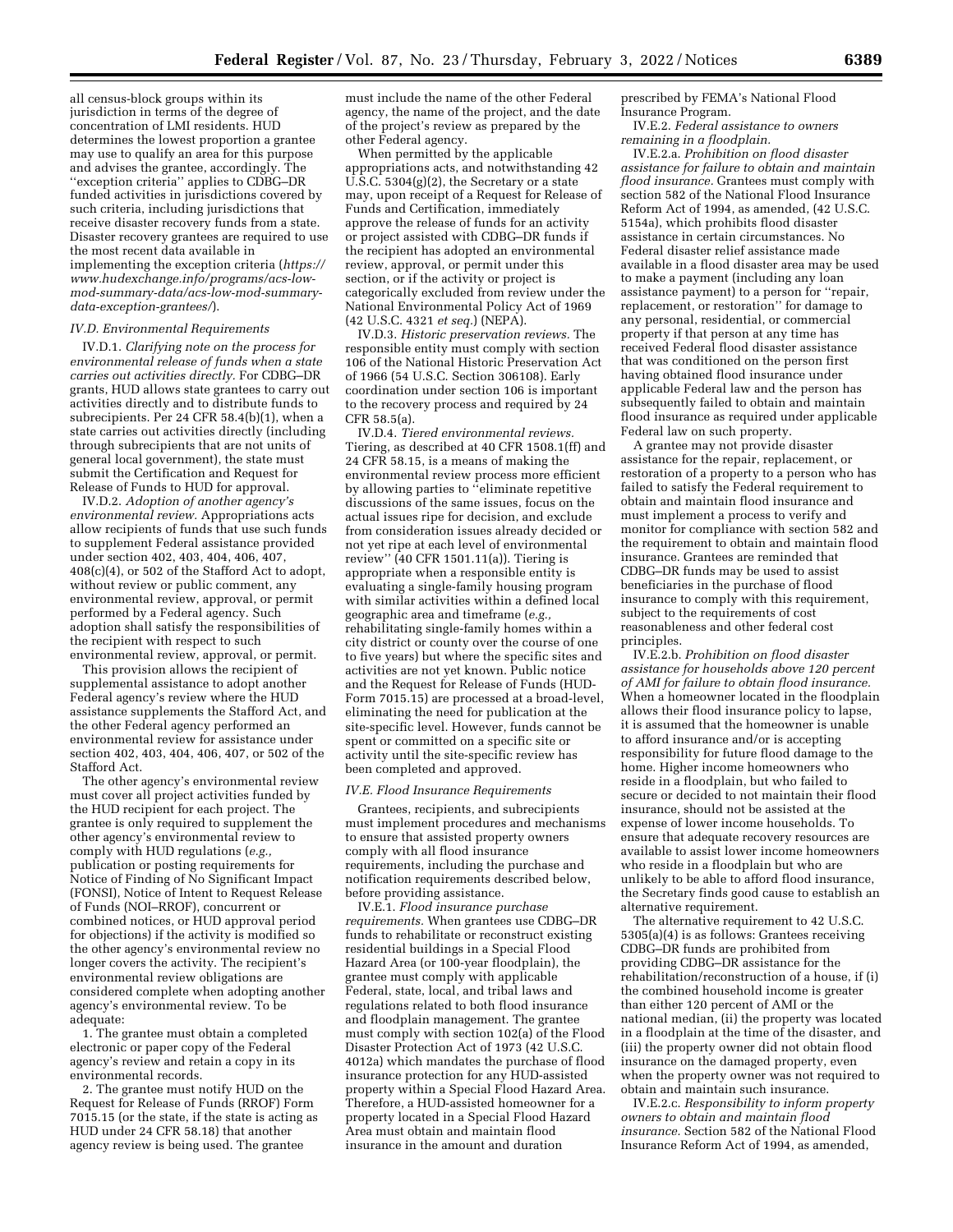(42 U.S.C. 5154a) is a statutory requirement that property owners receiving disaster assistance that triggers the flood insurance purchase requirement have a statutory responsibility to notify any transferee of the requirement to obtain and maintain flood insurance and to maintain such written notification in the documents evidencing the transfer of the property, and that the transferring owner may be liable if he or she fails to do so. A grantee or subrecipient receiving CDBG–DR funds must notify property owners of their responsibilities under section 582.

## *IV.F. URA, Section 104(d), and Related CDBG Program Requirements*

Activities and projects undertaken with CDBG–DR funds may be subject to the URA, section 104(d) of the HCDA (42 U.S.C. 5304(d)), and CDBG program requirements related to displacement, relocation, acquisition, and replacement of housing, except as modified by waivers and alternative requirements provided in this notice. The implementing regulations for the URA are at 49 CFR part 24. The regulations implementing section 104(d) are at 24 CFR part 42. The regulations for applicable CDBG program requirements are at 24 CFR 570.488 and 24 CFR 570.606. HUD is waiving or providing alternative requirements in this section for the purpose of promoting the availability of decent, safe, and sanitary housing with respect to the use of CDBG–DR funds allocated under the Consolidated Notice.

IV.F.1. *Section 104(d) one-for-one replacement of lower-income dwelling units.*  One-for-one replacement requirements at section  $104(d)(2)(A)(i)$  and  $(ii)$  and  $104(d)(3)$ of the HCDA and 24 CFR 42.375 are waived for owner-occupied lower-income dwelling units that are damaged by the disaster and not suitable for rehabilitation. The section 104(d) one-for-one replacement housing requirements apply to occupied and vacant occupiable lower-income dwelling units demolished or converted in connection with a CDBG assisted activity. This waiver exempts all disaster-damaged owneroccupied lower-income dwelling units that meet the grantee's definition of ''not suitable for rehabilitation,'' from the one-for-one replacement housing requirements of 24 CFR 42.375. Before carrying out activities that may be subject to the one-for-one replacement housing requirements, the grantee must define ''not suitable for rehabilitation'' in its action plan or in policies/procedures governing these activities. Grantees are reminded that tenantoccupied and vacant occupiable lowerincome dwelling units demolished or converted to another use other than lowerincome housing in connection with a CDBG– DR assisted activity are generally subject to one-for-one replacement requirements at 24 CFR 42.375 and that these provisions are not waived.

HUD is waiving the section 104(d) one-forone replacement requirement for owneroccupied lower-income dwelling units that are damaged by the disaster and not suitable for rehabilitation because the one-for-one replacement requirements do not account for

the large, sudden changes that a major disaster may cause to the local housing stock, population, or economy. Disaster-damaged housing structures that are not suitable for rehabilitation can pose a threat to public health and safety and to economic revitalization. Prior to the implementation of this waiver and alternative requirement, grantees must reassess post-disaster population and housing needs to determine the appropriate type and amount of lowerincome dwelling units (both rental and owner-occupied units) to rehabilitate and/or reconstruct. Grantees should note that the demolition and/or disposition of public housing units continue to be subject to section 18 of the United States Housing Act of 1937, as amended, and 24 CFR part 970.

IV.F.2. *Section 104(d) relocation assistance.* The relocation assistance requirements at section 104(d)(2)(A)(iii) and (B) of the HCDA and 24 CFR 42.350, are waived to the extent that an eligible displaced person, as defined under 24 CFR 42.305 of the section 104(d) implementing regulations, may choose to receive either assistance under the URA and implementing regulations at 49 CFR part 24, or assistance under section 104(d) and implementing regulations at 24 CFR 42.350. This waiver does not impact a person's eligibility as a displaced person under section 104(d), it merely limits the amounts and types of relocation assistance that a section 104(d) eligible displaced person is eligible to receive. A section 104(d) eligible displaced person is eligible to receive the amounts and types of assistance for displaced persons under the URA, as may be modified by the waivers and alternative requirements in this notice for activities related to disaster recovery. Without this waiver, disparities exist in relocation assistance associated with activities typically funded by HUD and FEMA (*e.g.,* buyouts and relocation). Both FEMA and CDBG funds are subject to the requirements of the URA; however, CDBG funds are subject to section 104(d), while FEMA funds are not. This limited waiver of the section 104(d) relocation assistance requirements assures uniform and equitable treatment for individuals eligible to receive benefits under Section 104(d) by establishing that all forms of relocation assistance to those individuals must be in the amounts and for the types of assistance provided to displaced persons under URA requirements.

IV.F.3. *URA replacement housing payments for tenants.* The requirements of sections 204 and 205 of the URA (42 U.S.C. 4624 and 42 U.S.C. 4625), and 49 CFR 24.2(a)(6)(vii), 24.2(a)(6)(ix), and 24.402(b) are waived to the extent necessary to permit a grantee to meet all or a portion of a grantee's replacement housing payment obligation to a displaced tenant by offering rental housing through a rental housing program subsidy (to include, but not limited to, a housing choice voucher), provided that comparable replacement dwellings are made available to the tenant in accordance with 49 CFR 24.204(a) where the owner is willing to participate in the program and the period of authorized assistance is at least 42 months. This waiver and alternative requirement is subject to the following: If assistance is

provided through a HUD program, it is subject to the applicable HUD program requirements, including the requirement that the tenant must be eligible for the rental housing program. Failure to grant this waiver would impede disaster recovery whenever rental program subsidies are available but funds for cash replacement housing payments are limited and such payments are required by the URA to be based on a 42 month term.

IV.F.4. *URA voluntary acquisition homebuyer primary residence purchase.*  Grantees may implement disaster recovery program activities that provide financial assistance to eligible homebuyers to purchase and occupy residential properties as their primary residence. Such purchases are generally considered voluntary acquisitions under the URA and subject to the URA regulatory requirements at 49 CFR 24.101(b)(2). For CDBG–DR, 49 CFR 24.101(b)(2) is waived to the extent that it applies to a homebuyer, who does not have the power of eminent domain, and uses CDBG–DR funds in connection with the voluntary purchase and occupancy of a home the homebuyer intends to make their primary residence. This waiver is necessary to reduce burdensome administrative requirements for homebuyers following a disaster. Tenants displaced by these voluntary acquisitions may be eligible for relocation assistance.

IV.F.5. *CDBG displacement, relocation, acquisition, and replacement housing program regulations—Optional relocation assistance.* The regulations at 24 CFR 570.606(d) are waived to the extent that they require optional relocation policies to be established at the grantee level. Unlike with the regular CDBG program, states may carry out disaster recovery activities directly or through subrecipients, but 24 CFR 570.606(d) does not account for this distinction. This waiver makes clear that grantees receiving CDBG–DR funds may establish optional relocation policies or permit their subrecipients to establish separate optional relocation policies. The written policy must: be available to the public, describe the relocation assistance that the grantee, state recipient (*i.e.,* a local government receiving a subgrant from the state through a method of distribution), or subrecipient (as applicable) has elected to provide, and provide for equal relocation assistance within each class of displaced persons according to 24 CFR 570.606(d). This waiver is intended to provide states with maximum flexibility in developing optional relocation policies with CDBG–DR funds.

IV.F.6. *Waiver of Section 414 of the Stafford Act.* Section 414 of the Stafford Act (42 U.S.C. 5181) provides that ''Notwithstanding any other provision of law, no person otherwise eligible for any kind of replacement housing payment under the Uniform Relocation Assistance and Real Property Acquisition Policies Act of 1970 (Pub. L. 91–646) [42 U.S.C. 4601 *et seq.*] [''URA''] shall be denied such eligibility as a result of his being unable, because of a major disaster as determined by the President, to meet the occupancy requirements set by [the URA].'' Accordingly, homeowner occupants and tenants displaced from their homes as a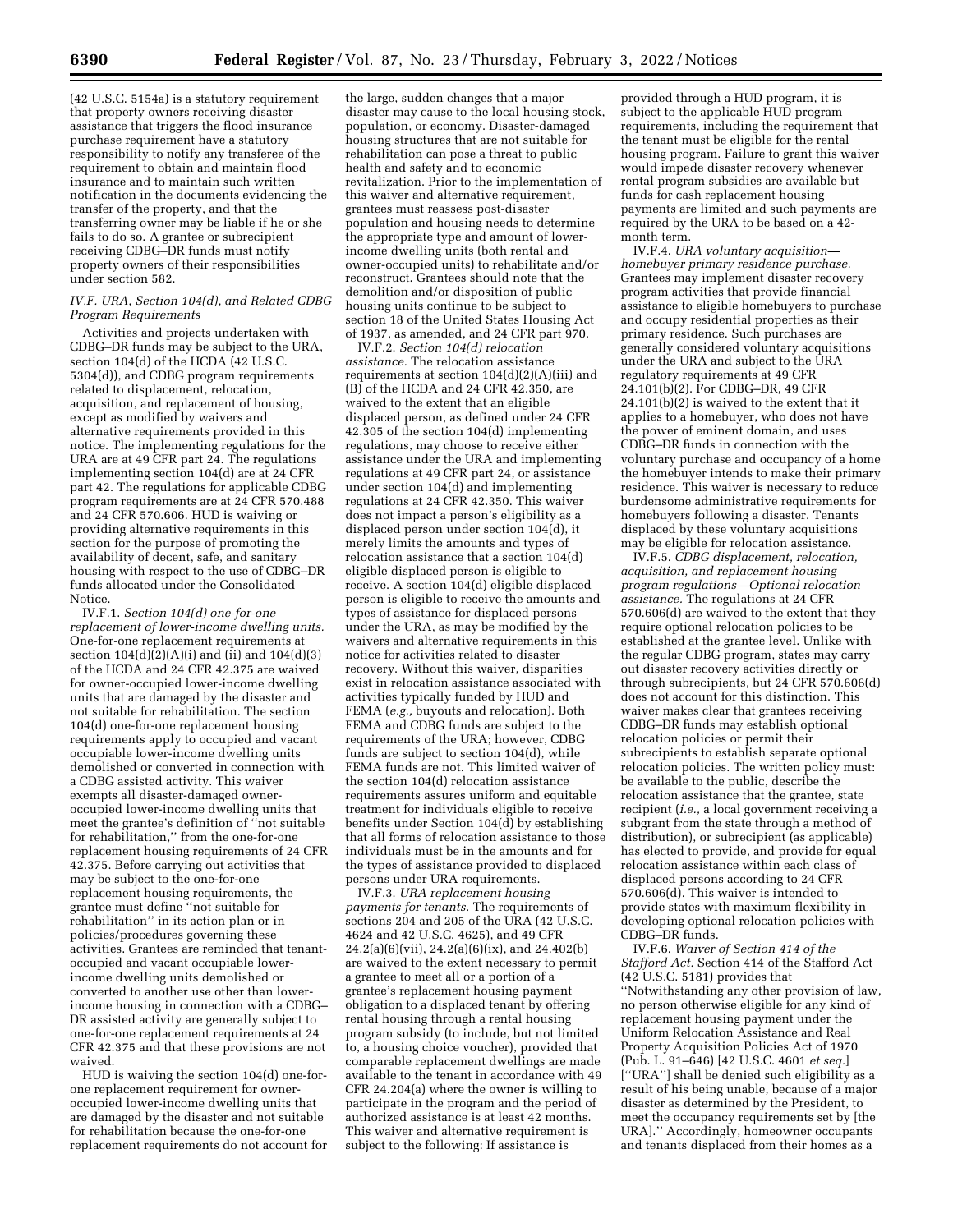result of the identified disasters and who would have otherwise been displaced as a direct result of any acquisition, rehabilitation, or demolition of real property for a federally funded program or project may become eligible for a replacement housing payment notwithstanding their inability to meet occupancy requirements prescribed in the URA. Section 414 of the Stafford Act and its implementing regulation at 49 CFR 24.403(d)(1) are waived to the extent that they would apply to real property acquisition, rehabilitation, or demolition of real property for a CDBG–DR funded project commencing more than one year after the date of the latest applicable Presidentially declared disaster undertaken by the grantees, or subrecipients, provided that the project was not planned, approved, or otherwise underway before the disaster.

For purposes of this waiver, a CDBG–DR funded project shall be determined to have commenced on the earliest of: (1) The date of an approved Request for Release of Funds and certification;  $(2)$  the date of completion of the site-specific review when a program utilizes Tiering; or (3) the date of sign-off by the approving official when a project converts to exempt under 24 CFR 58.34(a)(12).

The waiver will simplify the administration of the disaster recovery process and reduce the administrative burden associated with the implementation of Stafford Act Section 414 requirements for projects commencing more than one year after the date of the Presidentially declared disaster considering most of such persons displaced by the disaster will have returned to their dwellings or found another place of permanent residence.

This waiver does not apply with respect to persons that meet the occupancy requirements to receive a replacement housing payment under the URA nor does it apply to persons displaced or relocated temporarily by other HUD-funded programs or projects. Such persons' eligibility for relocation assistance and payments under the URA is not impacted by this waiver.

IV.F.7. *RARAP Section 104(d).* CDBG–DR grantees must certify that they have in effect and are following a RARAP as required by section 104(d)(1) and (2) of the HCDA and 24 CFR 42.325. In addition to the requirements in 24 CFR 42.325 and 24 CFR 570.488 or 24 CFR 570.606(c), as applicable, HUD is specifying the following alternative requirements:

Grantees who are following an existing RARAP for CDBG purposes must either: (1) Amend their existing RARAP; or (2) create a separate RARAP for CDBG–DR purposes, to reflect the following requirements and applicable waivers and alternative requirements as modified by the Consolidated Notice.

Grantees who do not have an existing RARAP in place because they do not manage CDBG programs must create a separate RARAP for CDBG–DR purposes, to reflect the following CDBG–DR requirements and applicable waivers and alternative requirements as modified by the Consolidated Notice.

(1) RARAP requirements for CDBG–DR. As each grantee establishes and supports

feasible and cost-effective recovery efforts to make communities more resilient against future disasters, the CDBG–DR RARAP must describe how the grantee plans to minimize displacement of members of families and individuals from their homes and neighborhoods as a result of any CDBG–DR assisted activities, including disaster recovery activities where displacement can be prevented (*e.g.,* housing rehabilitation programs). Across disaster recovery activities—such as buyouts and other eligible acquisition activities, where minimizing displacement is not reasonable, feasible, or cost-efficient and would not help prevent future or repetitive loss—the grantee must describe how it plans to minimize the adverse impacts of displacement.

The description shall focus on proposed disaster recovery activities that may directly or indirectly result in displacement and the assistance that shall be required for those displaced. This description must focus on relocation assistance under the URA and its implementing regulations at 49 CFR part 24, Section 104(d) and implementing regulations at 24 CFR part 42 (to the extent applicable), 24 CFR 570.488 and/or 24 CFR 570.606, and relocation assistance pursuant to this section of the Consolidated Notice, as well as any other assistance being made available to displaced persons. The CDBG–DR RARAP must include a description of how the grantee will plan programs or projects in such a manner that recognizes the substantial challenges experienced by displaced individuals, families, businesses, farms, and nonprofit organizations and develop solutions to minimize displacement or the adverse impacts of displacement especially among vulnerable populations. The description must be scoped to the complexity and nature of the anticipated displacing activities, including the evaluation of the grantee's available resources to carry out timely and orderly relocations in compliance with all applicable relocation requirements.

#### **V. Performance Reviews**

Under 42 U.S.C. 5304(e) and 24 CFR 1003.506(a), the Secretary shall, at least on an annual basis, make such reviews and audits as may be necessary or appropriate to determine whether the grantee has carried out its activities in a timely manner (consistent process to meet its expenditure requirement), whether the grantee's activities and certifications are carried out in accordance with the requirements and the primary objectives of the HCDA and other applicable laws, and whether the grantee has the continuing capacity to carry out those activities in a timely manner.

#### *V.A. Timely Distribution and Expenditure of Funds*

HUD waives the provisions at 24 CFR 570.494 and 24 CFR 570.902 regarding timely distribution and expenditure of funds, and establishes an alternative requirement providing that each grantee must expend 100 percent of its allocation within six years of the date HUD signs the grant agreement. HUD may extend the period of performance administratively, if good cause for such an extension exists at that time, as requested by

the grantee, and approved by HUD. When the period of performance has ended, HUD will close out the grant and any remaining funds not expended by the grantee on appropriate programmatic purposes will be recaptured by HUD.

#### *V.B. Review of Continuing Capacity*

Upon a determination by HUD that the grantee has not carried out its CDBG–DR activities and certifications in accordance with the requirements in the Consolidated Notice, HUD will undertake a further review to determine if the grantee has the continuing capacity to carry out its activities in a timely manner. In making this determination, HUD will consider the nature and extent of the recipient's performance deficiencies, the actions taken by the recipient to address the deficiencies, and the success or likely success of such actions. HUD may then apply the following corrective and remedial actions as appropriate:

V.B.1. *Corrective and remedial actions.* To effectively administer the CDBG–DR program in a manner that facilitates recovery, particularly the alternative requirements permitting states to act directly to carry out eligible activities, HUD is waiving 42 U.S.C. 5304(e) to the extent necessary to establish the following alternative requirement: HUD may undertake corrective and remedial actions for states in accordance with the authorities for CDBG Entitlement grantees in subpart O (including corrective and remedial actions in 24 CFR 570.910, 570.911, and 570.913) or under subpart I of the CDBG regulations at 24 CFR part 570. In response to a deficiency, HUD may issue a warning letter followed by a corrective action plan that may include a management plan which assigns responsibility for further administration of the grant to specific entities or persons. Failure to comply with a corrective action may result in the termination, reduction, or limitation of payments to grantees receiving CDBG–DR funds.

V.B.2. *Reduction, withdrawal, or adjustment of a grant, or other appropriate action.* Before a reduction, withdrawal, or adjustment of a CDBG–DR grant, or other actions taken pursuant to this section, the recipient shall be notified of the proposed action and be given an opportunity for an informal consultation. Consistent with the procedures described in the Consolidated Notice, HUD may adjust, reduce, or withdraw the CDBG–DR grant (except funds that have been expended for eligible, approved activities) or take other actions as appropriate.

V.B.3. *Additional criteria and specific conditions to mitigate risk.* To ensure effective grantee implementation of the financial controls, procurement processes, and other procedures that are the subject of the certification by the Secretary, HUD has and may continue to establish specific criteria and conditions for each grant award as provided for at 2 CFR 200.206 and 200.208, respectively, to mitigate the risk of the grant. The Secretary shall specify any such criteria and the resulting conditions in the grant conditions governing the award. These criteria may include, but need not be